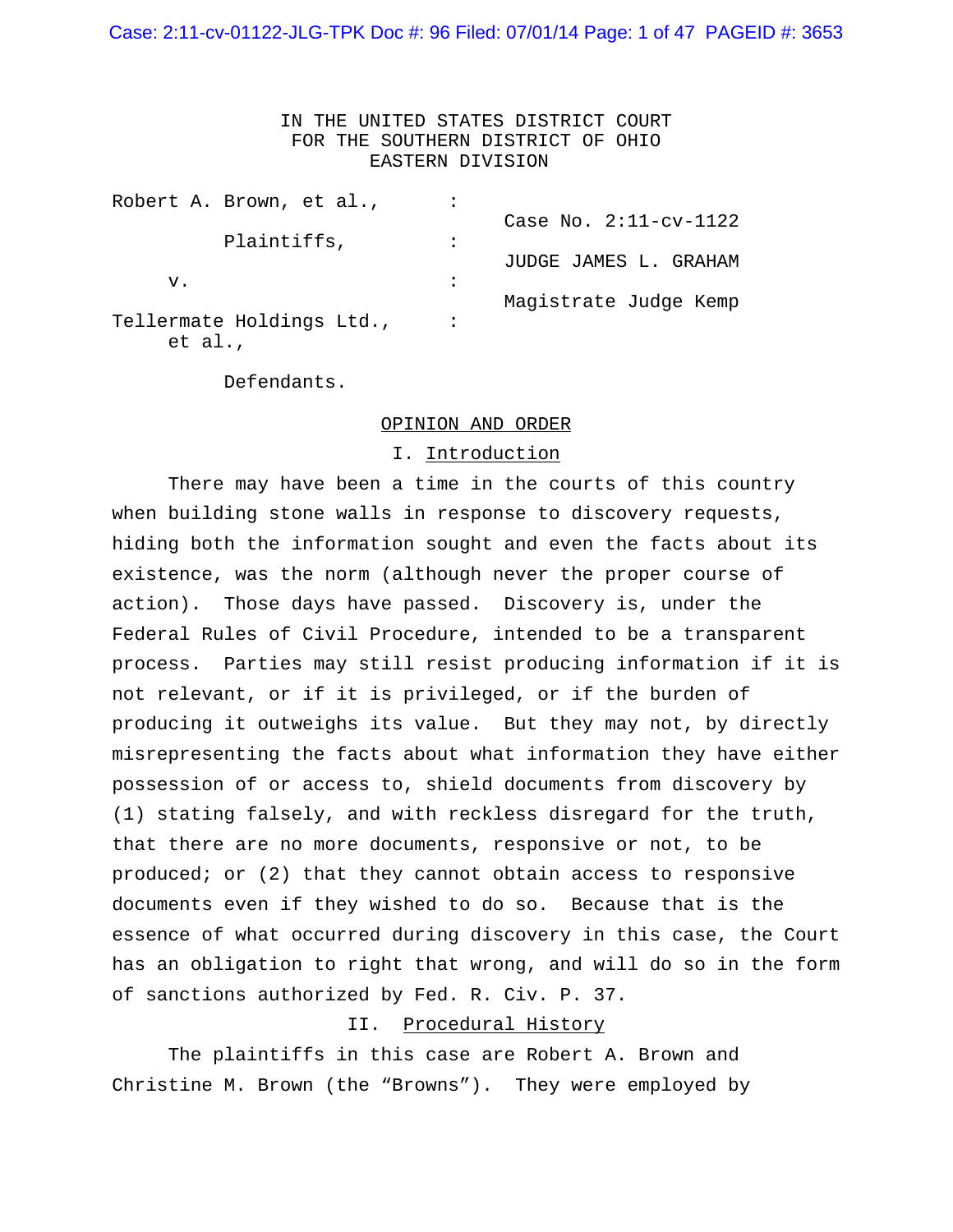Case: 2:11-cv-01122-JLG-TPK Doc #: 96 Filed: 07/01/14 Page: 2 of 47 PAGEID #: 3654

Tellermate, Inc., one of the defendants, until August 22, 2011, when their employment was terminated involuntarily. Several months later, they brought this employment action against Tellermate Holdings Ltd., Tellermate, Inc., Insperity PEO Services, L.P., Paul J. Rendell, David W. Lunn, Gareth R. Davies, Edgar L. Bliss, John Pilkington, and Debra Elliott (all of whom, for ease of reference, the Court will call "Tellermate"), alleging age discrimination.

Discovery did not go smoothly. Numerous discovery conferences were held, numerous discovery motions were filed, and several discovery orders were issued. Eventually, the Browns filed a motion under Fed. R. Civ. P.  $37(b)(2)(vi)$  for judgment against all defendants and for other sanctions (Doc. 60). They also filed a motion challenging Tellermate's decision to designate approximately 50,000 pages of documents produced in April, 2013 as "attorneys eyes only" (Doc. 65). The Court held an evidentiary hearing on these motions which took place over the course of three days - December 18, 2013, February 26, 2014, and February 27, 2014. At the close of the hearing, the Court offered the parties the chance to file post-hearing briefs, but they both chose not to. Consequently, the issues raised by the Browns' motions are now ready for a ruling.

### III. The Facts

A short introduction to the basic problem in this case is appropriate before turning to a discussion of the facts, most of which - despite almost three days of testimony - are not in dispute. As the reader moves through the statement of facts, it should become apparent that significant problems arose in this case for one overriding reason: counsel fell far short of their obligation to examine critically the information which Tellermate gave them about the existence and availability of documents requested by the Browns. As a result, they did not produce

-2-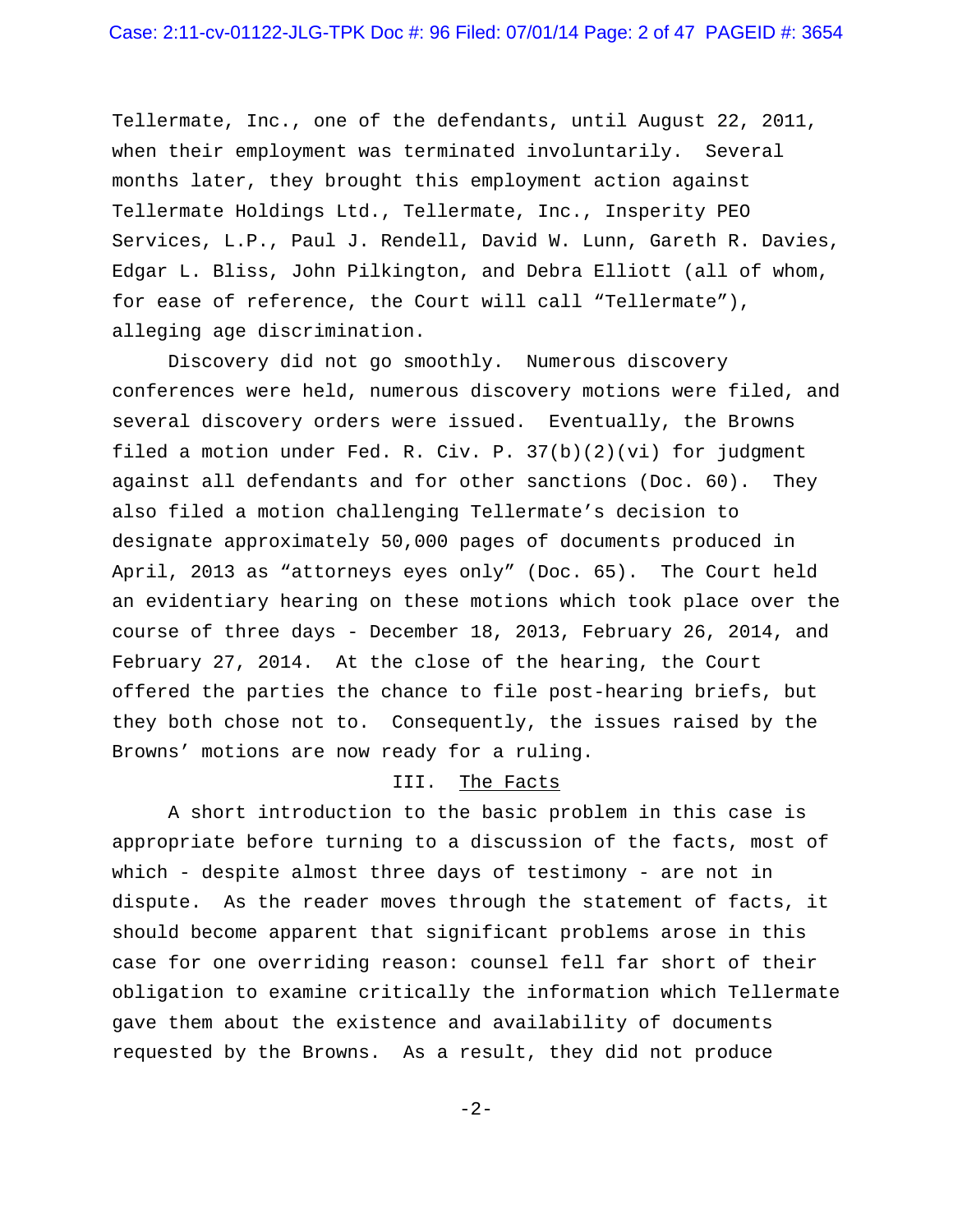documents in a timely fashion, made unfounded arguments about their ability and obligation to do so, caused the Browns to file discovery motions to address these issues, and, eventually, produced a key set of documents which were never subject to proper preservation. The question here is not whether this all occurred - clearly, it did - but why it occurred, and what, in fairness, the Court needs to do to address the situation which Tellermate and its attorneys have created.

Over the past decade, much discussion has been devoted to the topic of how the prevalence of electronically stored information (ESI) either has impacted, or should impact, discovery in civil actions filed in state and federal courts. While the preservation, review, and production of ESI often involves procedures and techniques which do not have direct parallels to discovery involving paper documents, the underlying principles governing discovery do not change just because ESI is involved. Counsel still have a duty (perhaps even a heightened duty) to cooperate in the discovery process; to be transparent about what information exists, how it is maintained, and whether and how it can be retrieved; and, above all, to exercise sufficient diligence (even when venturing into unfamiliar territory like ESI) to ensure that all representations made to opposing parties and to the Court are truthful and are based upon a reasonable investigation of the facts. As another Judge of this Court has observed, "trial counsel must exercise some degree of oversight to ensure that their client's employees are acting competently, diligently and ethically in order to fulfill their responsibility to the Court," Bratka v. Anheuser-Busch Co., 164 F.R.D. 448, 461 (S.D. Ohio 1995) (Graham, J.). That holds true whether the bulk of the information relevant to discovery is ESI or resides in paper documents.

That guiding principle was not observed in this case. As a

 $-3-$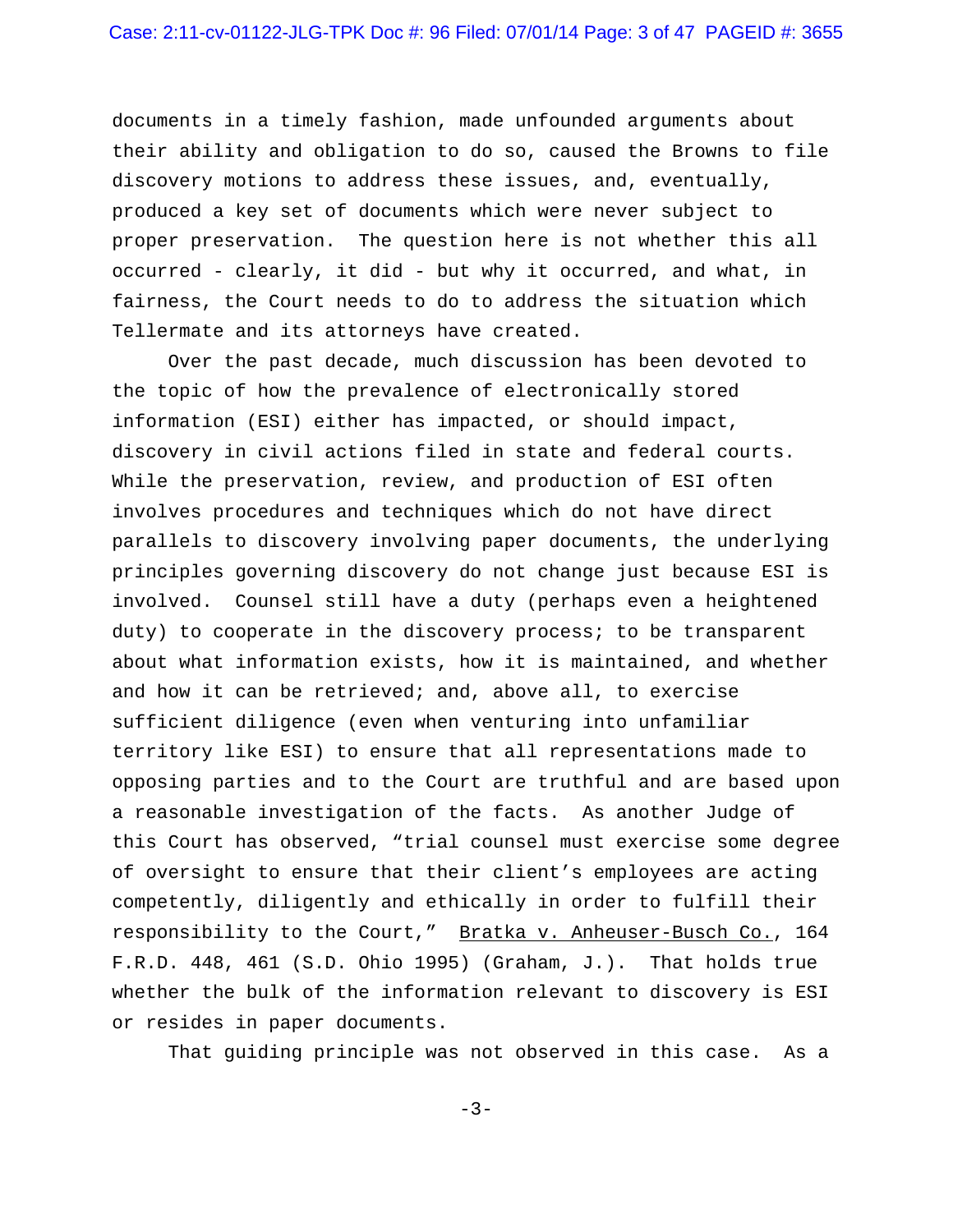result, Tellermate, with the participation of its counsel, either intentionally or inadvertently failed to fulfill certain of its discovery obligations, leading to a cascade of unproductive discovery conferences, improperly-opposed discovery motions, and significant delay and obstruction of the discovery process. All of this was accompanied by counsel's repeated and unequivocal statements about crucial facts concerning the discovery process statements which, for the most part, turned out simply to be untrue. As this Opinion and Order will explain, Tellermate's counsel:

- failed to uncover even the most basic information about an electronically-stored database of information (the "salesforce.com" database);

- as a direct result of that failure, took no steps to preserve the integrity of the information in that database;

- failed to learn of the existence of certain documents about a prior age discrimination charge (the "Frank Mecka matter") until almost a year after they were requested;

- and, as a result of these failures, made statements to opposing counsel and in oral and written submissions to the Court which were false and misleading, and which had the effect of hampering the Browns' ability to pursue discovery in a timely and cost-efficient manner (as well as the Court's ability to resolve this case in the same way).

These are serious matters, and the Court does not reach either its factual or its legal conclusions in this case lightly. However, each of the facts recited in this Opinion and Order is amply supported by the record in this case, including the testimony of Tellermate's own counsel. The balance of this Opinion and Order will lay out the path by which the Court has reached its factual conclusions, and the legal principles which guide its discretion in fashioning an appropriate remedy.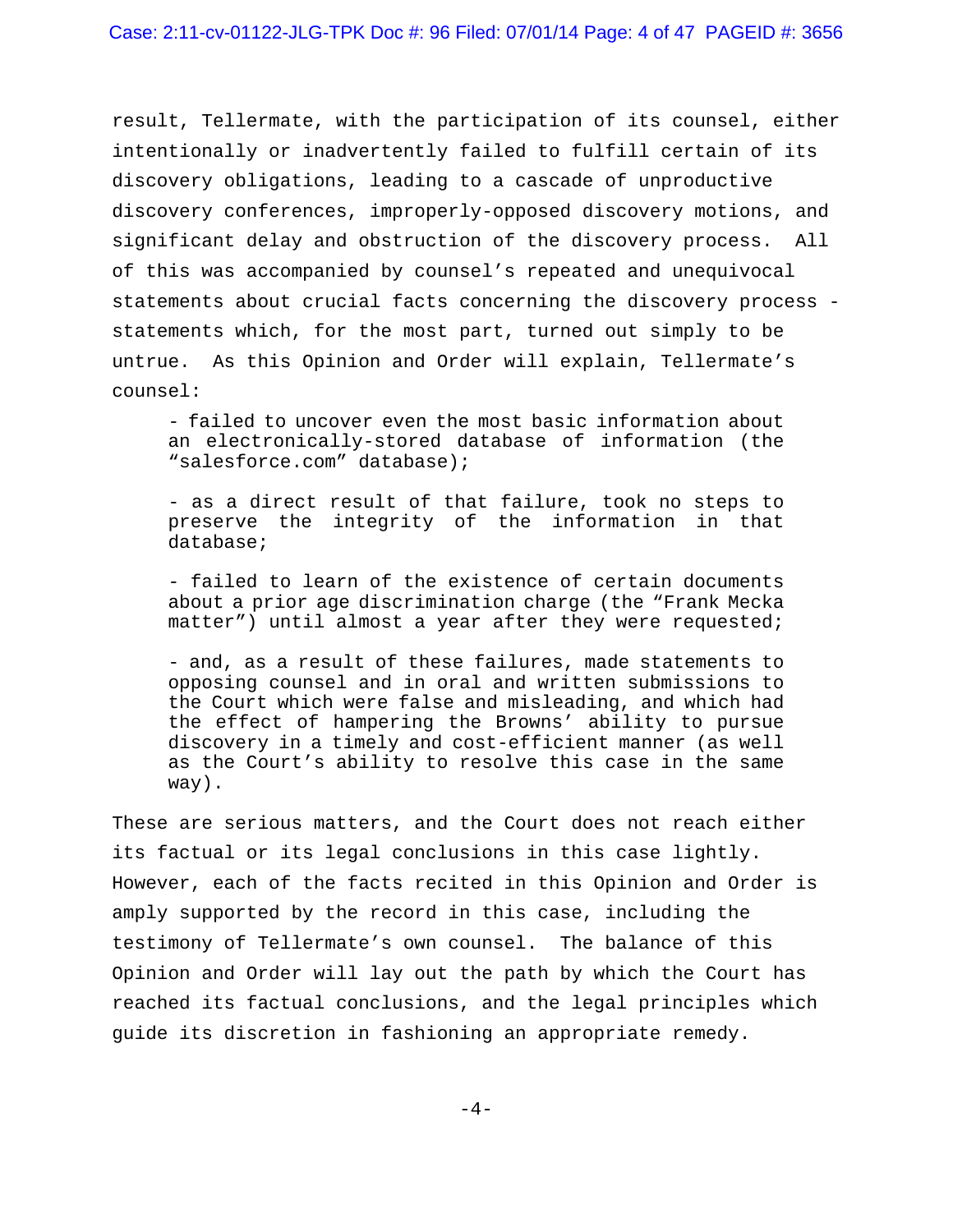## A. Salesforce.com

The Court begins with the salesforce.com issue, because it views that issue to be the most significant. Some background on the issue can be found in the Court's April 3, 2013 Opinion and Order granting the Browns' motion to compel discovery of documents in the salesforce.com database, but because the testimony at the hearing is more comprehensive than the factual submissions made in connection with the motion, the Court will restate the facts here.

Salesforce.com is a web-based application which allows businesses to track, among other things, their sales activities. It markets itself as "the world's #1 sales app." See https:// www.salesforce.com/. According to that same website, "Salesforce makes sales people more productive and allows them to focus on the things that matter most to grow their business."

The application works more or less in this manner. Once a business signs a Master Agreement with salesforce.com, that business's sales agents or managers can create accounts for themselves on salesforce.com. Each account gives the agent or manager access to a tool which allows that person to record all customer-related activity. The account holder chooses the content. Each account holder can then organize and search that content as needed. Just as an example, a salesperson can record every contact with a particular customer over time, from emails to phone calls to letters to actual sales information (including importing emails or other external documents), and can then review that information each time a new contact with the customer is initiated.

Tellermate encouraged its sales people to use salesforce.com and acquired licenses for them to do so. It entered into an agreement with salesforce.com governing the use of its accounts; a copy of that agreement is Exhibit E to Doc. 33, Tellermate's

-5-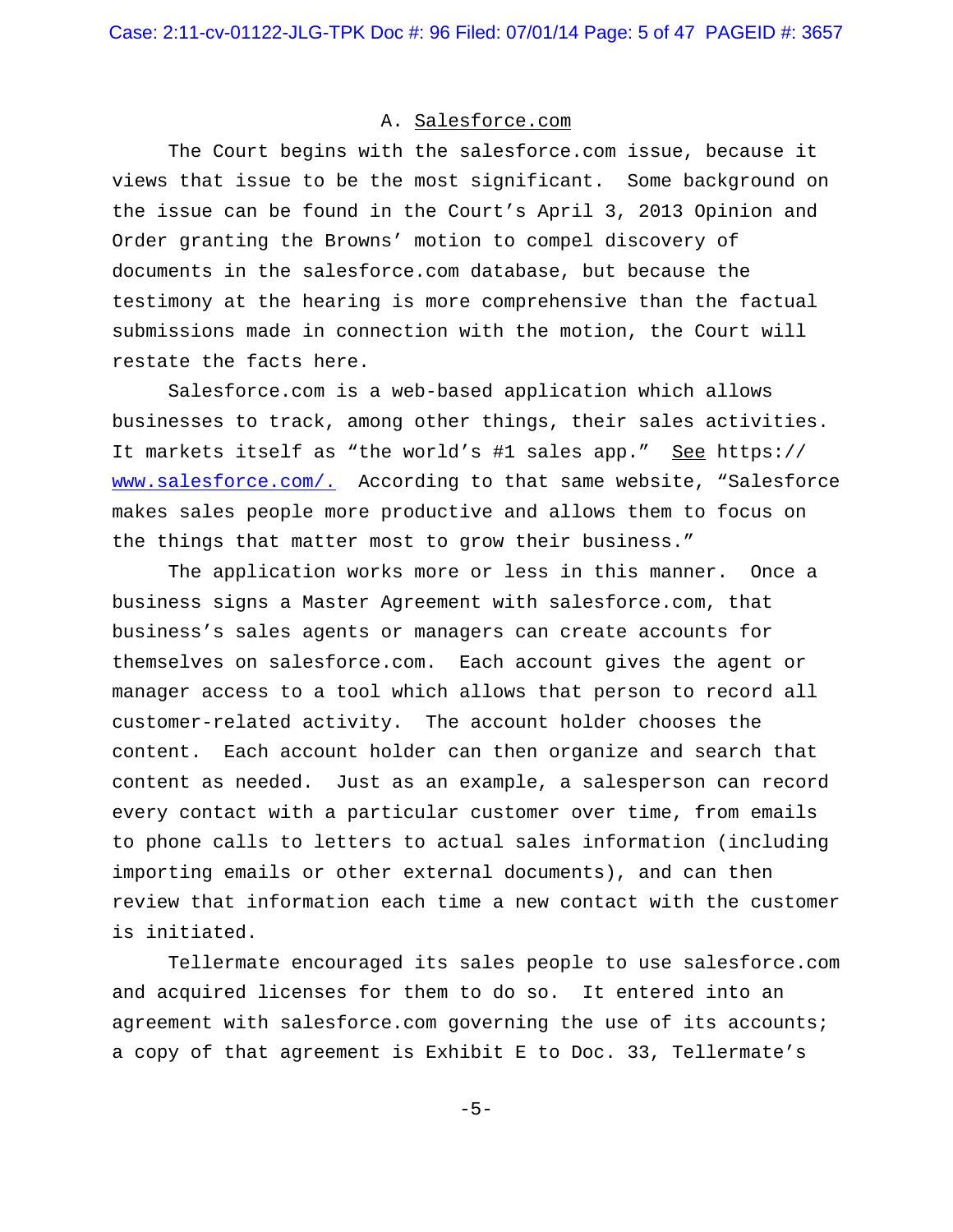memorandum in opposition to the Browns' second motion to compel discovery. The agreement obligated salesforce.com to make its system available at all times except for scheduled outages, and also prohibited it from disclosing, modifying, or accessing a user's data except in certain very limited circumstances. It also provided that salesforce.com acquired "no right, title or interest ... in or to [a user's] Data." As described in greater detail below, the agreement did not restrict a user's access to that user's own data in any way.

With respect to Tellermate's use of the salesforce.com app, each licensed sales person - including both of the Browns - was responsible for setting up his or her own account with a unique username and password. Once in the system, the Browns could see their own customer information, and Mr. Brown (who was a manager) could also see the information which had been recorded by other Tellermate employees, both those he supervised and those he did not. Tellermate also designated at least two of its own employees, Paul Schneid and Elizabeth Gillette, as "administrators" of its salesforce.com accounts. The Browns were regular users of salesforce.com up until the date of their termination.

As is typical in an employment discrimination case, Tellermate claims that the reason for the Browns' termination related to their work performance, while the Browns claim that this proffered reason was just a pretext for terminating them due to their age. In their second request for production of documents, the Browns, as part of their effort to show that their sales performance was comparable to or superior to other Tellermate employees who were both younger than they and who were not terminated, asked for salesforce.com "reports" both for themselves and for a number of other employees whom they named in the request. A copy of this document request can be found as

-6-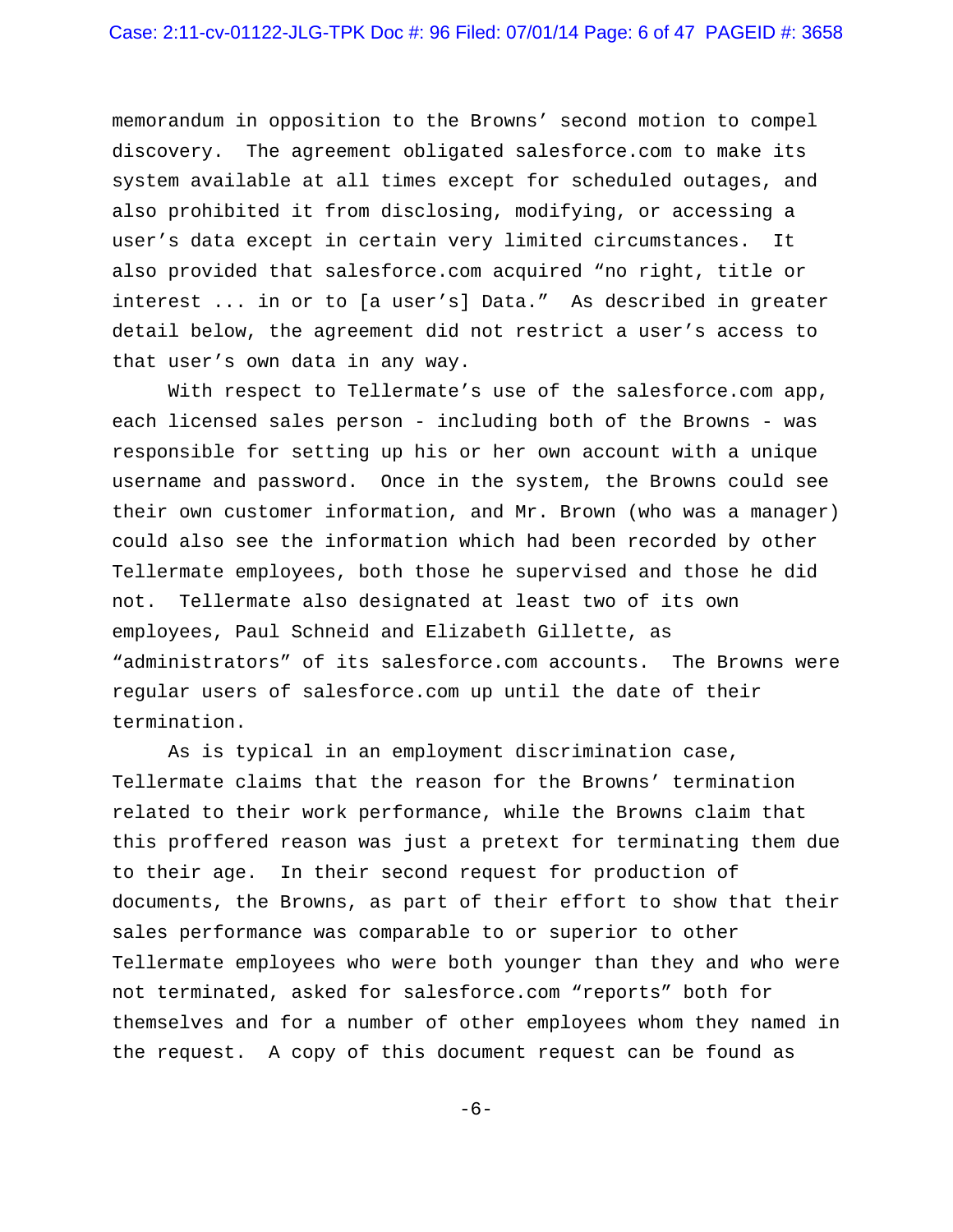Attachment 1 to the Brown's motion to compel, Doc. 24; it is request No. 35. The phrase "salesforce.com reports" was defined broadly to include any information which the named employees placed into the salesforce.com database. After making a general objection to that request, Tellermate replied that "nonprivileged documents, if any, responsive to this Request will be produced at a time and place to be mutually agreed upon by counsel for the parties." Id. at 27.

Notwithstanding that statement, Tellermate did not produce any salesforce.com information at all. The Browns, as required by Rule, tried to resolve this issue extrajudicially, but that produced no results. An informal discovery conference held on December 28, 2012 was similarly unproductive. Consequently, on February 25, 2013, the Browns moved to compel discovery. They asserted in their motion (Doc. 32) that "Defendants refuse to produce documents from SalesForce.com, a web-based reporting tool for Tellermate, on the grounds that they are prohibited from doing so." Id. at 6. The Browns also represented that from their own experience, this could not be true, because "a user can print out information from the site, and a phone call to the company [presumably salesforce.com] confirms it." Id. at 6-7. The Browns attached to their motion a letter written by Colleen Moran O'Neil, one of Tellermate's attorneys, dated February 22, 2013, which stated, among other things, that Tellermate would not and could not produce this information because:

"Tellermate does not maintain salesforce.com information in hard copy format."

- "Tellermate cannot print out accurate historical records from salesforce.com ...."

- "[D]iscovery of salesforce.com information should be directed to salesforce.com, not Tellermate."

Doc. 32, Ex. 1, at 1. As any competent practitioner would know,

-7-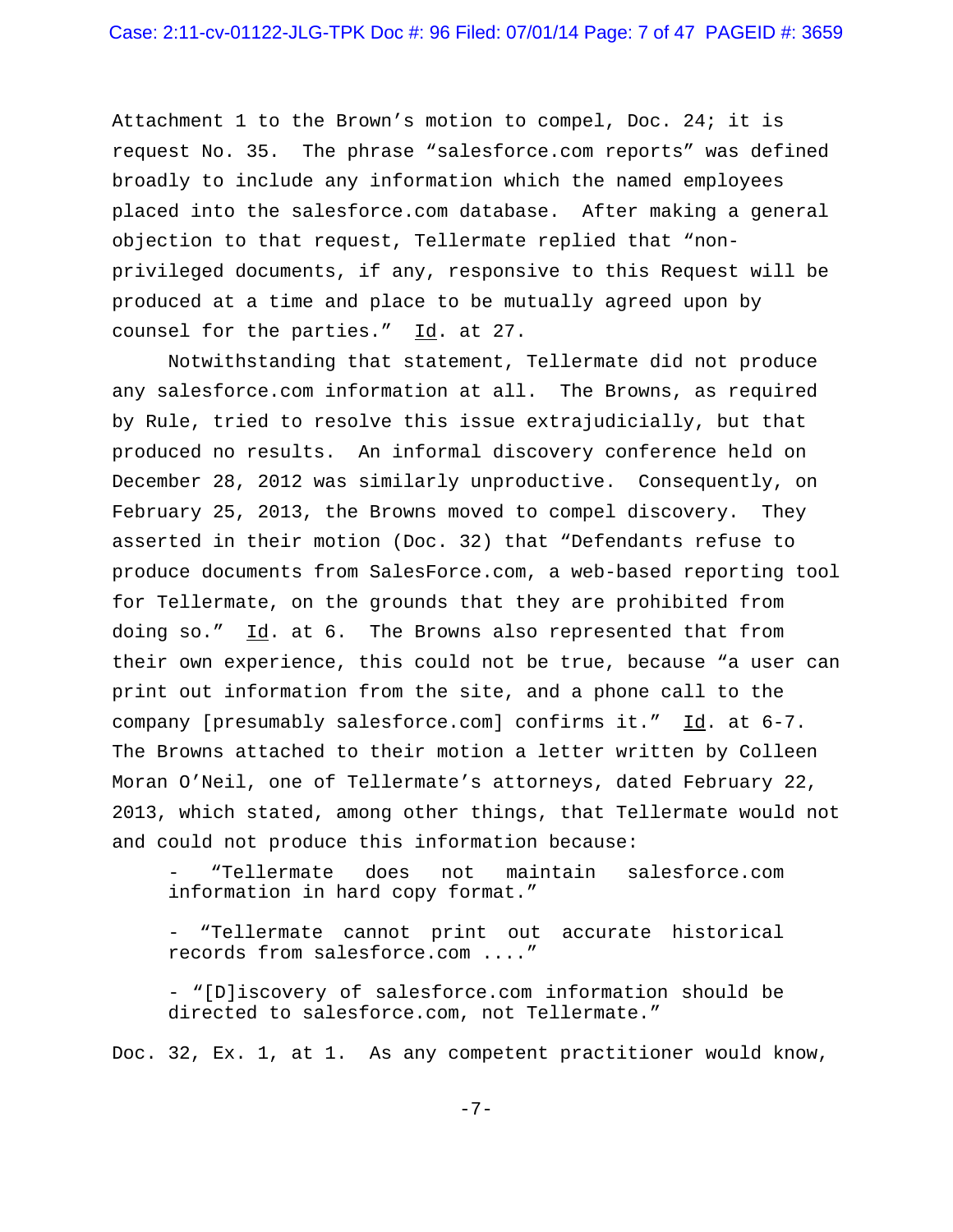the first and third reasons do not justify a party's refusal to provide responsive information over which it has control. And, as it turned out, the second reason was simply false.

The February 22, 2013 letter was neither the first nor the last time attorneys for Tellermate represented that Tellermate could not produce the requested information from salesforce.com. For example, in the memorandum (Doc. 33) it filed in opposition to the motion to compel, Tellermate said that

- "Tellermate is contractually prohibited from providing salesforce.com information - including information Tellermate inputs into it - to third parties" (an untrue statement);

- "In addition to the contractual prohibition on Tellermate providing salesforce.com information, Tellermate cannot provide the information Plaintiffs seek in any event" (also an untrue statement); and

- "Tellermate can only access the salesforce.com database in real time; Tellermate cannot access historical salesforce.com data" (yet another untrue statement).

Tellermate concluded by describing the Browns' request for this information as "misguided [and] illegitimate." Id. at 3-4.

This same justification for not producing the information is present in a February 15, 2013 letter, also written by Ms. O'Neil, but phrased more emphatically; there, Ms. O'Neil stated, unequivocally, that "Tellermate does not possess or control data maintained in the salesforce.com database and is not at liberty to produce it in discovery or verify its accuracy or authenticity." (Doc. 33, Ex. A at 2). She also represented that Tellermate could not access any of the Browns' historical information and that all historical information inputted by the Browns "resides with salesforce.com" and that it was "salesforce.com's ESI." She concluded by stating "no one from Tellermate has access to ESI of salesforce.com from the time period requested" and confirmed that "Defendants have advised

-8-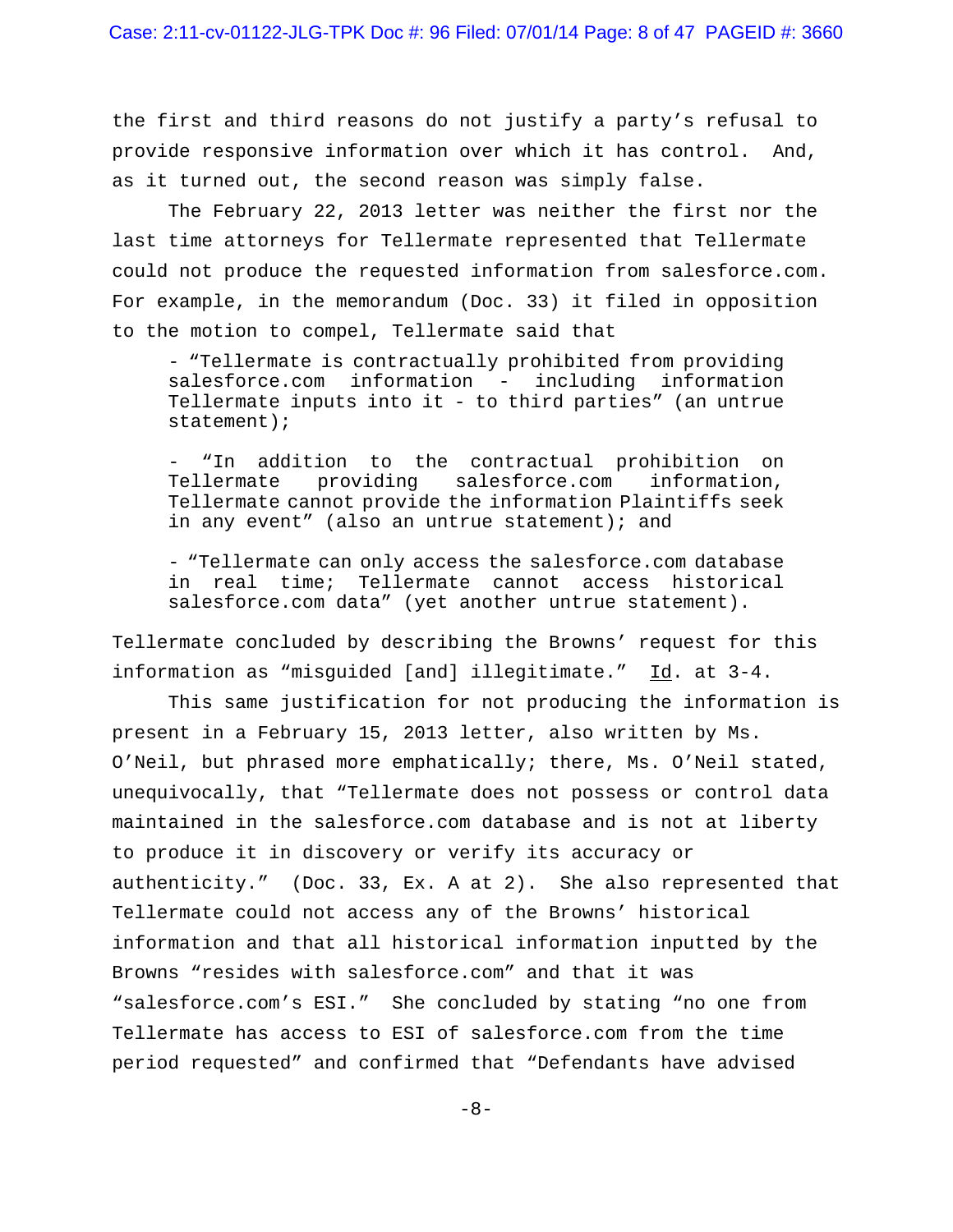repeatedly of these issues  $\dots$ ." Id. As evidenced by the affidavit of Ray P. Drexel, one of the Browns' attorneys (Hearing Ex. P2), which was admitted as a stipulation of what he would have testified to had he been called as a witness, counsel had made identical representations to the Court in a December 28, 2012 informal telephone conference which had been requested by the parties as part of their effort to resolve this issue without formal motions practice. Again, not a single one of these statements is true.

In fact, as Tellermate's client representative, Paul Rendell, testified at the hearing, it has always been the case that even though the information which Tellermate employees input into salesforce.com is stored on salesforce.com's database, any Tellermate employee with a login name and a password could access that information - including historical information - at any time. Tellermate also had, at all relevant times, at least one (and sometimes two) of its employees designated as salesforce.com administrators, meaning that they enjoyed the highest level of access to the salesforce.com information. One of them - Paul Schneid - used that access to cancel the Browns' salesforce.com access at or about the time the Browns were terminated, and also (as it turned out) changed their user names - a subject which will be discussed later in this Opinion and Order. But it was never true, at any time, that Tellermate was under a contractual obligation not to access or use its own information uploaded to salesforce.com by its own employees - something which, most reasonable people would (correctly) surmise could not possibly be true - or that it had no way to access that same information. The Tellermate - salesforce.com contract, which counsel did procure but then both misinterpreted and misrepresented to the Court - is discussed below. But anyone with the most rudimentary understanding of why Tellermate bought its sales representatives

-9-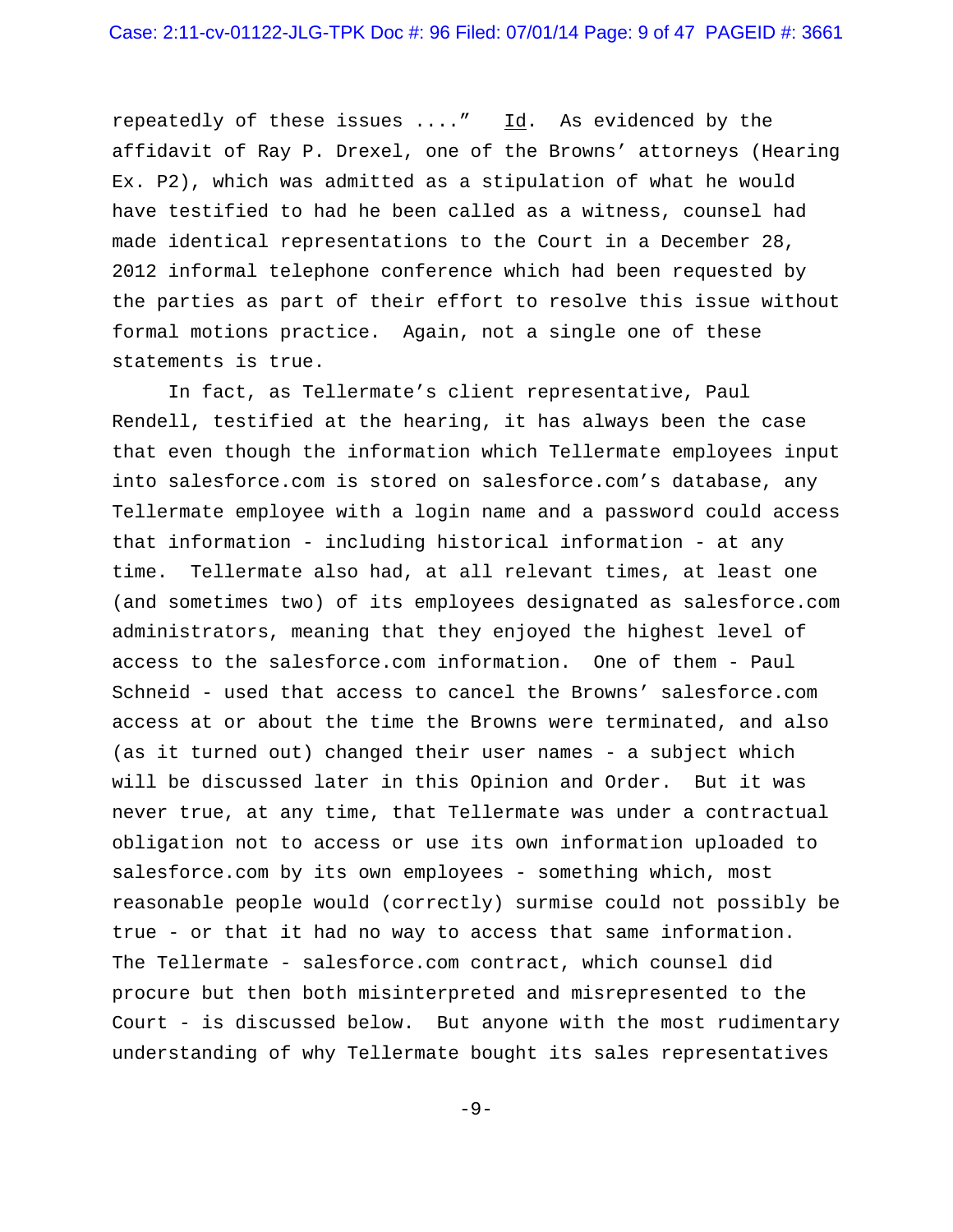licenses for the salesforce.com app would have known that the very utility of that application was that it allowed Tellermate's sales representatives to update and review information about each customer they served - that is, that the ability to add information to the database and to look at it later were both crucial to the proper and effective use of the application.

Two attorneys - Ms. O'Neil and her co-counsel, Alexander Reich - testified about this subject at the hearing. Although the key issue about this information was whether Tellermate could actually produce it - which, by the time of the hearing, had been conclusively established - both Ms. O'Neil and Mr. Reich said that they had some concern, when the Browns asked for salesforce.com information, that the data which the Browns or others had recorded on salesforce.com was no longer accurate, and that Tellermate was motivated, at least in part, to withhold the information on that basis. That justification also appears in several of Ms. O'Neil's letters.

This was clearly either a smokescreen or reflected a fundamental misunderstanding of the discovery process. Ms. O'Neil and Mr. Reich acknowledged, under questioning from the Court, that if any of the Browns' information had been changed, that could only have been accomplished by a Tellermate employee to whom the Browns' salesforce.com accounts had been assigned after the Browns were fired. They both agreed that a party which produces documents does not, by the act of production, vouch for the accuracy of the information contained in those documents, and they agreed that a party may not use its own alteration of data contained in a document as a reason for refusing to produce it. Obviously, were the rule otherwise, document production especially of documents detrimental to the party producing them would shrink drastically as that party frantically altered documents and then used its own misconduct as the very reason for

 $-10-$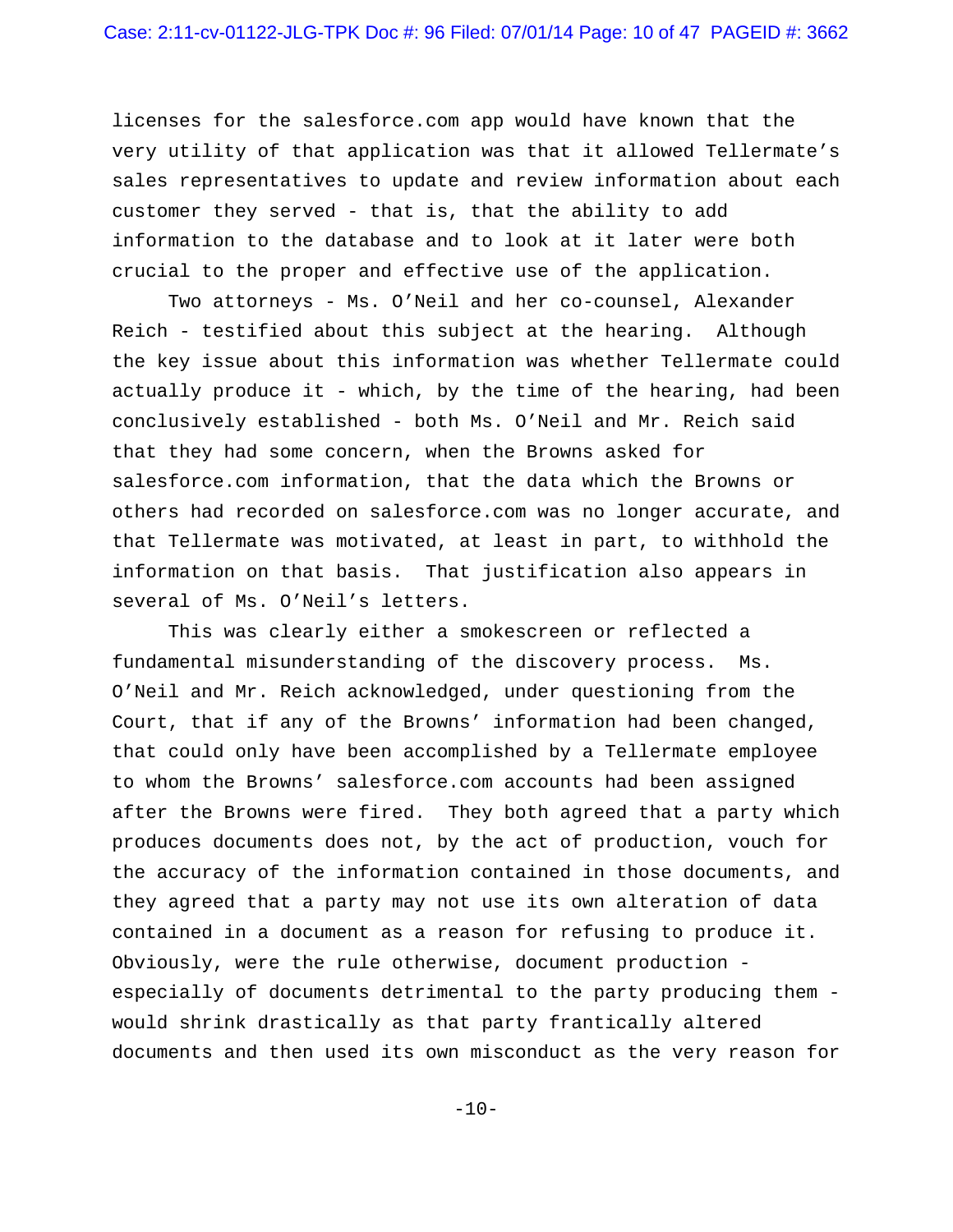refusing to turn them over.

The statements counsel made about the potential "validity or authenticity" of the Browns' (and others') salesforce.com information raises a different issue, and it also illustrates the way in which counsel approached this matter. As Mr. Rendell testified, when an employee left Tellermate, it was the company's practice either to deactivate or transfer that employee's salesforce.com account. If any salesforce.com account were transferred to a new sales representative, all of the sales information in the account would then appear to have been created by that new user, although the information would not change just by virtue of the account having been reassigned. Rather, all of the information would appear when the new user logged in, just as it would have when the prior user did so. Similarly, if the account were deactivated instead of reassigned, the information in that account would not be destroyed. An account could be deactivated without changing the account's name, or it could be renamed when deactivated. In this case, Tellermate did not assign the Browns' accounts to new users, but it did (for reasons really not explained) change the accounts' user names. Bob Brown became "Free1free" and Christine Brown because "Chris2free."

What did not happen when any account continued to be used by the same sales representative, was reassigned to a new sales representative, or was deactivated (with or without a name change) was the preservation of the information in the account. To that extent, counsel were correct when they said that Tellermate could not guarantee the accuracy of any information from a salesforce.com account. In fact, Tellermate's designated salesforce.com administrators (and apparently other users with sufficient privileges) could still access any account (active or inactive, reassigned or renamed) and had the ability to change or delete information in the accounts. Moreover, sales

-11-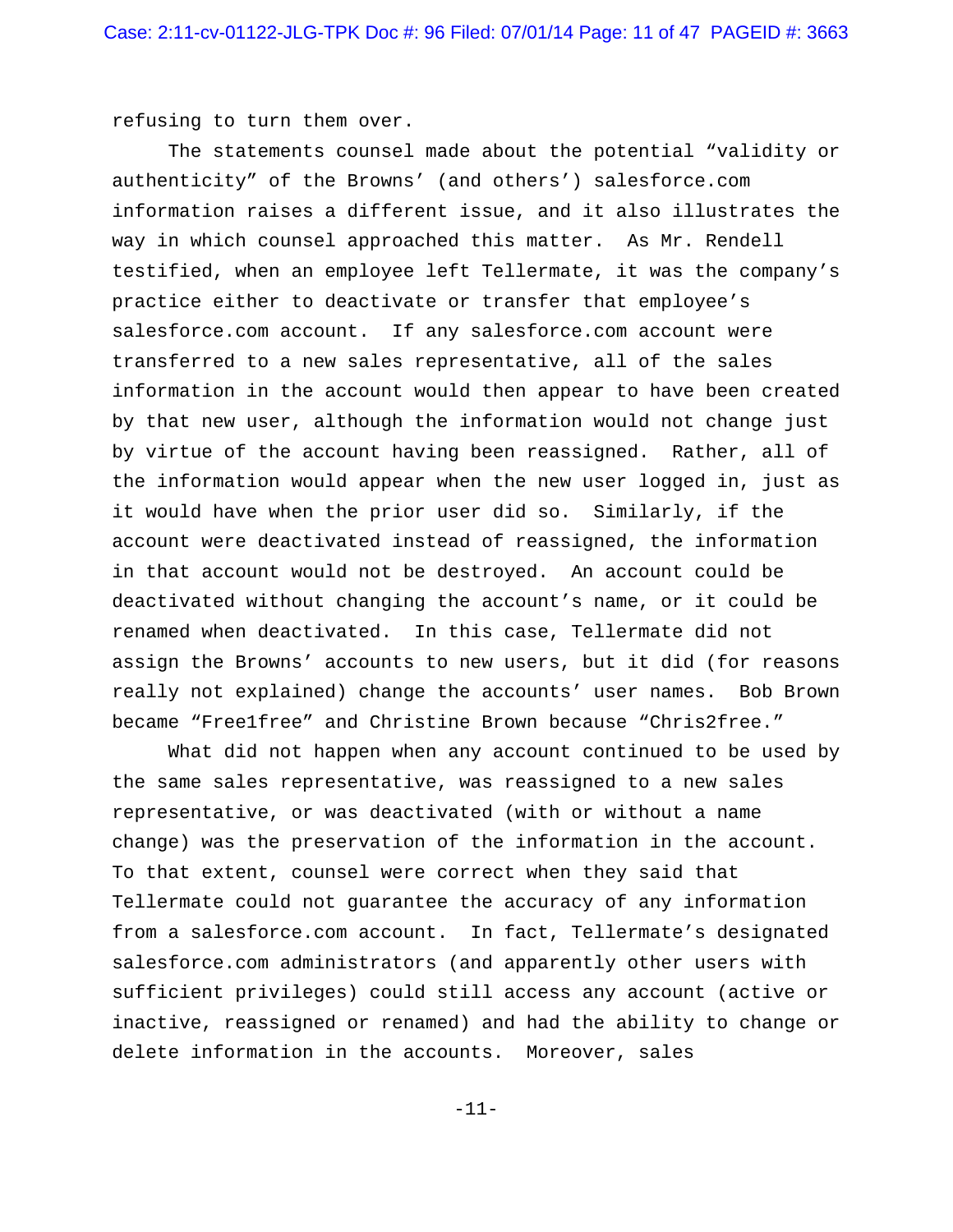representatives with active accounts could routinely add, delete, or alter information in their own accounts. But counsel apparently did not know any of this when they represented they could not verify the accuracy of the data in the Browns' accounts; in fact, they did not know at the time they made these representations whether the Browns' or other sales representatives' accounts had been transferred to other employees or not, and were completely unaware of the fact that the names on the Browns' accounts had been changed and that the accounts had been deactivated. To the extent that they believed the accounts had been transferred, which appears to be what counsel believed Tellermate had told them, there is no evidence that counsel asked who the new users were, made any attempt to speak to them about accessing or retrieving the information in the Browns' accounts, or told anyone about the need not to alter that information -  $or$ , indeed, any information in the salesforce.com accounts - even though Tellermate received a preservation letter prior to suit, and not even after the Browns' served their document request. As the testimony given at the hearing shows, all of this information was clearly known to at least some Tellermate employees since Tellermate began using salesforce.com; had the right questions been asked of the right people, counsel would have known it as well.

But, ultimately, Tellermate did not base its non-production of the salesforce.com information on the supposed inaccuracy of that information. Rather, it steadfastly insisted that it could not produce the information even if it wanted to. However, the Court concluded, in its April 3, 2013 Opinion and Order, that Tellermate did have access to the information it claimed to be unable to produce. The Court noted that the Browns had presented actual evidence, in the form of Christine Brown's affidavit, that the salesforce.com information could be accessed by Tellermate

-12-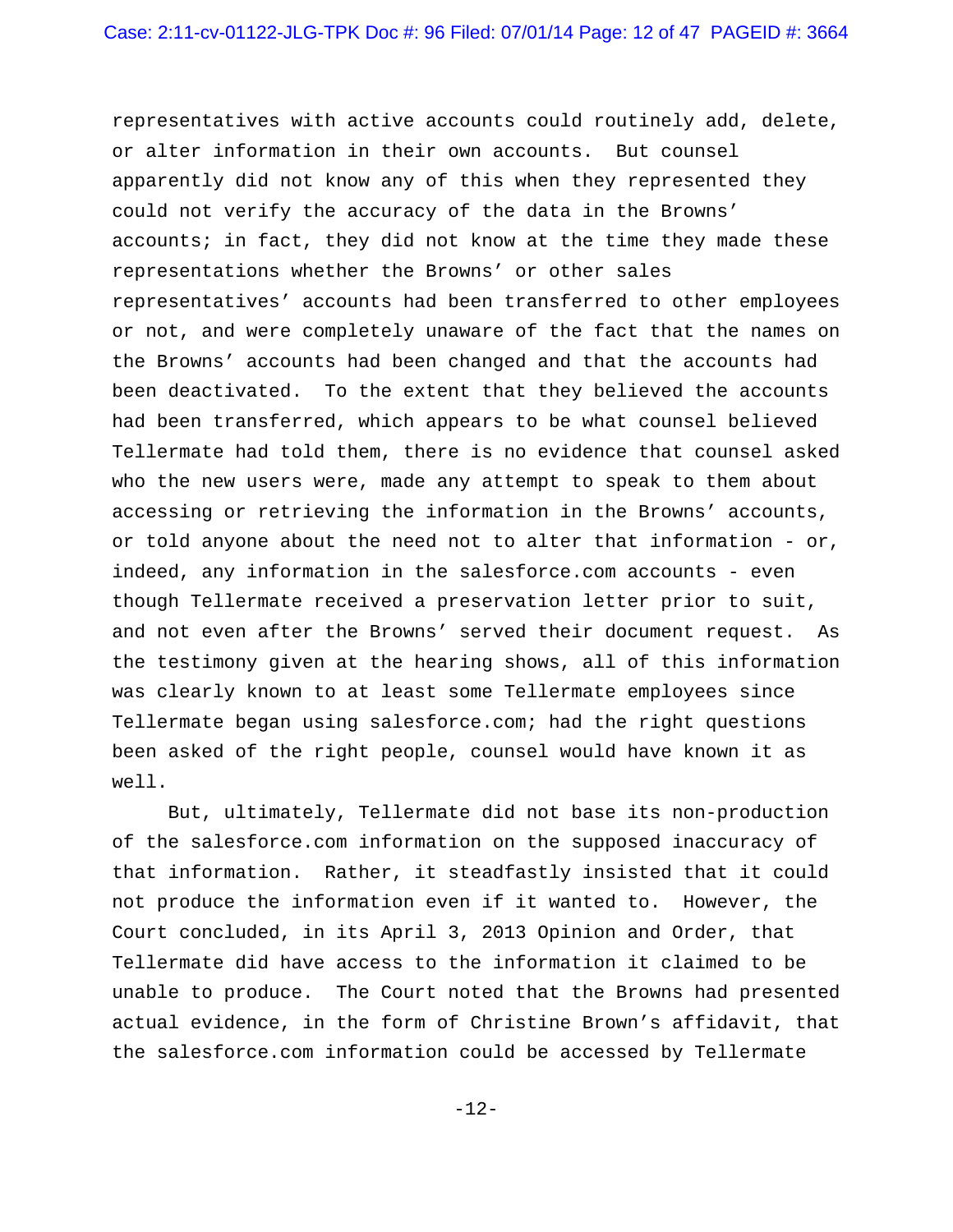employees, whereas all of Tellermate's statements to the contrary were unverified and were not evidence, even though they had been made in letters signed by counsel, orally by counsel during the course of conferences with the Court, and in a memoranda signed by counsel. The Court also rejected the argument that Tellermate required its sales personnel to use salesforce.com but had signed an agreement preventing it or its employees from accessing any information they recorded there, concluding both that the contract proffered by Tellermate did not say that, and that it seemed highly doubtful that anyone would have agreed to such an arrangement. Having reached the conclusion that Tellermate had provided no factual or legal support for its claim that it could not produce the salesforce.com date, the Court directed it to do so.

Apparently, some time between the date of that order and May 9, 2013, Tellermate's attorneys found out that, indeed, they could produce all of the salesforce.com information that the Browns had asked for. A computer-based document production was arranged for that date. The Browns' attorney, John L. Chaney, and a forensic computer expert, Charles Matthew Curtin, went to the Columbus office of Tellermate's counsel, were given a computer, were provided with a login and password for salesforce.com (that of John Pilkington, a Tellermate director), and were invited to search the database. After some time, it became apparent that the Browns' account names had been changed to those described above. No one told Mr. Chaney or Mr. Curtin in advance that this had occurred. Once that fact was learned, the Browns' representatives were able to access the current information in the Browns' accounts - although, as noted above, it is impossible to know now whether it was the same as when they left the company - and current information for other sales representatives. The sufficiency of that production, and the

-13-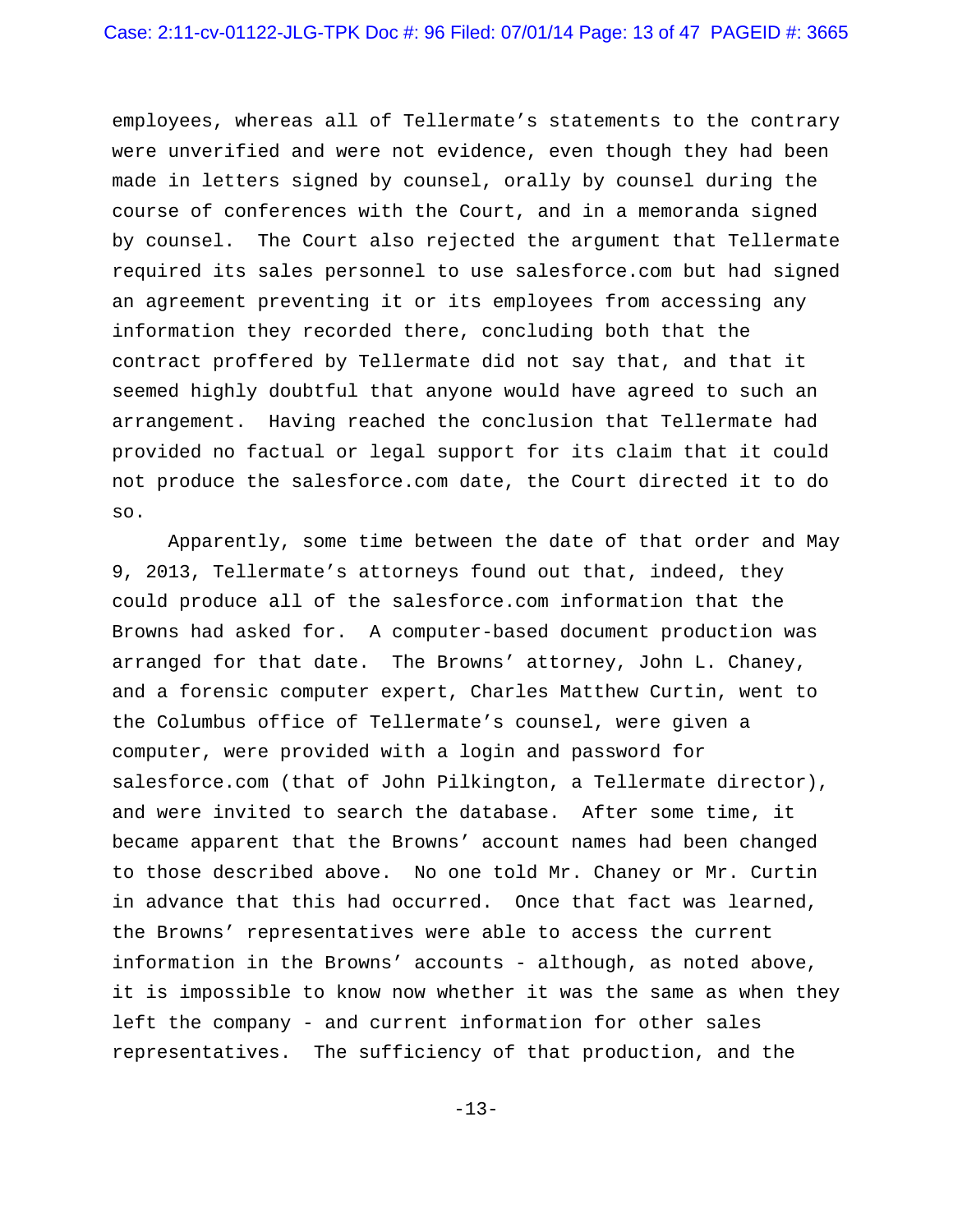Browns' actions after it occurred, are discussed later in the context of what type of sanctions are appropriate here.

As one might expect, before turning the database over, counsel for Tellermate - in this instance, Mr. Reich - logged into salesforce.com and reviewed some of the information there. When he did so, which was sometime prior to May 9, 2013, he was not aware (having never been told by Tellermate) that the Browns' account names had been changed to Free1free and Chris2free. He learned that information for the first time on May 9, 2013, when either Mr. Chaney or Mr. Curtin so advised him.

One other point needs to be made about the salesforce.com information. The Browns did not ask just for their own information from salesforce.com, but also for information recorded by a number of other employees whom they named in their document request. According to an exhibit prepared by Mr. Curtin after he reviewed a "document export" of salesforce.com information which Tellermate obtained and produced in January, 2014, a number of those people were still employed by Tellermate when the document request was served on or about June 20, 2012. However, there is again no evidence that counsel made any effort to speak to any of those employees to find out if they could retrieve information from their salesforce.com accounts. There is also no evidence that counsel ever visited the salesforce.com website, and there is no evidence that counsel made any effort to verify what the admittedly "limited number of people" (see Tr. Vol. III, at 546) at Tellermate had been saying about Tellermate's access to the salesforce.com data.

As discussed more fully below, counsel's performance in this regard fell well below what is required and expected of an attorney in this situation, and compounded the problem created by Tellermate when its representatives, according to Ms. O'Neil's testimony, told her things that were untrue. It may be helpful

-14-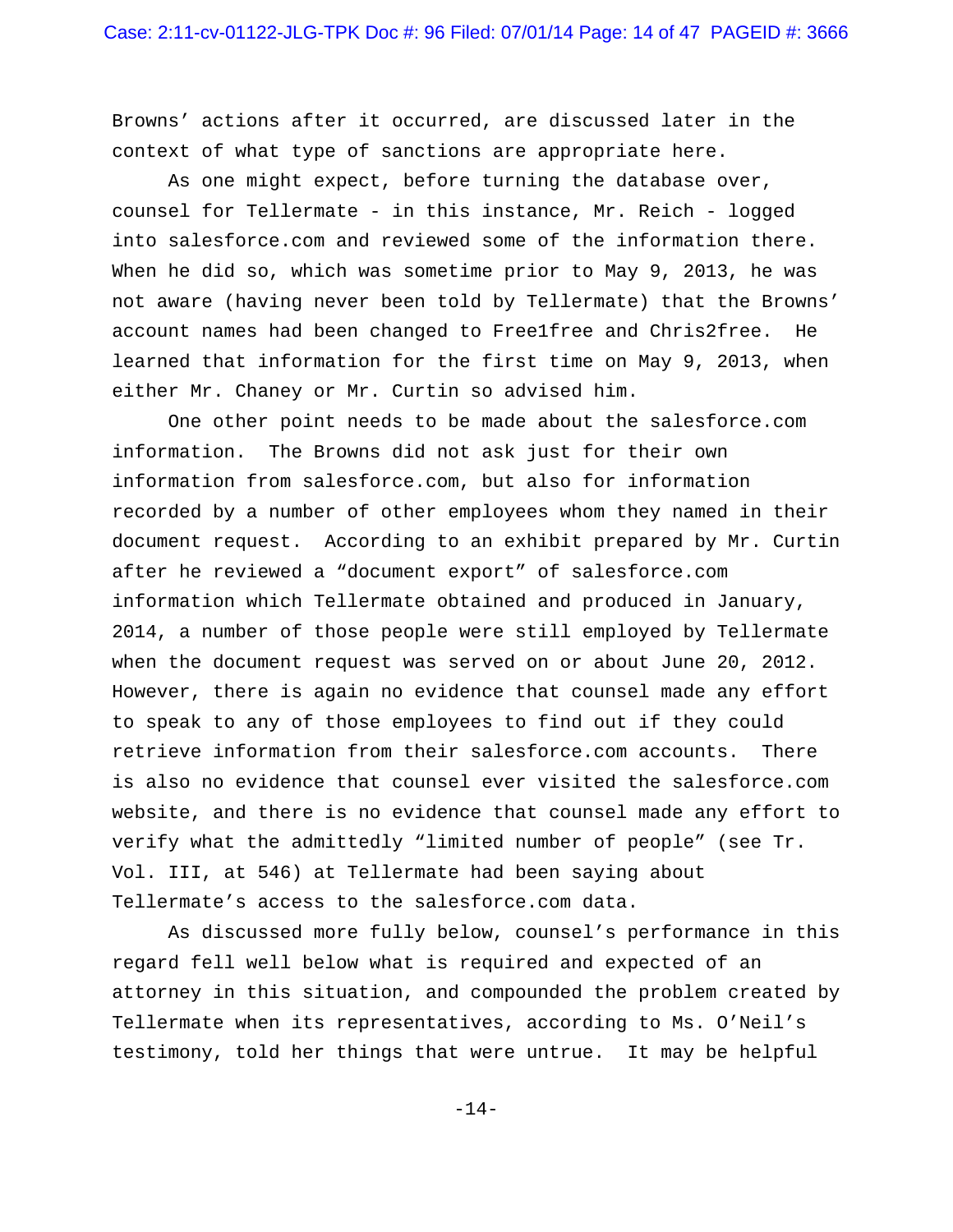now to point out some additional facts that place this issue into a larger context.

The true facts show beyond a doubt that any ESI maintained on the salesforce.com database belonged to Tellermate. The same would be true, of course, for other web-based applications; just because, for example, emails in a Google or Outlook account might be kept on a server owned or maintained by the email provider, it does not mean that the information in those emails belongs to the provider - just the opposite. But Tellermate's counsel claimed not to appreciate that fact; Ms. O'Neil testified that it was not until about the time that the Court issued its April 3, 2013 Opinion and Order that she understood that the information in Tellermate's salesforce.com accounts was Tellermate's ESI. She did, however, believe long before that date that the various accounts at issue here - including the Browns' accounts, since she thought they had been assigned to new users - were constantly being updated, and that as part of the updates, the users could add, delete or alter "historical data." She testified that she did not direct any of these users not to do that, not when Tellermate received a preservation letter sent on October 4, 2011, and not at any time afterward. She also knew that Tellermate did not routinely (or ever) make backup copies of the salesforce.com data. She testified that she believed salesforce.com made backups, and that is one reason she suggested to the Browns that they send a subpoena for the information to salesforce.com; only it would have the type of "snapshot" records the Browns wanted, whereas any records maintained by Tellermate might be changing on a daily basis.

The problem with that approach, at least in this case, is that Ms. O'Neil apparently assumed, without verifying, that salesforce.com actually kept backup data. From the evidence presented, it seems that the first time anyone associated with

-15-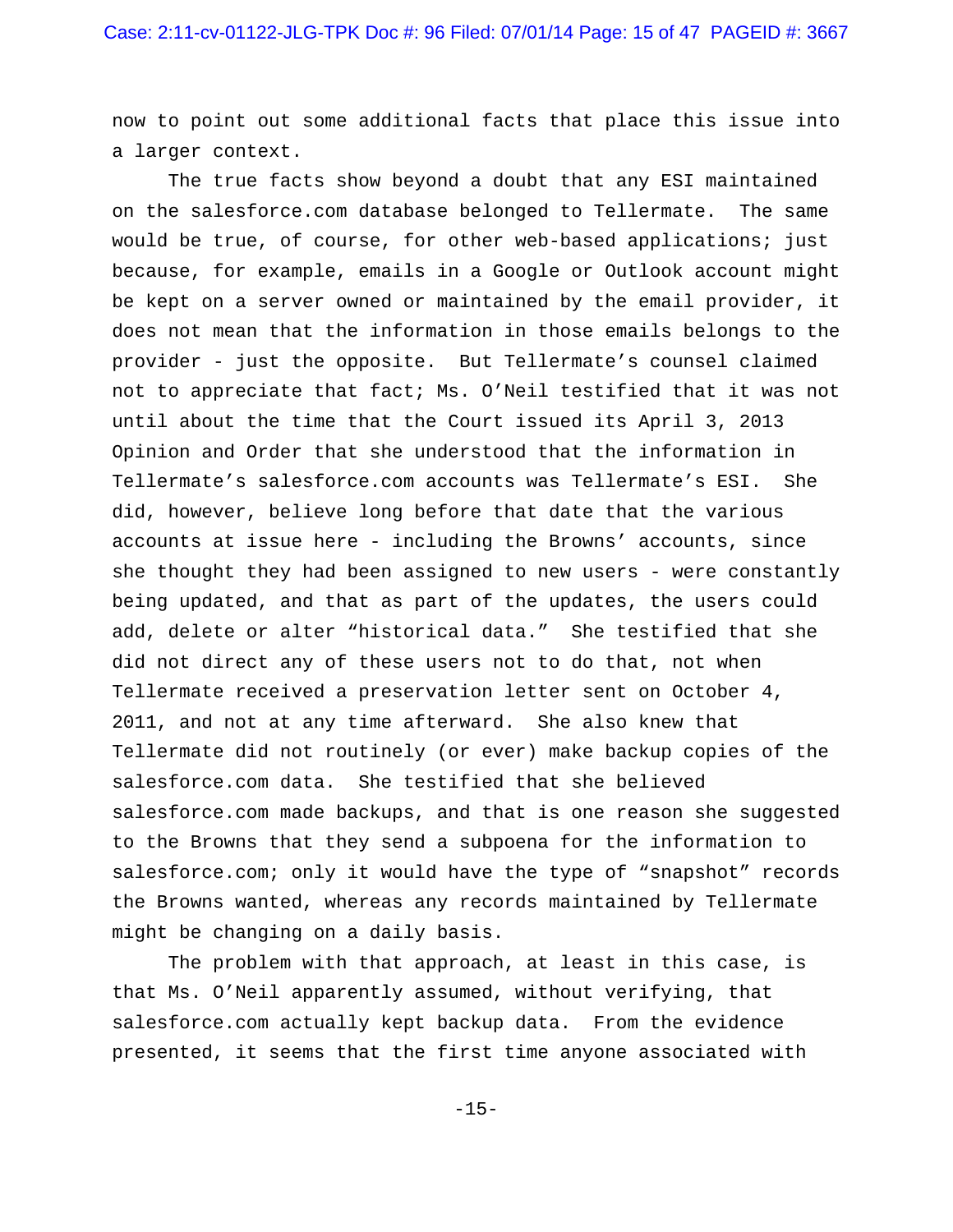Tellermate asked salesforce.com how much historical data it maintained was on January 16, 2014, when Gareth Davies sent an email asking salesforce.com that question. That email, and the written response sent by salesforce.com the next day, are found in Plaintiff's Ex. 68. In response to Mr. Davies' inquiry, salesforce.com said that it did not keep backup files beyond "3 to 6 months from the current date." Since Tellermate did not do what Mr. Curtin described as a "data export" when the preservation letter was received - although it had that capability at the time - and because salesforce.com deleted any backups that were more than 6 months old, it now appears to be impossible for Tellermate to produce salesforce.com information whose reliability can be guaranteed. As Mr. Curtin testified, there is no way now to look at information in the Tellermate salesforce.com accounts, even if the information dates back to the relevant time period, to determine whether anyone changed any of that information or deleted any information which was once present. That situation is a direct result of two things: (1) Tellermate's and its counsel's failure to appreciate (or, in Tellermate's case, failure to disclose) that the information stored on salesforce.com belonged to Tellermate - i.e, that it was Tellermate's ESI - and (2) the corresponding failure to take steps to preserve that information, such as by asking salesforce.com to keep the information longer than the usual three to six months; or by asking for a backup copy of the information when the preservation letter was sent; or by Tellermate's extracting the data itself and then preserving it. Consequently, although Tellermate has now, very belatedly, produced a "data export" from its salesforce.com accounts, the integrity of the information contained in that data export cannot be verified beyond three to six months prior to the date it was run. And it was not run until late January, 2014.

-16-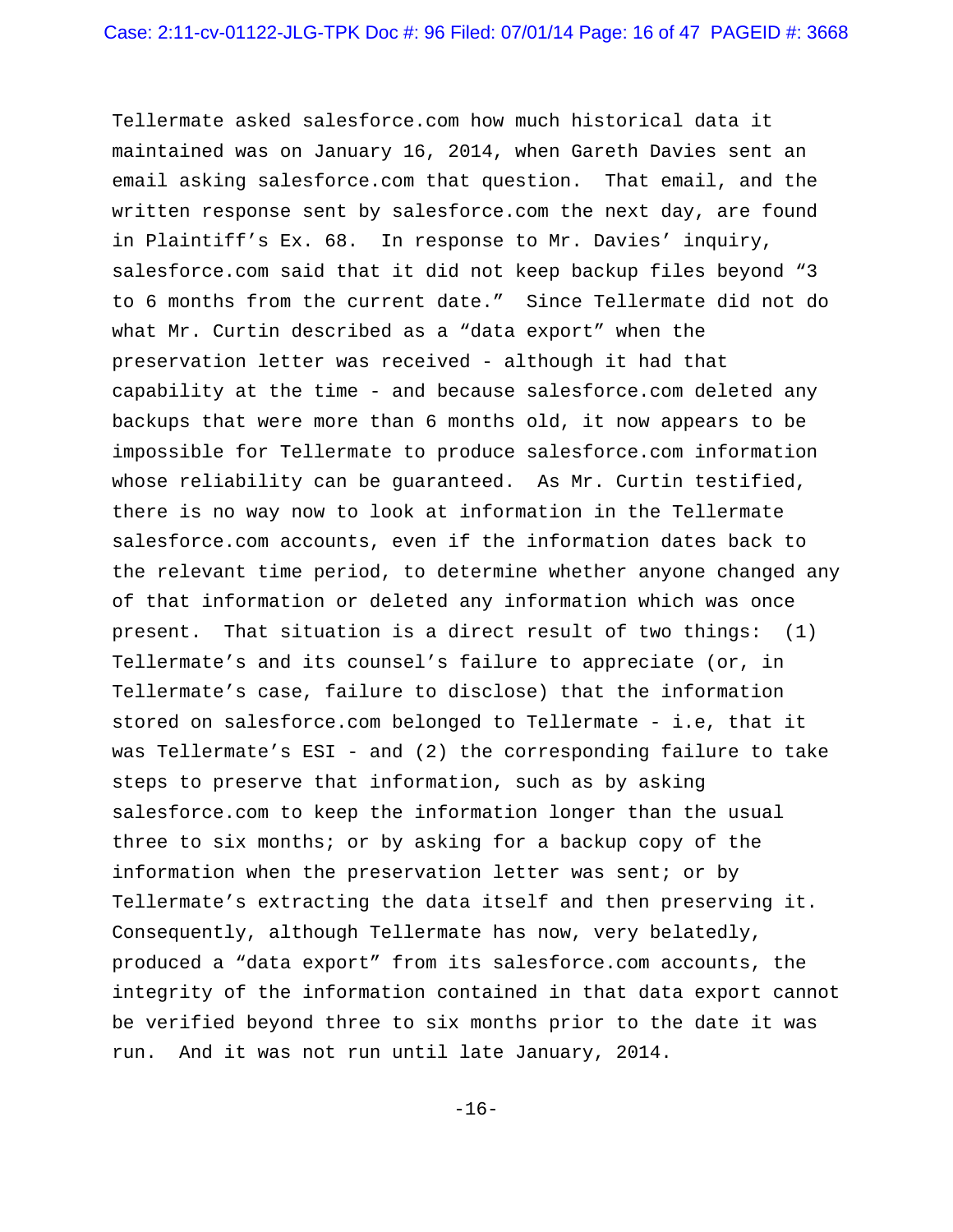As a final bit of context to all of this evidence, as the Court has noted and as it discussed in the April 3, 2013 Opinion and Order, Tellermate filed a copy of its agreement with salesforce.com in support of its argument that it was contractually prohibited from producing the information from Tellermate's employee accounts with salesforce.com. (Doc. 33, Exhibit E). As it pertains to the issues in this case, the agreement tells Tellermate that its data (described in the agreement as "Your Data") consists of "all electronic data or information submitted by You [i.e. Tellermate] to the Purchased Services," and it specifically prohibits salesforce.com from disclosing that data to anyone other than in response to a subpoena or court order or "as expressly permitted in writing by You" - a fairly good indication of who actually controlled the data. Coupled with that is a provision that "We [i.e. salesforce.com] acquire no right, title or interest from You ... in or to Your Data," again implying, if not stating outright, that the data inputted by Tellermate employees belonged to Tellermate.

As to preservation, the agreement makes no mention of how long salesforce.com would store data or how often it would back it up; the closest it comes to addressing that subject is a provision in ¶4.2 that "We shall maintain appropriate administrative, physical, and technical safeguards for the protection of the security, confidentiality and integrity of Your Data. We shall not ... modify your Data ...." That language does not address any time frames or procedures for data preservation, nor does any other provision of the agreement. Perhaps the agreement is silent on this point because Tellermate, like any other user, always retained the ability to export its own data, and by doing so it could make and maintain its own backup files as often as it wanted.

-17-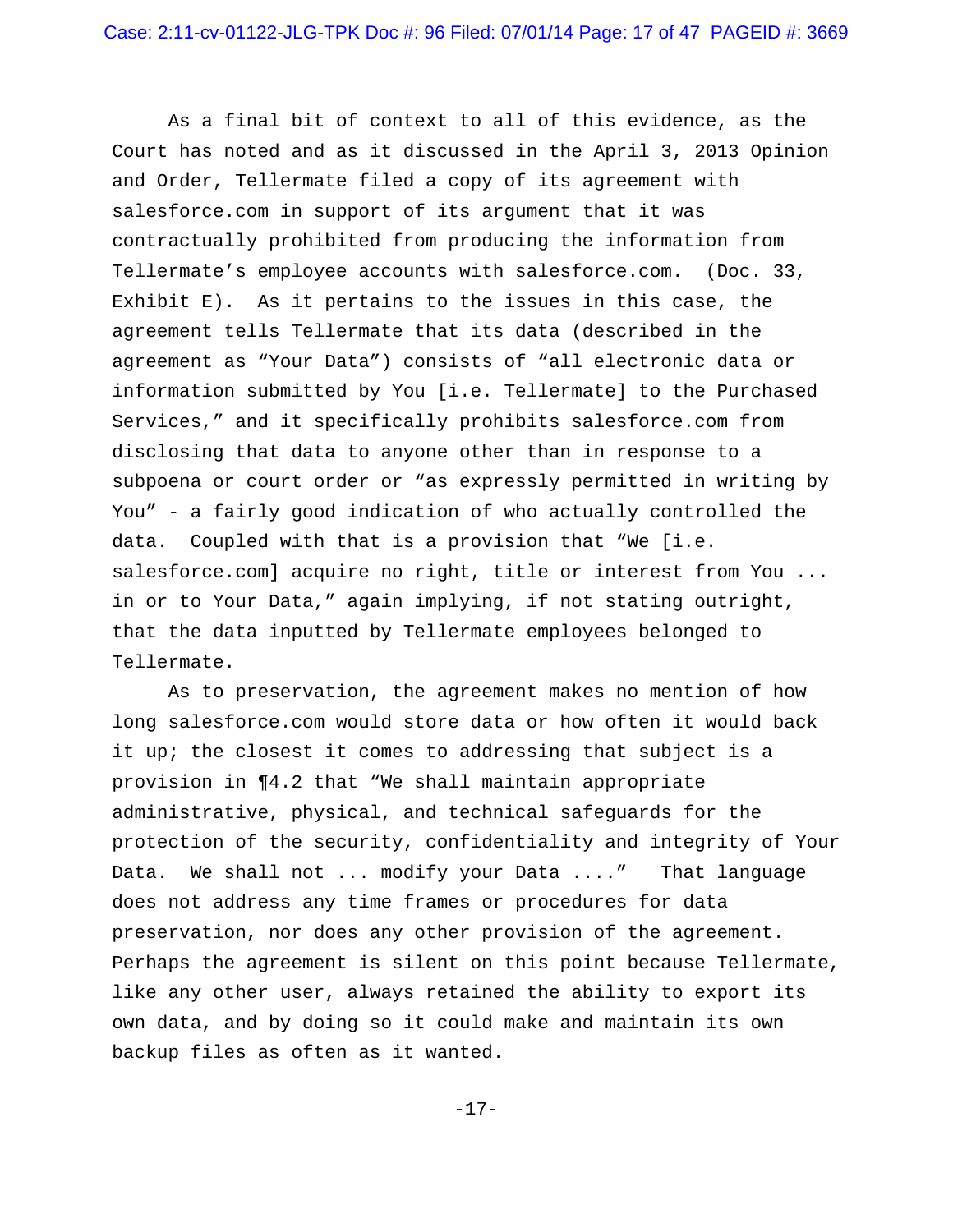There are two important points to be made about this agreement. First, no cogent argument could have been made, based on its language, that Tellermate was legally prohibited from accessing and producing its own information in discovery, although counsel made exactly that argument in response to the motion to compel. Second, no fair reading of the agreement supports the assumption that salesforce.com was going to back up the information in Tellermate's accounts on any periodic basis, or that it could somehow control Tellermate's ability to change or delete information from the database. In fact, the agreement is either silent on this point or implies just the opposite. The failure to advise Tellermate to preserve that information if, as counsel testified, that failure was based entirely on the belief that salesforce.com was doing it - although there is also no evidence that anyone asked salesforce.com to preserve the information - is almost inexplicable.

### B. The Frank Mecka Documents

One might conclude that the failings of Tellermate and counsel concerning the salesforce.com information might be explained by - but certainly not excused by - a general lack of familiarity or understanding about ESI. However, the next subject of this Opinion and Order - what are referred to as the "Frank Mecka Documents" - shows that the problem was not confined to electronically created and stored documents, and it is a variation on the same theme. Again, there is more background about this issue in the Court's April 3, 2013 Opinion and Order, but the Court will provide a brief summary of the issue here.

Like the Browns, Frank Mecka was a Tellermate sales person; he was discharged in 2009, and subsequently claimed that his discharge was age-related. Tellermate settled his claims in 2010. By written request, the Browns asked Tellermate to produce various documents relating to Mr. Mecka, including communications

-18-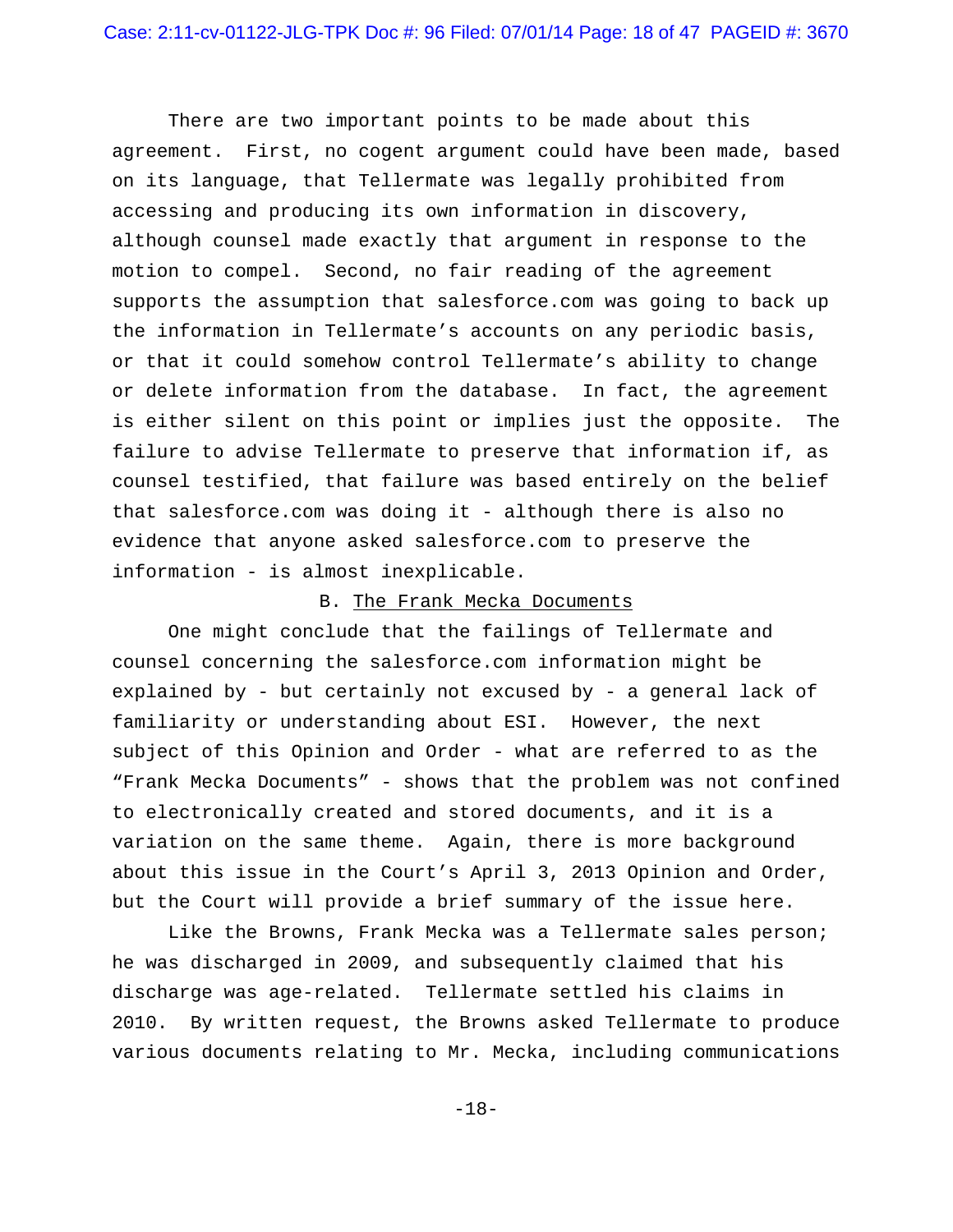with him since the date of his termination (Second Set of Document Requests, No. 46) and agreements with him made from a date two months prior to his termination to the present, plus any documents relating to those agreements (Second Set of Document Requests, No. 47). See Defendant's Hearing Exhibit One.

In response, Tellermate objected to both requests but said that responsive, non-privileged documents, if any, would be produced. (Plaintiff's Hearing Exhibit 44, Tab B). It produced a few documents and, in a letter dated February 15, 2013, told the Browns' counsel that those were all of the non-privileged documents relating to Mr. Mecka and that counsel should "cease ... raising any further issues in this regard." (Plaintiff's Hearing Exhibit 48). At that point, despite withholding documents pursuant to a claim of privilege, Tellermate had not created a privilege log, as required by  $Fed.R.Civ.P. 26(b)(5)(A)$ , with respect to any additional documents concerning Mr. Mecka.

The Court, in the April 3, 2013 Opinion and Order, noted Tellermate had acknowledged that there were more Mecka documents but was claiming a privilege for those documents under Fed. R. Evid. 408. Finding that Tellermate had, by never creating a privilege log for these documents, waived any such claim of privilege, the Court ordered Tellermate to produce the documents it was withholding. Tellermate appealed that decision to Judge Graham. Judge Graham overruled Tellermate's objections in an Opinion and Order filed on July 29, 2013. As part of the briefing on its motion for reconsideration of the Magistrate Judge's order, Tellermate had represented that "the only documents withheld on the basis of the settlement privilege afforded by Rule 408, were **two letters** related to a former employee's claims of discrimination by Tellermate and drafts of the Release entered into by and between Defendant Tellermate and its former employee, Michael Stafford. The drafts of the Stafford

-19-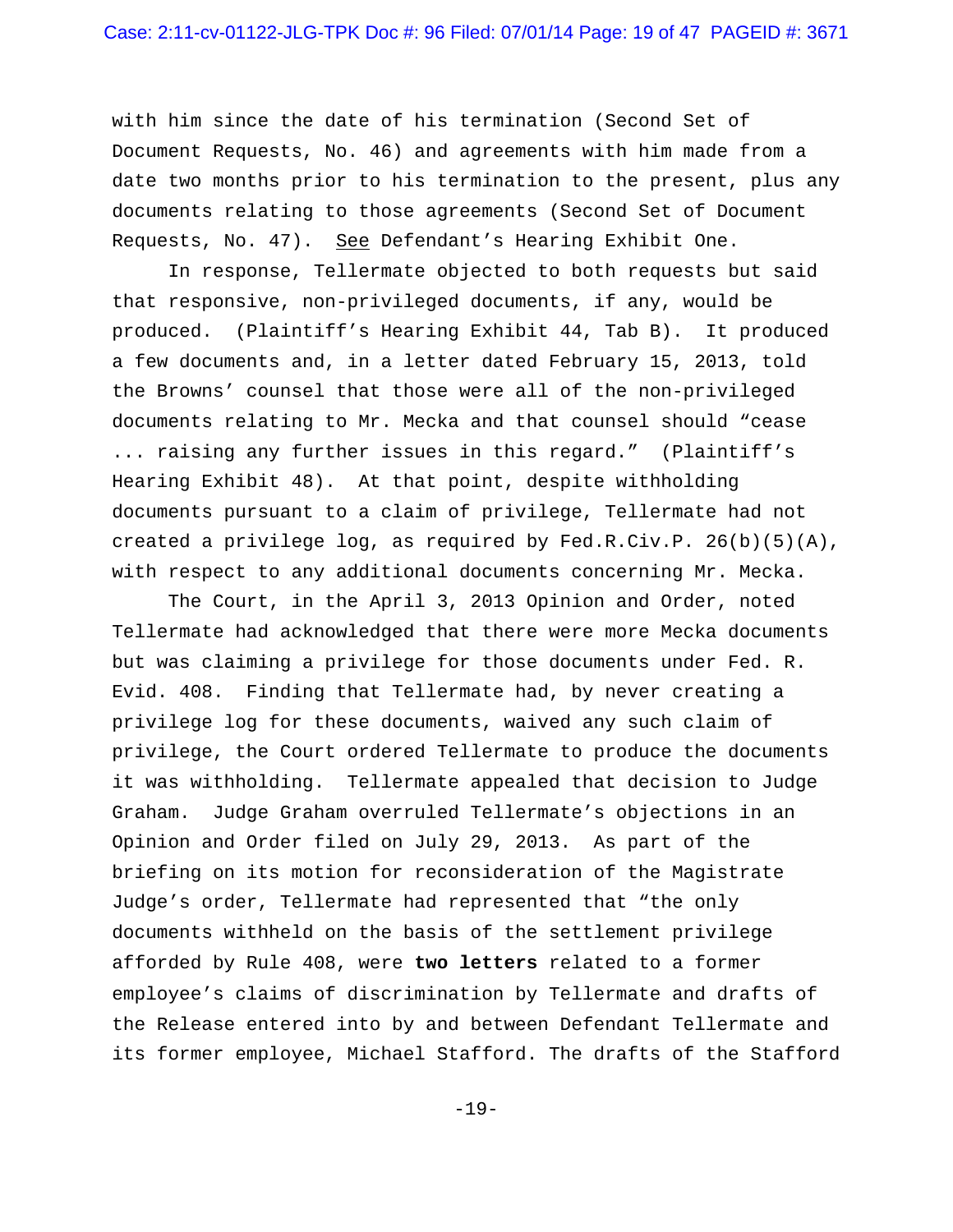Release were produced subsequent to the April 3rd Opinion and Order." See Doc. 44, at 1 n.1 (emphasis supplied).

That statement, like so many others made by Tellermate's counsel, was false. After Judge Graham issued his order, Tellermate produced more than two additional documents. See Defendant's Hearing Exhibit 14. And it also produced a privilege log on May 22, 2013, which listed an additional **thirty or more** documents relating to Frank Mecka, but claimed they were subject to the attorney-client privilege. That was the first time any such claim about Frank Mecka documents was made; the arguments advanced in opposition to the motion to compel rested exclusively on a Rule 408 privilege, and Tellermate's counsel did not even hint at the existence of a substantial number of responsive documents which both existed and which supposedly were protected from discovery by the attorney-client privilege. And, of course, prior to May 22, 2013, Tellermate had not created a privilege log for these documents, even though its initial response to the document request was served on July 5, 2012.

The Court asked counsel about this unusual sequence of events during the hearing. In particular, Ms. O'Neil was questioned about it; she agreed that she had represented to the Court on multiple occasions that there were only two documents relating to Mr. Mecka that had been withheld on grounds of privilege, and testified that as of April, 2013, those were the only documents given to her by Tellermate apart from the handful of documents that had been produced voluntarily to the Browns. Ms. O'Neil acknowledged that when she made her arguments to the Court about these documents, her client, Tellermate "was in possession of many additional documents related to Mr. Mecka that [she] was personally unaware of." (Tr. Vol I, at 270-71). She also agreed that the client's untimely disclosure of these documents to her was no excuse for making an untimely response to

 $-20-$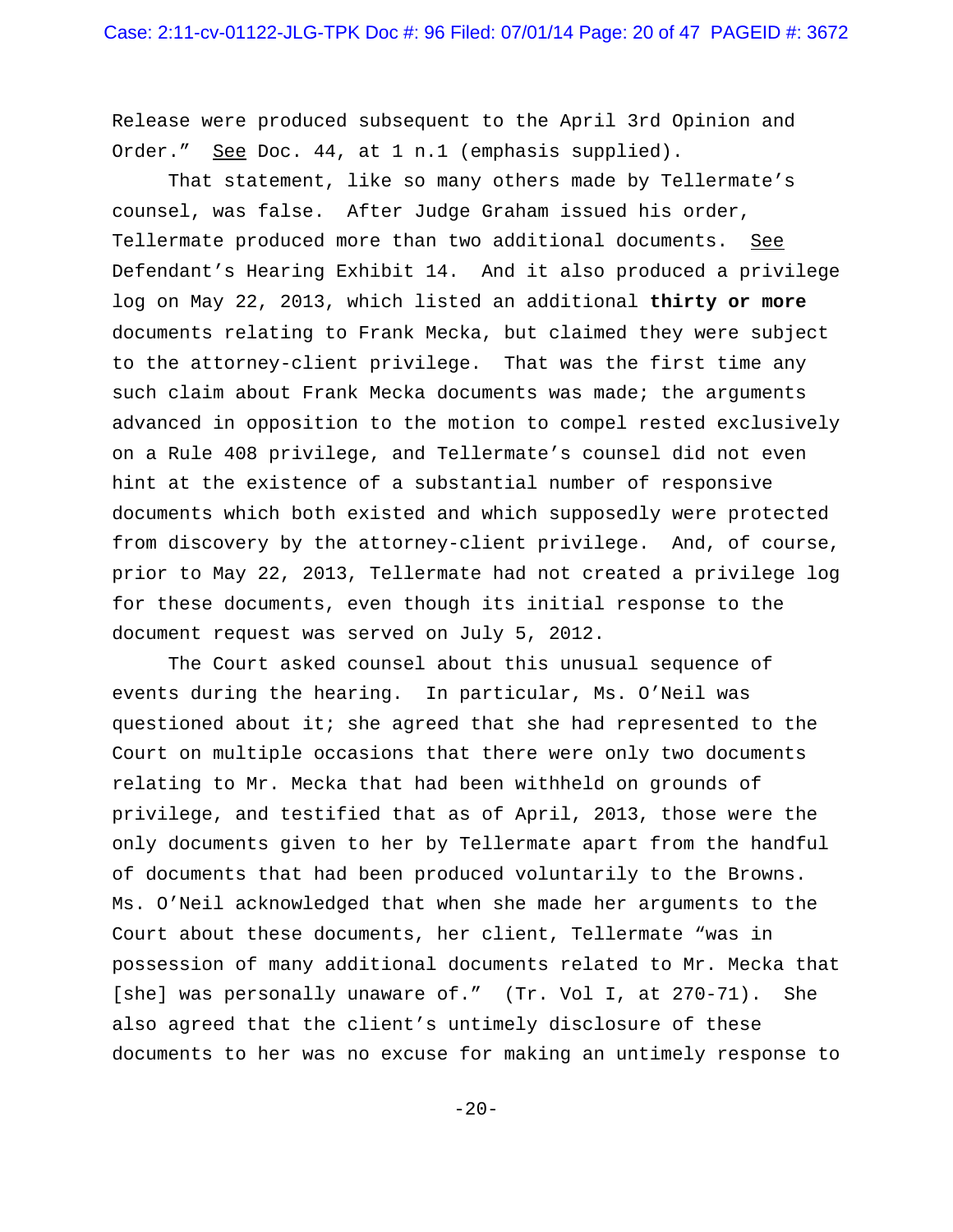the document request. Id. at 272. Nevertheless, once she finally got the additional documents, she did not produce them, but simply created a privilege log for them. Even after Judge Graham ruled that Tellermate's belated claim of Rule 408 privilege for the Frank Mecka documents known about at that time had been waived because it was untimely, Tellermate did not produce these additional documents. Finally, Tellermate offered no explanation for its failure to provide these additional documents to its counsel as part of its initial response to the Browns' request for them.

#### C. The "Document Dump"

Again, as reflected in the April 3, 2013 Opinion and Order, the Browns had requested, early on, documents relating to performance evaluations of various Tellermate employees who, presumably, had performed better than the Browns - at least according to Tellermate's claim that the Browns were terminated for performance-related reasons. In its response to the motion to compel, Tellermate said that it had produced all such documents; however, the Browns pointed out, in their reply, Tellermate had previously told them, in a letter from counsel dated November 10, 2012 (see Plaintiff's Hearing Exhibit 47, Tab E) that the number of such documents was "unlimited" but that Tellermate would provide the Browns with access to an electronic database "at a time and place to be agreed on by counsel." Tellermate subsequently changed its mind about the process and produced documents instead, but, according to the Browns, they received only about 20 documents that fell into this category - a number seemingly inconsistent with the prior representation about an "unlimited" number of such documents.

The Court did not have enough information before it when it ruled on the motion to compel to permit it to determine whether Tellermate or the Browns had the better of this argument.

-21-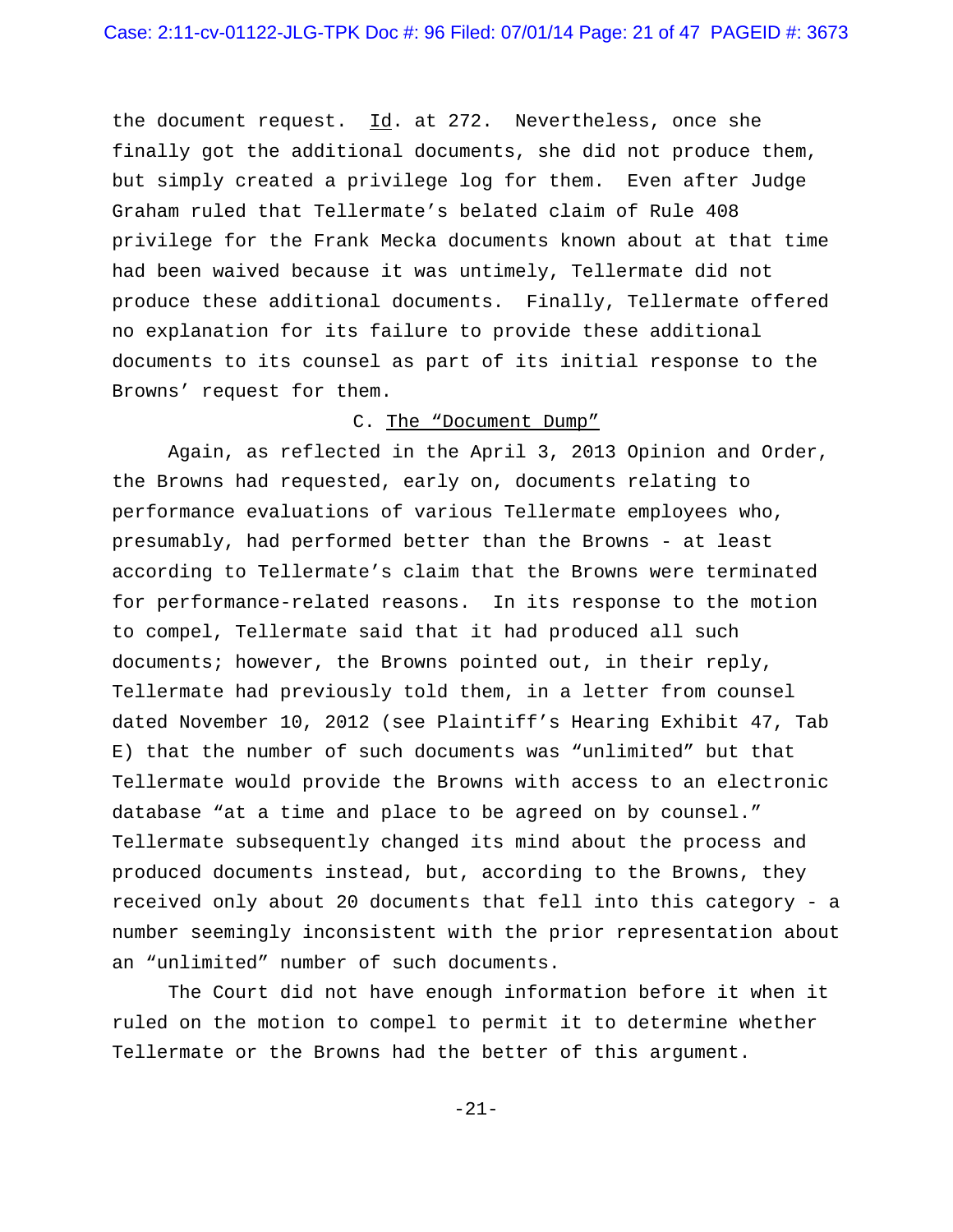However, since Tellermate did not address the issue in its brief other than to say that all such documents had been produced, the Court took Tellermate at its word, and simply ordered that, in accordance with its apparent lack of objection to producing evaluation-related documents, Tellermate should produce any additional ones it might possess.

In response to that portion of the order, Tellermate produced an additional 50,000 pages of documents. The history of this production well illustrates the lack of communication and lack of trust which had, by that time, developed between the parties' counsel, but it also indicates (again) something about the way that Tellermate's attorneys approached the discovery issues in this case.

Some brief history is helpful to put this in context. Although the Browns served several comprehensive document requests, including a request for documents "discussing, evaluating, or analyzing the job performance" of a number of other Tellermate employees (Second Request for Production, Nos. 14-20, a copy of which is attached to Doc. 24, the Browns' first motion to compel), Tellermate produced only a handful of documents, claiming that it did not create or maintain formal performance evaluations for its employees. As Tellermate said in its response to that motion (Doc. 28), its total response to the Browns' document requests prior to the filing of the motion was in the range of "hundreds of documents," but the day the motion was filed, it produced another 922 documents totaling some 5,900 pages. However, that same filing indicates that none of the additional documents actually responded to these particular requests; most of the documents appeared to be sales information or sales and commission data. Id. at 7-8. As noted above, when the same subject was raised again in the second motion to compel, Tellermate responded that it had produced all of the responsive

-22-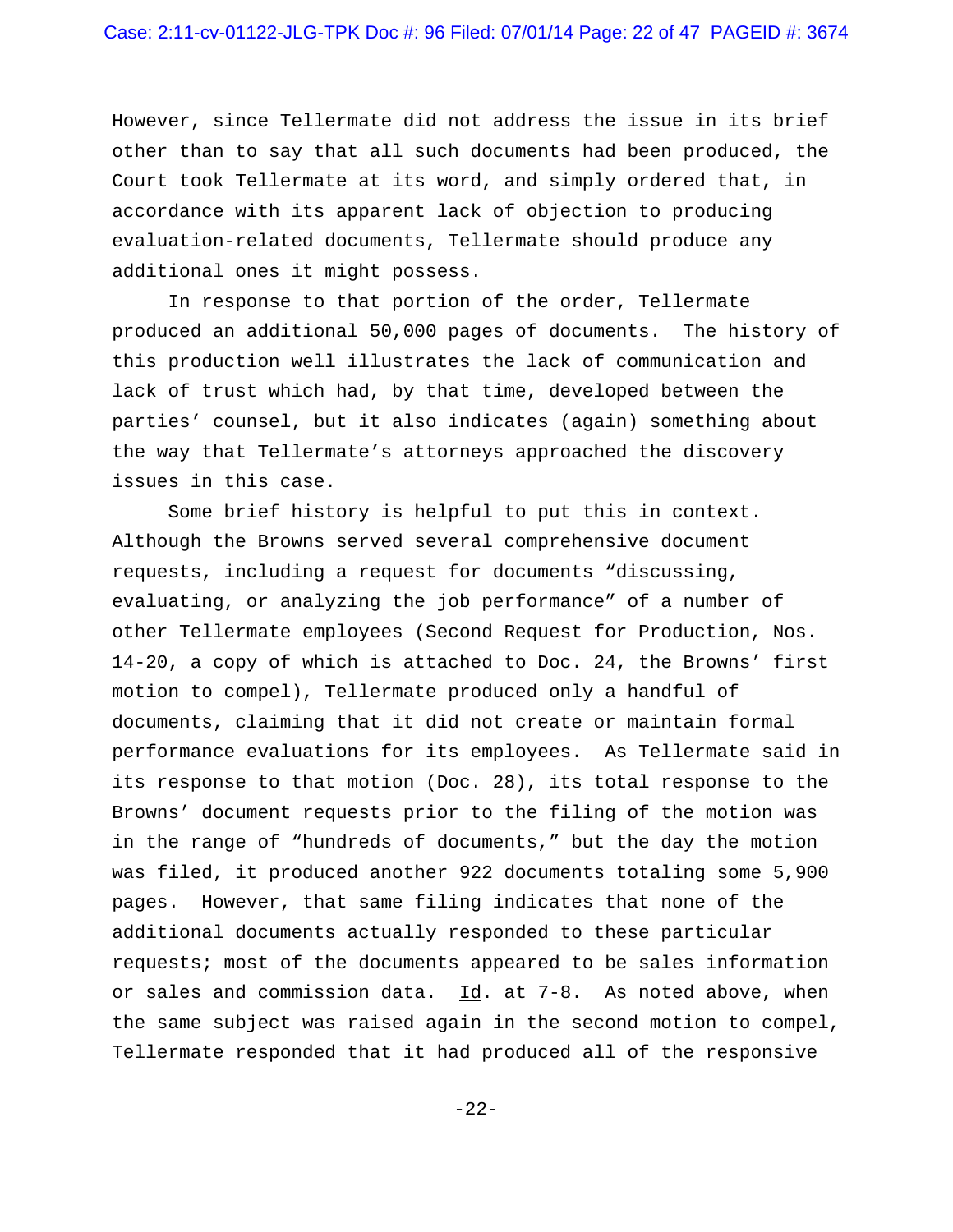documents which existed.

Once the Court issued the April 3, 2013 order, Tellermate decided to produce additional documents supposedly relating to the performance of the its sales representatives. There is an email string related to this issue which appears multiple times both in filed documents and in exhibits admitted at the hearing; Defendant's Exhibit 17 appears to be a complete copy of that exchange.

According to the emails, the first time Tellermate notified the Browns that it would be producing additional evaluationrelated documents was April 22, 2013. The email dated that date said, among other things, that "[g]iven the breadth of Plaintiffs' discovery request, the data set for this particular category of information includes between 35,000-40,000 records." Ms. O'Neil, who wrote the email, invited the Browns' counsel to "undertake a joint effort to narrow the data set through agreed upon search terms" and asked the Browns to propose such terms. The next day, one of the Browns' attorneys, Jack Chaney, asked what search terms and methods Tellermate had used so that he could better respond to the suggestion that he propose additional search terms. Ms. O'Neil, by return email, told him that such information was "at least arguably ... subject to the attorneyclient privilege and work product protection" - an interesting position to take when she was asking him to provide her with the exact same type of information - but she did tell him that the databases and files of supervisory employees were searched and that the terms "**included** the full names and nicknames of the identified sales personnel." (Emphasis supplied). Mr. Chaney viewed the response as evasive because Ms. O'Neil both objected to telling him the actual search terms and methods and was not clear about whether terms other than the names and nicknames of the sales representatives were included. Rather than continue

-23-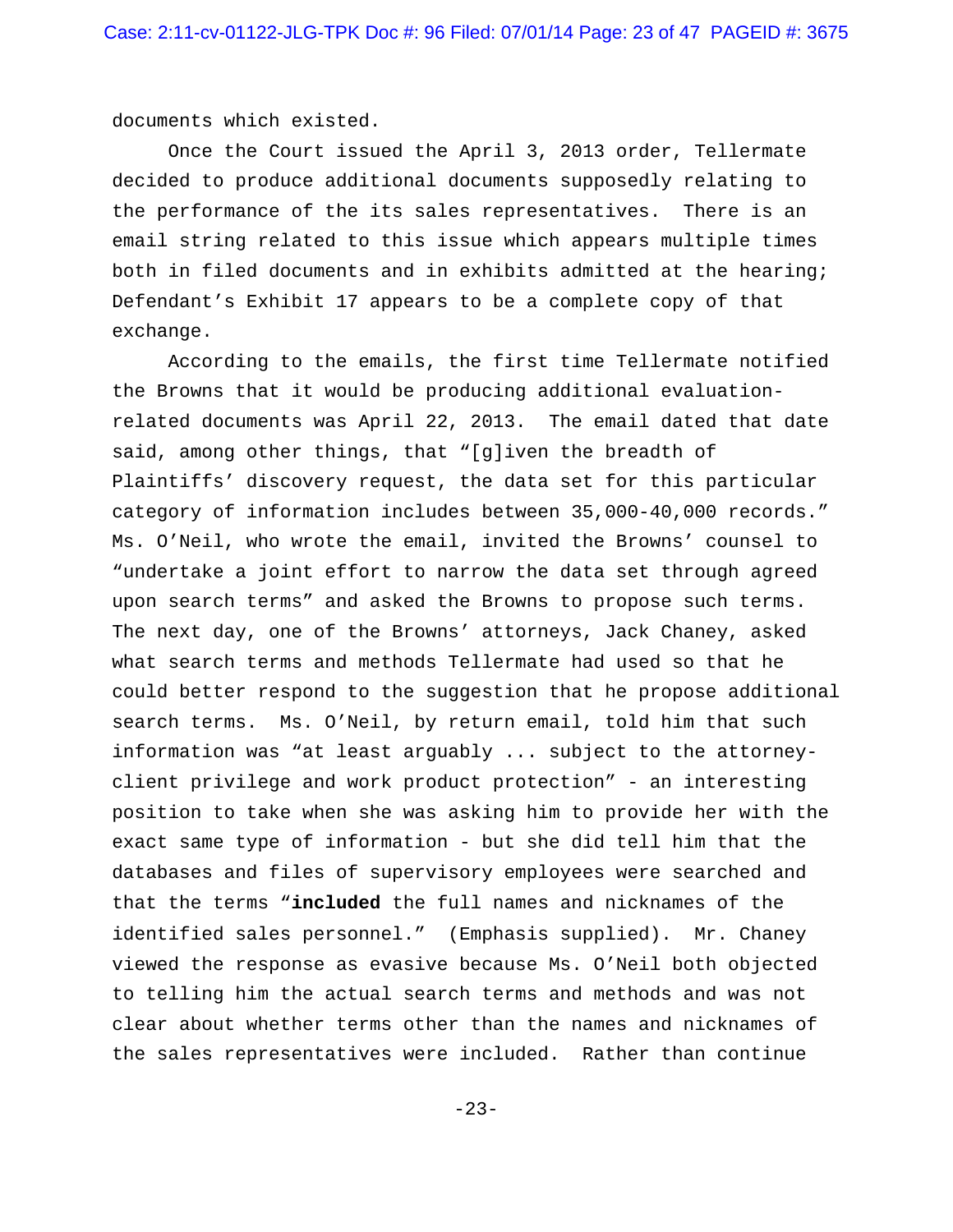the dialogue, he asked that the full set of documents be produced. After a short delay, Tellermate provided over 50,000 pages of new documents.

As it turned out, the only search terms which Tellermate employed to locate these documents were the names and nicknames of the sales personnel. Ms. O'Neil testified that she was ultimately responsible for deciding what search terms to use, but, at the time of the hearing, she was unable to recall the precise protocol adopted for the search. Tr., Vol. III, at 544. Because some of the names and nicknames used are very common (e.g. "Mike"), the production included a very large number of irrelevant and nonresponsive documents. As Ms. O'Neil also testified, she was "hard pressed to say" that the documents produced were "even responsive to the request, because it's just day-to-day email traffic about people doing their jobs. It's not necessarily an evaluation or an assessment or a review or an appraisal." (Tr., Vol. II, at 492-93). This sequence of events is difficult to characterize as an appropriate response to either the initial document request or the Court's order, although Ms. O'Neil explained that she wanted to comply fully with the order and did not want to ask for an extension of the 21 days Tellermate had been given to produce additional documents. It appears to the Court that the press of time, at least as Tellermate perceived it, affected the process as well as the result.

That is not the only issue about this particular set of documents, however. Tellermate marked almost all of the documents - by the Browns' estimate, see Defendant's Exhibit 19, over 99% of them - as "Confidential - Attorneys' Eyes Only." The Court had previously entered a protective order (Doc. 39) which allowed such a designation "when counsel believe[d] in good faith that such material constitutes or reveals a trade secret or other

-24-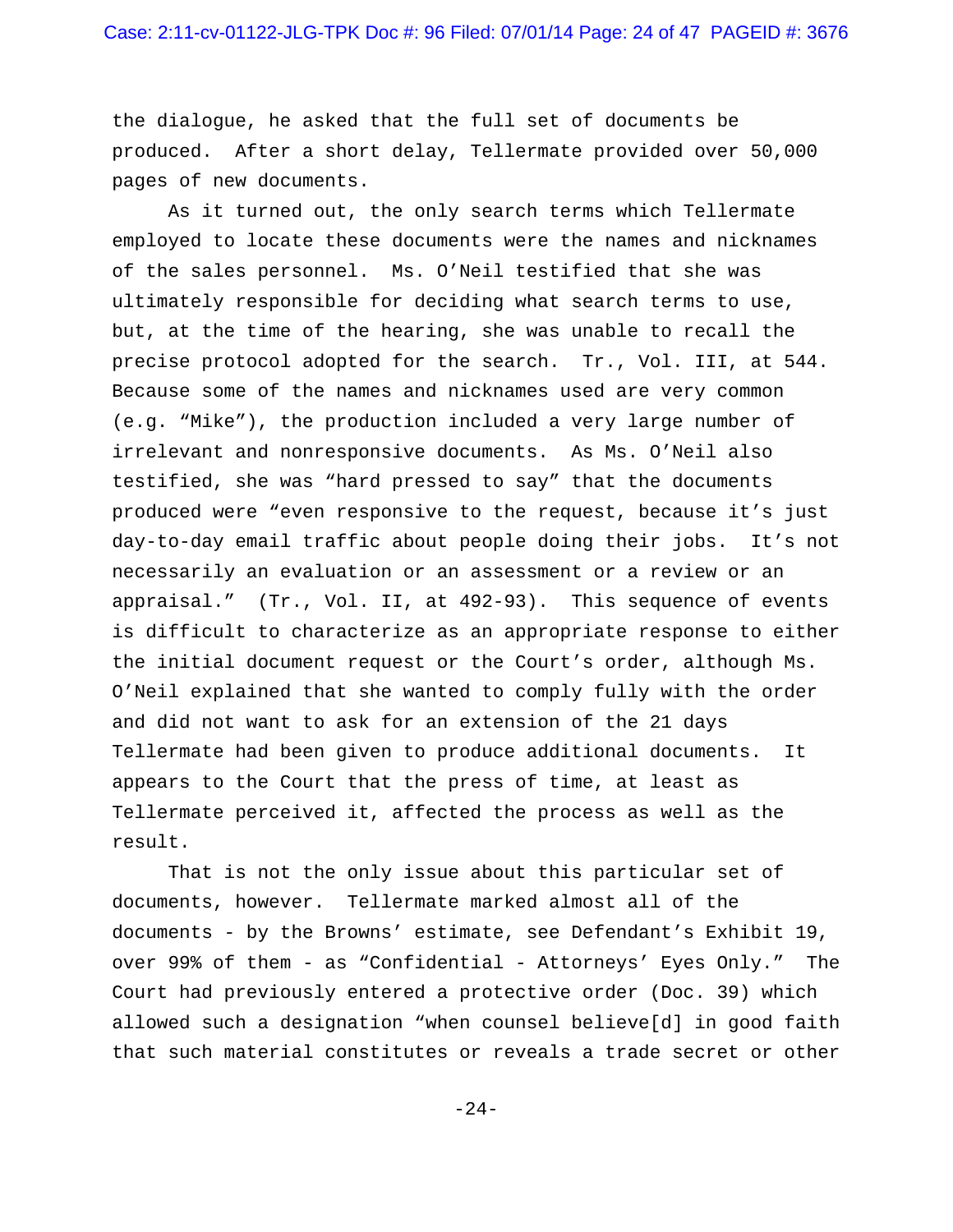confidential research, development, or proprietary business information, and that such material is entitled to a higher level of protection than that afforded to materials designated pursuant to paragraph 1." Paragraph 1, in turn, allowed parties to designate information as "Confidential" if the party "in good faith believe[d] that such designation is necessary to protect non-public personal, confidential, proprietary or commercially sensitive information...." Tellermate explained that it marked all of these documents as attorneys'-eyes-only because it viewed Mr. Brown as a business competitor.

The Browns raised an issue about this designation in an email dated August 30, 2013. The string of emails related to this matter is found, among other places, in Defendant's Exhibit 19. Mr. Chaney reported, in his email, that Mr. Brown no longer worked for one of Tellermate's competitors and did not intend to do so in the future. He asked that the "Attorneys' Eyes Only" designation be removed. As noted in the response, Tellermate refused to do so "across the board" but asked the Browns to be more specific in their proposal (i.e., to designate documents by Bates number or topic) and it would consider the request. The Browns viewed this proposal as "unworkable" given the large number of documents which had been designated, and asked that they all be marked "Confidential" instead - which was apparently how Tellermate had marked similar documents it had produced before Mr. Brown went to work for a competing company. This exchange produced another impasse, leading the Browns to file a motion (Doc. 65) to strike the attorneys'-eyes-only designation. Additional emails attached to that motion show that the Browns did ultimately propose that certain categories of documents, including the performance-related documents, be re-designated, and that Tellermate refused, this time because the possibility existed that Mr. Brown could work for a competitor at some time

-25-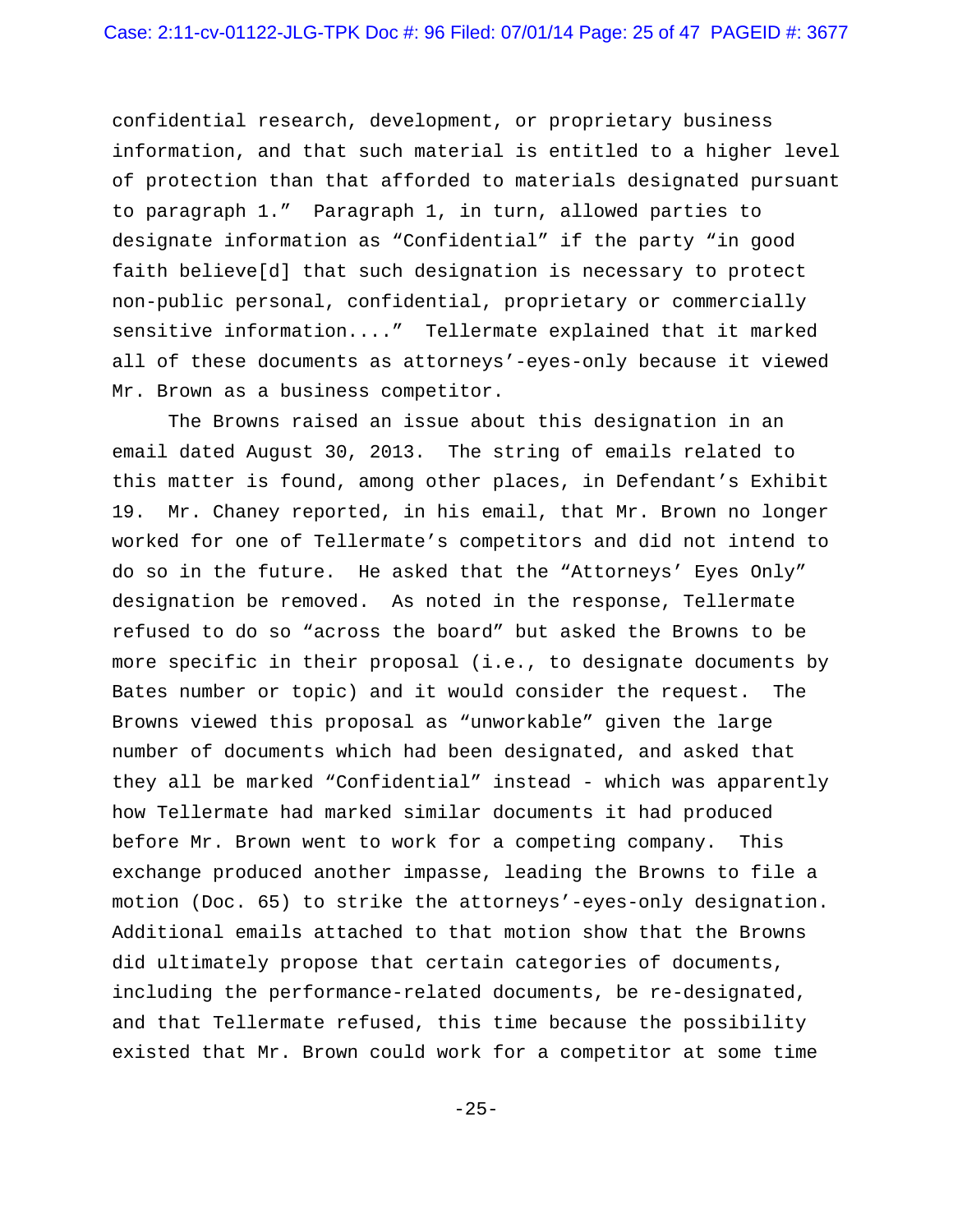in the future. The motion challenged the attorneys'-eyes-only designation generally, noting that there were many documents so marked (including a picture of a baby) which did not appear to contain anything which was competitively sensitive. In response to that motion, Tellermate claimed that it had been entitled to mark all of these documents as attorneys'-eyes-only because they were responsive to "Plaintiff's far-reaching requests for Tellermate's most sensitive business information" and that "the volume of the data subject to production and the time within which it was required to be produced" justified its actions. Doc. 74, at 5.

This latter statement seems to be the real justification for designating over 50,000 pages of documents as attorneys'-eyesonly when many of the documents are both irrelevant and unresponsive to the Browns' request for "Tellermate's most sensitive business information." Ms. O'Neil testified that she knew the document production "was going to be overinclusive," Tr. Vol. III, at 519, and as the testimony quoted above indicates, she did not view a substantial amount of it as having anything to do with evaluations or assessments of the employees in question. It might have been reasonable, in order to produce that volume of documentation within 21 days - assuming, for the moment, that the search protocol was itself a reasonable way to try to locate additional documents, although that is by no means clear - to indulge in some broad overdesignation of documents so long as a subsequent effort was made to correct any errors made in the process. However, it does not appear to this day that Tellermate has made any effort to do a more precise review of these documents despite the many months that have elapsed since their production or since the Browns first raised the issue. Even though the matter is the subject of a motion, that does not relieve a party of its duty to supplement or correct discovery

-26-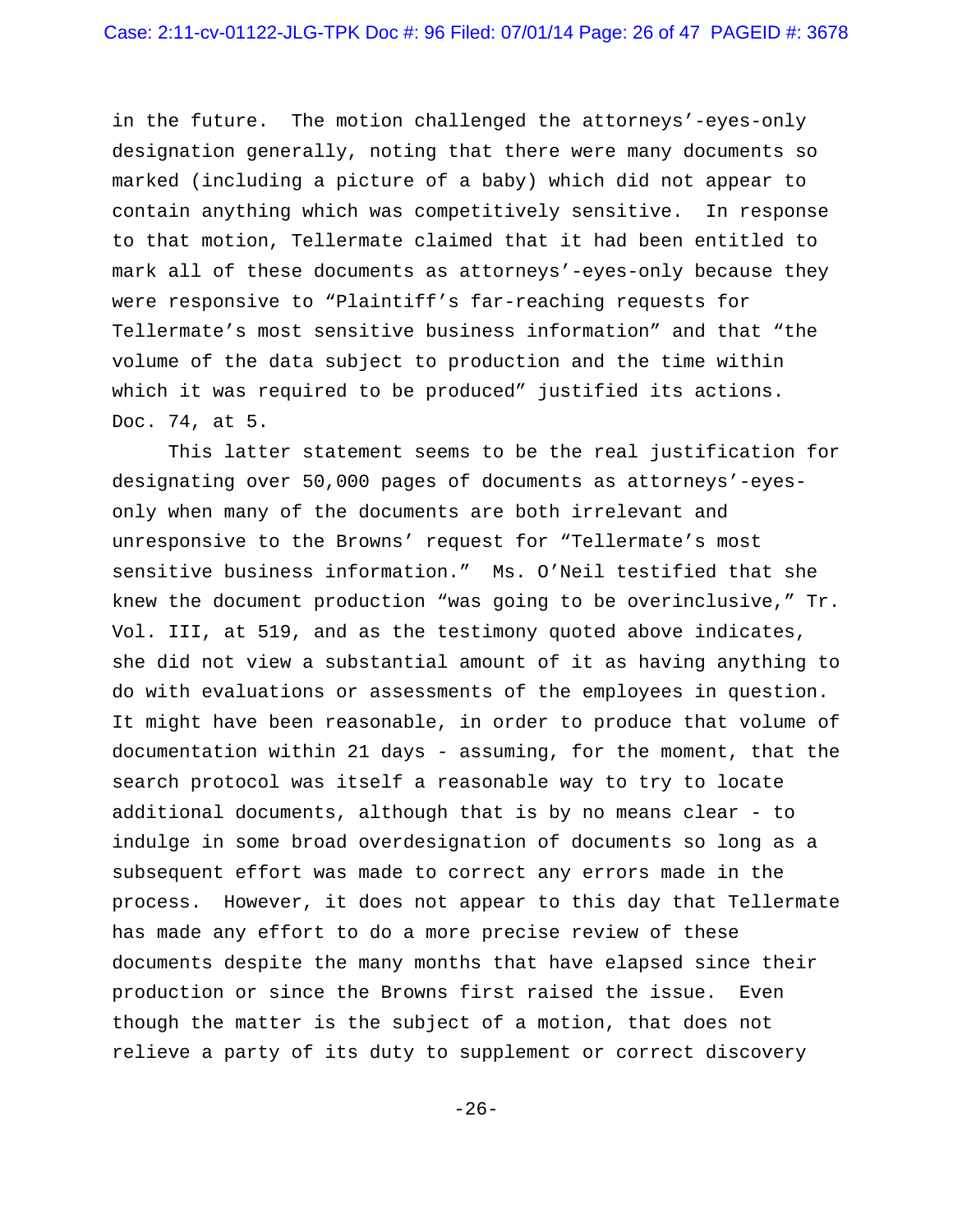responses which were erroneous when made, but Tellermate has shown no inclination to engage in that effort, apparently preferring to leave the issue to the Court (but, as noted below, without making even a token effort to defend its obviously overinclusive designation of documents as attorneys-eyes-only).

#### D. Board Minutes and Agendas

The final issue raised by the Browns relates to minutes of directors' meetings for Tellermate and the associated business entities. A few of these were produced; Tellermate has insisted that no additional responsive documents exist, mainly because it did not hold formal directors' meetings. As Mr. Rendell, its representative at the hearing, testified, the Tellermate companies ran their businesses through informal meetings of their executives (some of whom may have been directors as well), and held formal board meetings only when absolutely necessary. At those meetings, operational issues like personnel decisions were not typically discussed. The Court will not devote further discussion to this issue because the Browns did not prove that Tellermate either withheld documents in this category or made inaccurate statements about their non-existence.

### IV. Legal Analysis

## A. Some General Principles about Discovery

All litigants, and all experienced counsel, understand that the Federal Rules of Civil Procedure authorize broad discovery. See, e.g., United States v. Leggett & Platt, Inc., 542 F.2d 655, 657 (6th Cir. 1976). Any matter that is relevant to a party's claims or defenses - relevant in the sense that it reasonably may lead to the discovery of admissible evidence, and is not privileged - is subject to discovery. The concept of relevance during discovery is necessarily broader than at trial, Mellon v. Cooper-Jarrett, Inc., 424 F.2d 499, 500-501 (6th Cir. 1970), and "[a] court is not permitted to preclude the discovery of arguably

-27-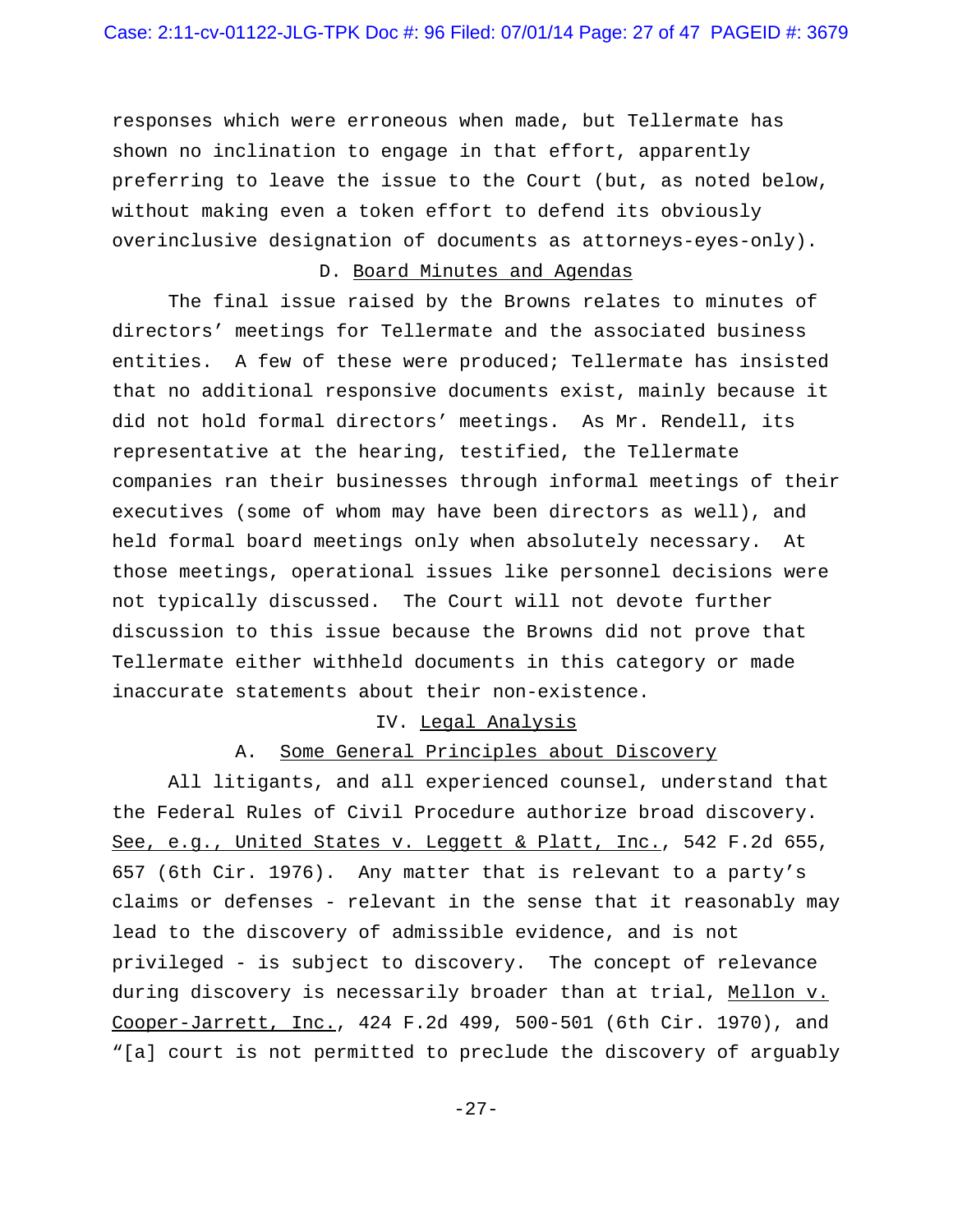relevant information solely because, if the information were introduced at trial, it would be 'speculative' at best." Coleman v. American Red Cross, 23 F.3d 1091, 1097 (6th Cir. 1994).

It is true that the Court has a duty - emphasized in recent changes to some of the rules governing discovery - to deny discovery directed to matters not legitimately within the scope of Rule 26, and to protect a party or person from harassment or oppression that may result even from a facially appropriate discovery request. See generally Herbert v. Lando, 441 U.S. 153, 177 (1979). Additionally, the Court has discretion to limit or even preclude discovery which meets the general standard of relevant found in Rule  $26(b)(1)$  if the discovery is unreasonably duplicative, or the burden of providing discovery outweighs the benefits, taking into account factors such as the importance of the requested discovery to the central issues in the case, the amount in controversy, and the parties' resources. See Fed. R. Civ. P. 26(b)(2).

In addition to the idea that discovery is broad and is designed to permit parties to obtain enough evidence either to prove their claims or disprove the opposing party's claim, discovery under the Federal Rules of Civil Procedure has been designed to be a collaborative process. As one Court observed,

It cannot seriously be disputed that compliance with the"spirit and purposes" of these discovery rules requires cooperation by counsel to identify and fulfill legitimate discovery needs, yet avoid seeking discovery the cost and burden of which is disproportionally large to what is at stake in the litigation. Counsel cannot "behave responsively" during discovery unless they do both, which requires cooperation rather than contrariety, communication rather than confrontation.

Mancia v. Mayflower Textile Servs. Co., 253 F.R.D. 354, 357-58 (D. Md. 2008). Such a collaborative approach is completely consistent with a lawyer's duty to represent his or her client

-28-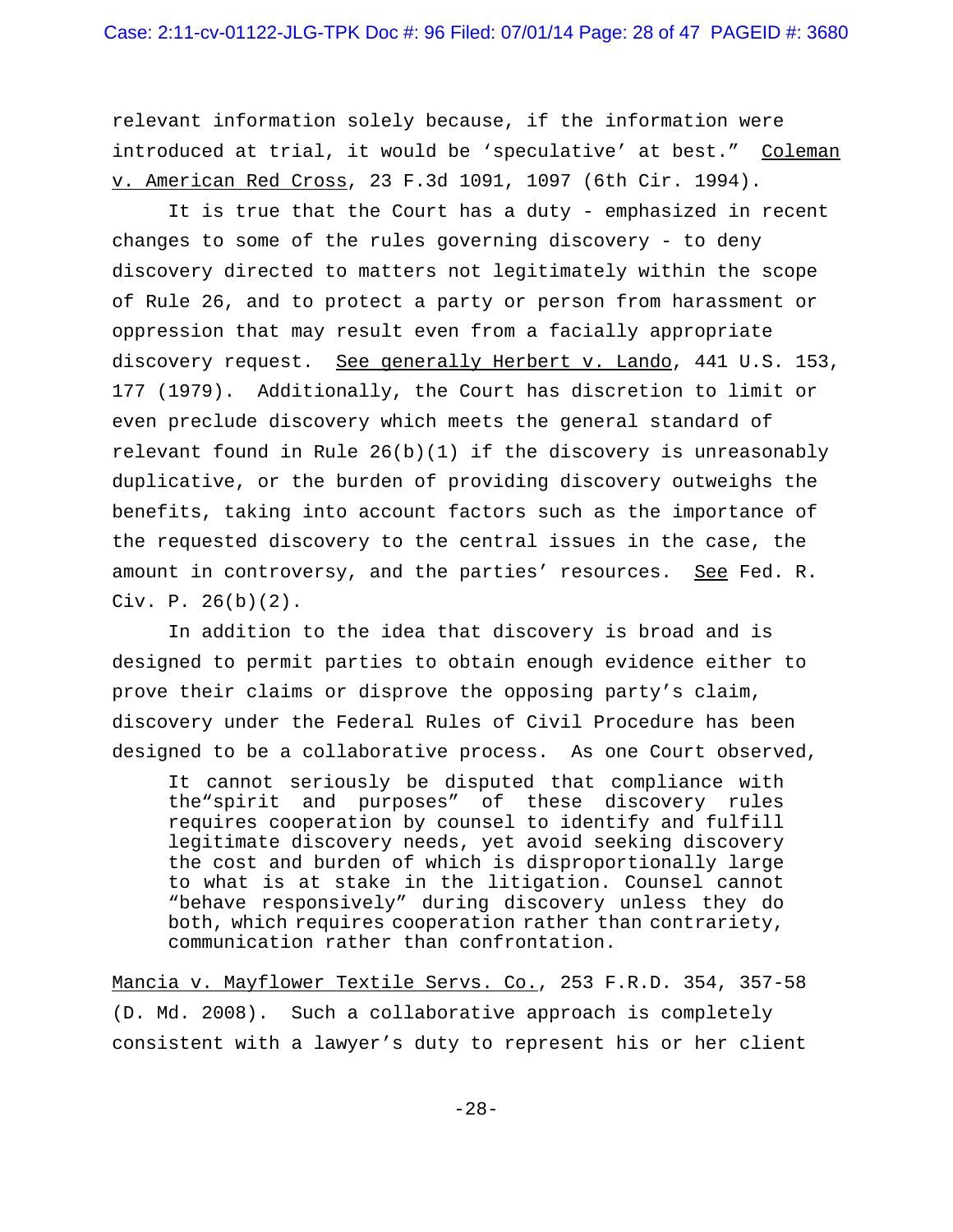zealously. See Ruiz-Bueno v. Scott, 2013 WL 6055402, \*4 (S.D. Ohio Nov. 15, 2013). It also reflects a duty owed to the court system and the litigation process.

The mandatory disclosure provisions of Rule 26(a) and the various "meet and confer" obligations imposed by Rule 26(f) are clear indicators that counsel are required to approach discovery cooperatively. Rule 26(f) requires the parties to meet and confer early in the case to discuss, among other matters, "any issues about disclosure or discovery of electronically stored information, including the form or forms in which it should be produced...." Fed. R. Civ. P.  $26(f)(3)(C)$ . That discussion can and should include cooperative planning, rather than unilateral decision-making about matters such as "the sources of information to be preserved or searched; number and identities of custodians whose data will be preserved or collected...; topics for discovery; ... [and] search terms and methodologies to be employed to identify responsive data...." Milberg LLP and Hausfeld LLP, "E-Discovery Today: The Fault Lies Not in Our Rules...," 4 **Fed. Cts. L. Rev.** 131, 163 (2011). When that occurs, each party is able to exert some measure of control over the e-discovery process, and, in turn, to have some measure of confidence in the results.

Finally, counsel's obligation to approach discovery cooperatively and in good faith is governed, in part, by Fed.R.Civ.P. 26 $(g)$ . That rule says, in relevant part, that every time an attorney signs a disclosure, discovery response, or objection, the attorney is certifying that "to the best of the [attorney's] knowledge, information, and belief **formed after a reasonable inquiry**, the statements the attorney is making are "consistent with the[] rules," "warranted by existing law or by a nonfrivolous argument" for extending or changing the law, "not interposed for any improper purpose," and not unduly burdensome

-29-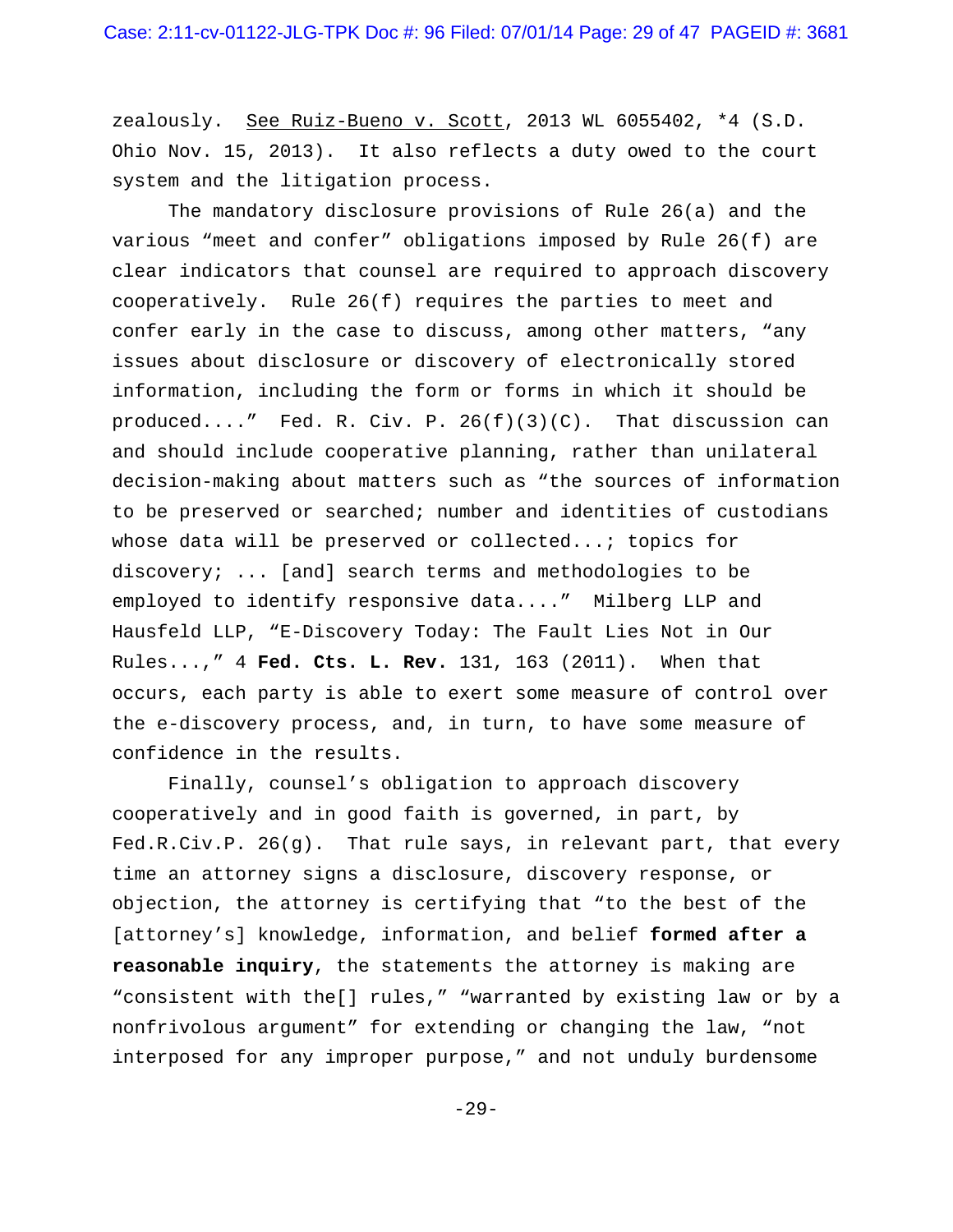or unreasonable. That obligation is backed up by sanctions as provided in Rule 26(g)(3). Those sanctions can be imposed if an attorney fails in his or her "duty to make a reasonable investigation to assure that their clients have provided all available responsive information and documents." Bernal v. All American Investment Realty, Inc., 479 F.Supp.2d 1291, 1333 (S.D. Fla. 2007). This rule, like the parallel provisions of Fed.R.Civ.P. 11, contains "an objective standard" governing the reasonableness of counsel's actions, see National Ass'n of Radiation Survivors v. Turnage, 115 F.R.D. 543, 555 (N.D. Cal. 1987), so that counsel may not simply plead lack of subjective good faith as a way to avoid sanctions. "An attorney has made a 'reasonable inquiry' if the 'investigation undertaken by the attorney and the conclusions drawn therefrom are reasonable under the circumstances.... Ultimately, what is reasonable is a matter for the court to decide on the totality of the circumstances.'" Quinby v. WestLB AG, 2005 WL 3453908, \*4 (S.D.N.Y. Dec. 15, 2005), quoting the 1983 Advisory Committee Notes to Rule 26.

### B. The Salesforce.com Issue

The Court begins its analysis of the salesforce.com issue by quoting directly from Paul Rendell, Group Managing Director of Tellermate Group. When questioned by the Court concerning the salesforce.com documents, Mr. Rendell candidly admitted the crux of what happened here:

THE COURT: ... [T]he problem I see is that there were these direct representations, and again, I will read what it says here [paraphrasing Ms. O'Neil's February 15, 2013 letter to Jack Chaney, one copy of which is Attachment to Plaintiff's Hearing Exhibit 47]: "Tellermate does not possess or control data maintained in the SalesForce.comdatabase. It is not at liberty to produce it during discovery. It cannot access any information plaintiffs may have logged into SalesForce.com during the time of their employment."

None of those things are true, are they?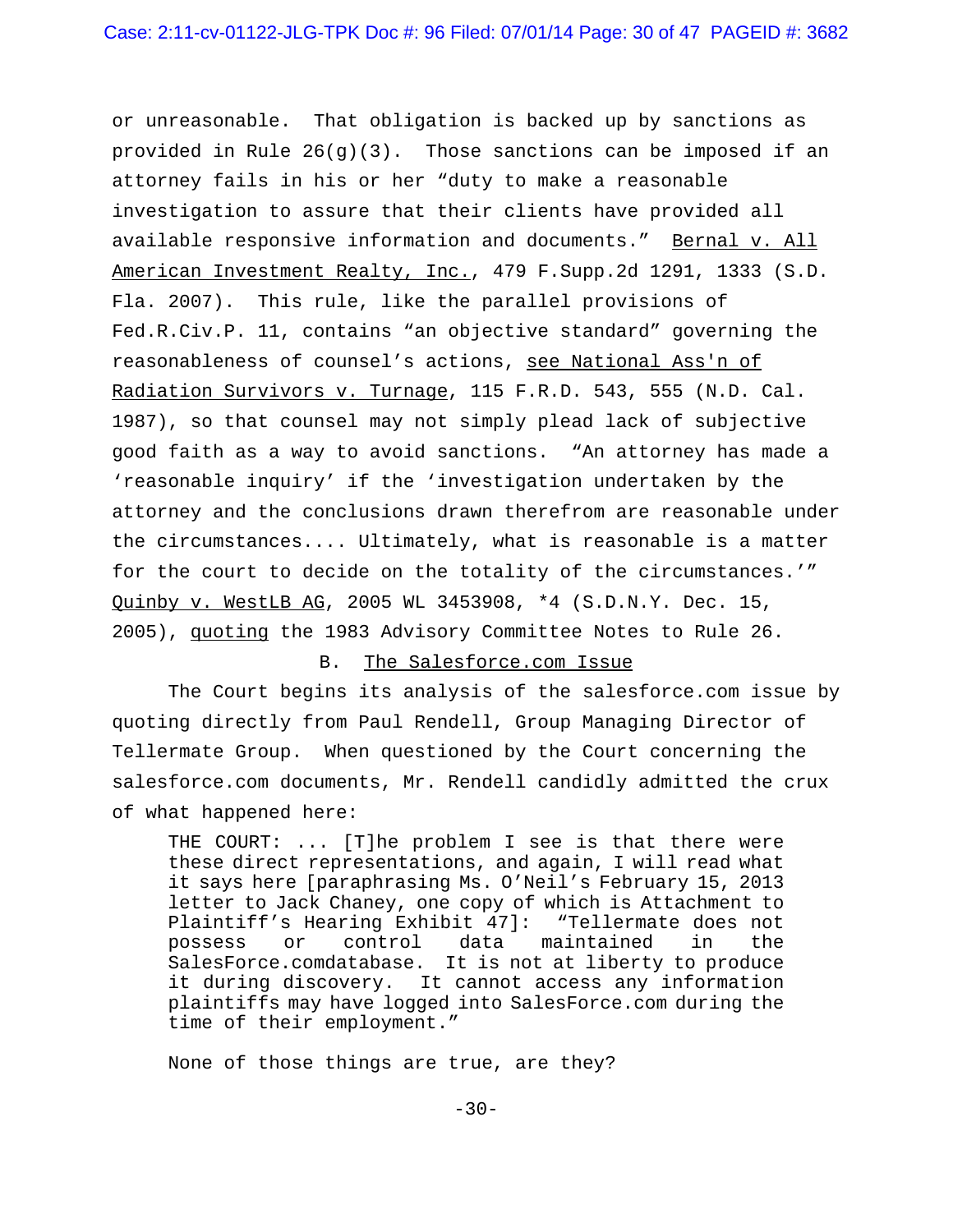THE WITNESS: No, they are not.

(Tr. Vol. II, at 384). Did Tellermate comply with its duty under the Rules to provide full, truthful, and appropriate discovery responses, and did its counsel make a reasonable investigation before taking Tellermate at its word? The answer to these questions is clearly no.

Tellermate, as an entity, knew that every statement it made about its control over, and ability to produce, the salesforce.com records was not true when it was made. It had employees who could have said so - including its salesforce.com administrators - had they simply been asked. Its representations were illogical and were directly contradicted by the Browns, who worked for Tellermate, had salesforce.com accounts, and knew that Tellermate could access those accounts and the information in them. And yet Tellermate's counsel made these untrue statements repeatedly, in emails, letters, briefs, and during informal conferences with the Court, over a period of months, relenting only when the Court decided that it did not believe what they were saying. This type of behavior violated what has been referred to as "the most fundamental responsibility" of those engaged in discovery, which is "to provide honest, truthful answers in the first place and to supplement or correct a previous disclosure when a party learns that its earlier disclosure was incomplete or incorrect." Lebron v. Powell, 217 F.R.D. 72, 76 (D.D.C. 2003). "The discovery process created by the Federal Rules of Civil Procedure is premised on the belief or, to be more accurate, requirement that parties who engage in it will truthfully answer their opponents' discovery requests and consistently correct and supplement their initial responses." Id. at 78. That did not happen here.

One can only guess at why Tellermate was apparently unable

-31-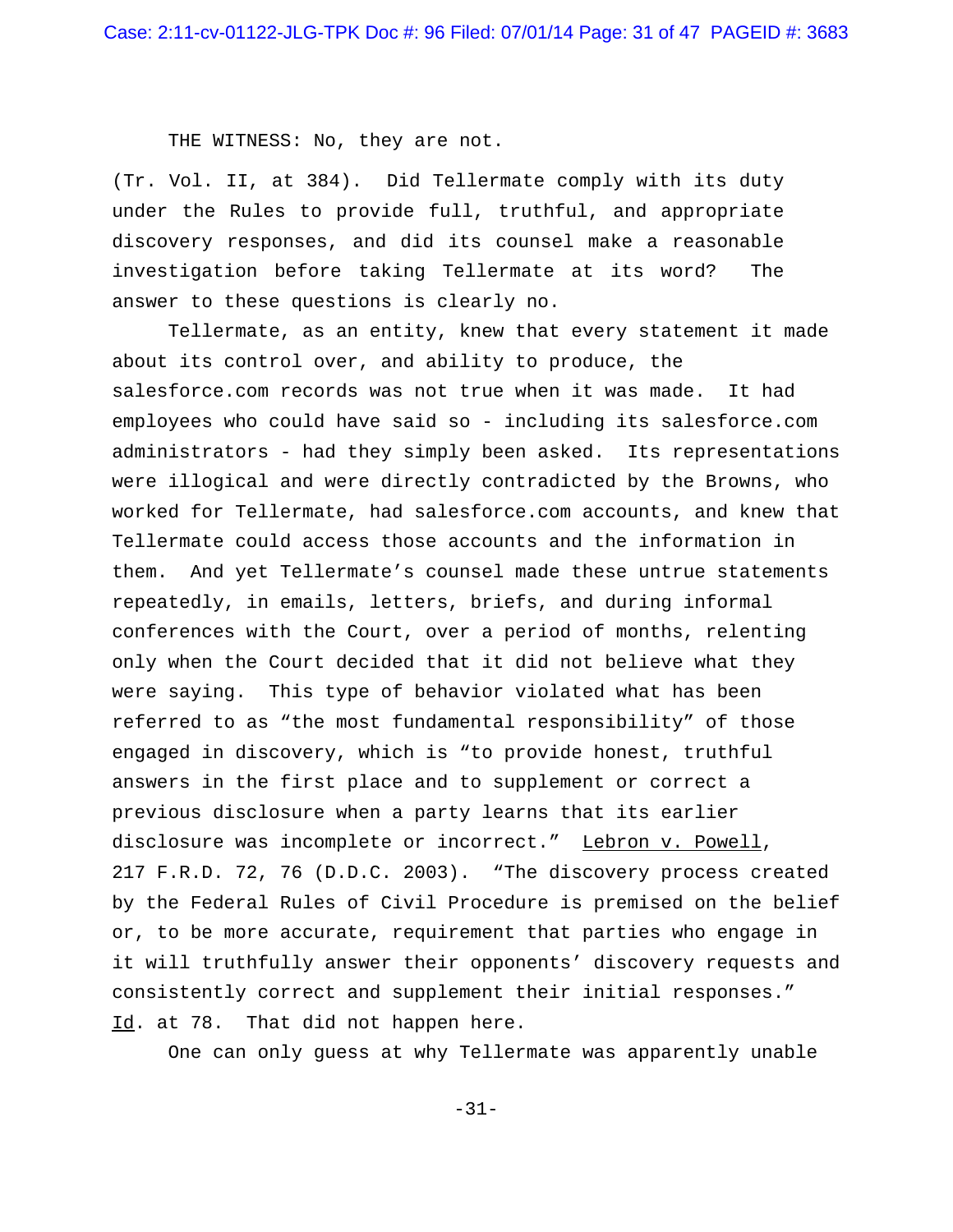or unwilling to ask the right people the right questions before telling its counsel these untruths. Perhaps the people it charged with interacting with counsel in this case so misunderstood the salesforce.com situation that they did not think to investigate it further; perhaps they knew the truth all along but feared that the information would help the Browns and hurt Tellermate. The end result is the same, however. The Browns did not get this discovery timely; they were forced, unnecessarily, to spend time and money trying to resolve the matter informally, with the Court, and, eventually, by way of motions practice; and by the time they got it, due to Tellermate's failure to preserve the evidence properly, they had no way of knowing how much of it was still reliable and accurate.

But it is not fair to place the entire blame on Tellermate, even if it must shoulder the ultimate responsibility for not telling counsel what, collectively, it knew or should have known to be the truth about its ability to produce the salesforce.com information. As this Court said in Bratka, in the language quoted above at page 3, counsel cannot simply take a client's representations about such matters at face value. After all, Rule  $26(q)$  requires counsel to sign discovery responses and to certify their accuracy based on "a reasonable inquiry" into the facts. And as Judge Graham (who is, coincidentally, the District Judge presiding over this case as well, and whose views on the obligations of counsel were certainly available to Ms. O'Neil and Mr. Reich), said in Bratka, 164 F.R.D. at 461:

The Court expects that any trial attorney appearing as counsel of record in this Court who receives a request for production of documents in a case such as this will formulate a plan of action which will ensure full and fair compliance with the request. Such a plan would include communicating with the client to identify the persons having responsibility for the matters which are the subject of the discovery request and all employees likely to have been the authors, recipients or custodians

-32-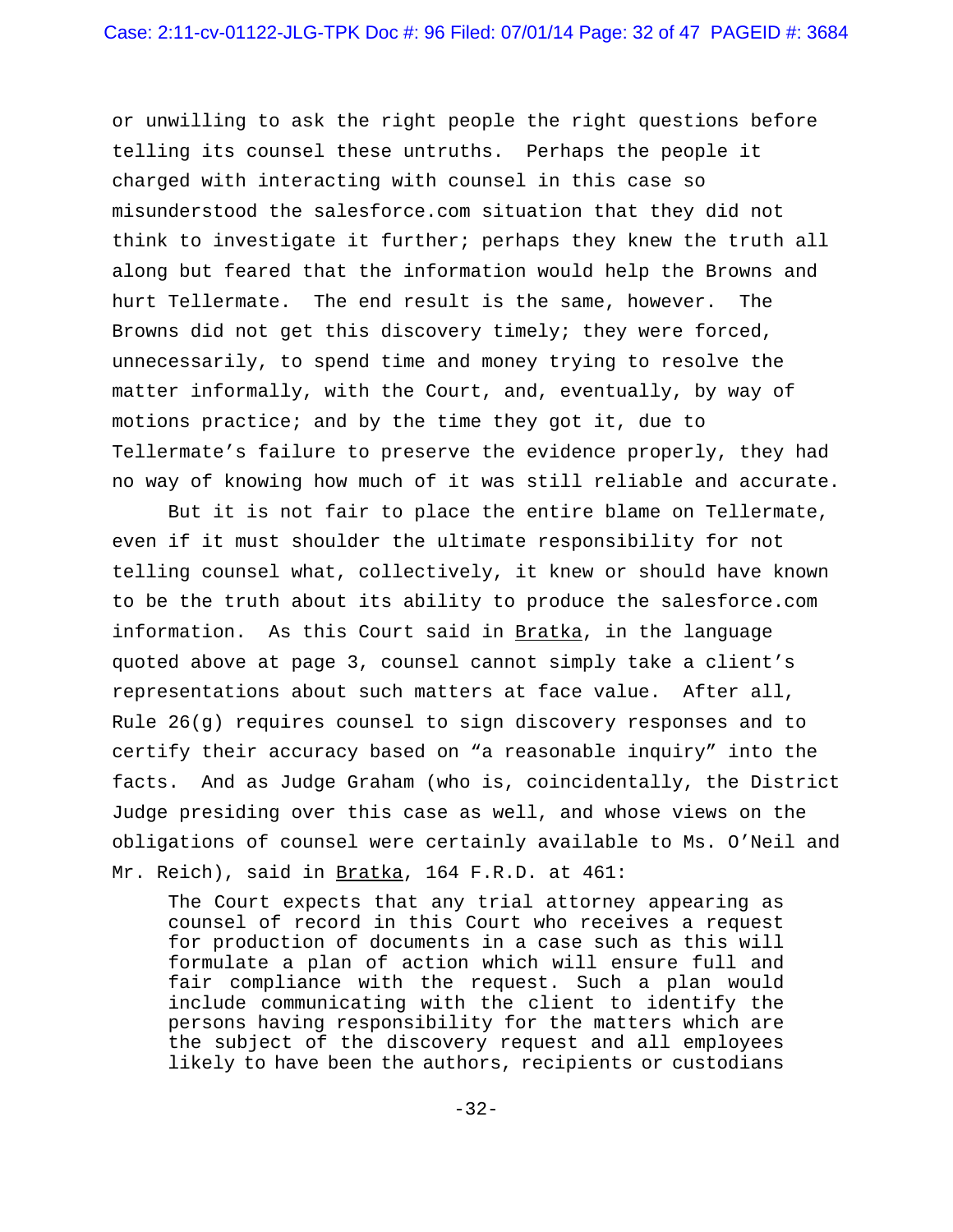of documents falling within the request. The plan should ensure that all such individuals are contacted and interviewed regarding their knowledge of the existence of any documents covered by the discovery request, and should include steps to ensure that all documents within their knowledge are retrieved. All documents received from the client should be reviewed by counsel to see whether they indicate the existence of other documents not retrieved or the existence of other individuals who might have documents, and there should be appropriate follow up. Of course, the details of an appropriate document search will vary, depending upon the circumstances of the particular case, but in the abstract the Court believes these basic procedures should be employed by any careful and conscientious lawyer in every case.

Here, counsel apparently never identified the persons having responsibility for salesforce.com information, which would have included those Tellermate employees (named by the Browns in their document request) whose salesforce.com accounts were being requested, or the persons designated by Tellermate as its salesforce.com administrators. Ms. O'Neil specifically testified that she never spoke to Mr. Schneid, one of the two salesforce.com administrators, before he left the company (which was well after this case was filed). Similarly, it does not appear that counsel took any steps to insure that documents available to the appropriate group of people were retrieved. And there cannot have been any appropriate follow-up to the Browns' affidavit about their ability to access salesforce.com information, or the truth would have come out at that point. Further, it is hard to overemphasize the fact that none of these representations made any sense at all in light of the way in which Tellermate employees used salesforce.com to improve their sales performance; if they could not go back and see the information after they entered it, it was of little use to them, and Tellermate would not have paid for the licenses for them to

-33-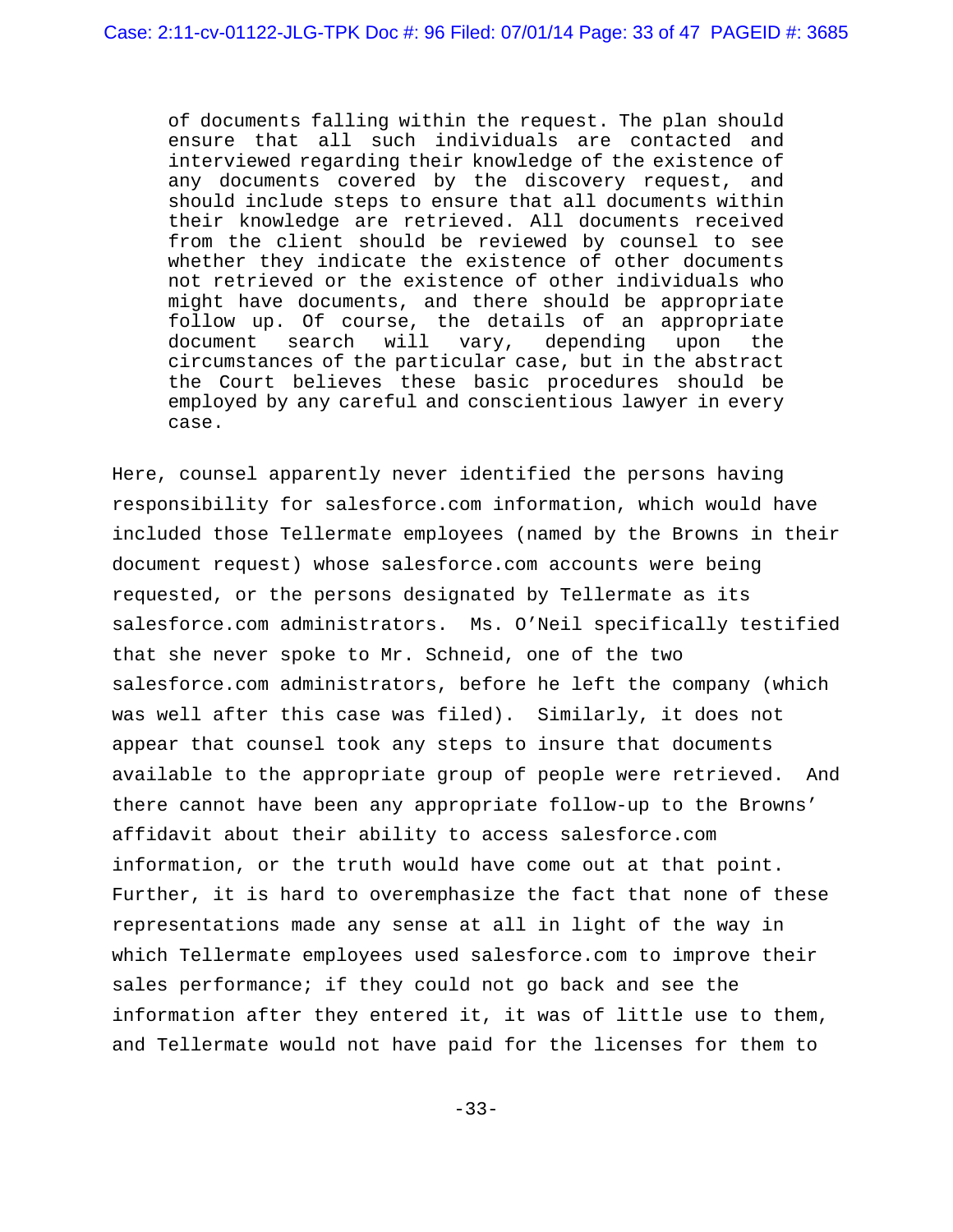use it. Finally, to make matters worse, counsel interjected the totally frivolous argument that the licensing agreement prevented Tellermate from obtaining and disclosing its own information, when the terms of that agreement said just the opposite. This was more than just an abdication of responsibility; it was deliberate obfuscation of the issue.

As the facts also demonstrate, this course of conduct was in direct violation of the duty, imposed by federal common law, to preserve relevant evidence. See, e.g., Adkins v. Wolever, 554 F.3d 650 (6th Cir. 2009)(federal law is to be applied in a case involving spoliation of evidence); see also Beaven v. United States Dept. of Justice, 622 F.3d 540, 553 (6th Cir. 2010)(duty to preserve evidence arises when a party knows or should know that the evidence is relevant to future litigation). Tellermate knew from the outset that its termination of the Browns was premised on their allegedly inadequate sales performance, making the performance of other sales managers or representatives crucial evidence in the case. See, e.g., Manzer v. Diamond Shamrock Chem. Co., 29 F.3d 1078, 1084 (6th Cir. 1994)(one way for a fired employee claiming age discrimination to demonstrate pretext "consists of evidence that other employees, particularly employees not in the protected class, were not fired even though they engaged in substantially identical conduct to that which the employer contends motivated its discharge of the plaintiff"), overruled on other grounds Geiger v. Tower Auto., 579 F.3d 614 (6th Cir. 2009). In fact, that was exactly why the Browns asked for the salesforce.com information for themselves and other Tellermate employees. Therefore, it should have been obvious from the outset that failing to preserve the integrity of this information would threaten the fairness of the judicial proceedings.

This is also an area where counsel has significant

-34-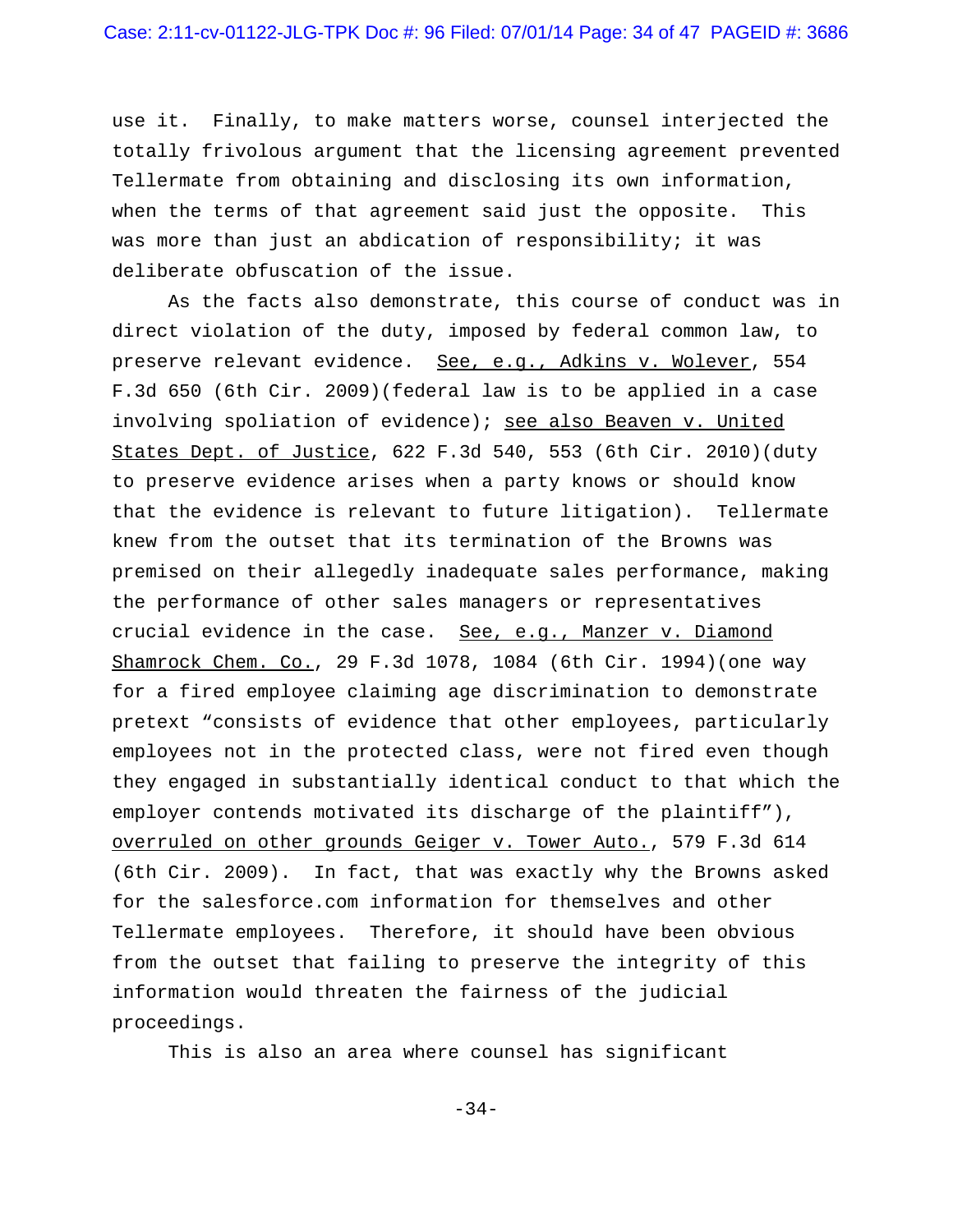#### Case: 2:11-cv-01122-JLG-TPK Doc #: 96 Filed: 07/01/14 Page: 35 of 47 PAGEID #: 3687

responsibilities, especially where ESI is involved. As one Court noted:

The duty to preserve potentially relevant evidence is an affirmative obligation that a party may not shirk. When the duty to preserve is triggered, it cannot be a defense to a spoilation claim that the party inadvertently failed to place a "litigation hold" or "off switch" on its document retention policy to stop destruction of that evidence. As discoverable information becomes progressively digital, e-discovery including e-mails and other electronic documents, plays a larger, more crucial role in litigation.

Mosaid Tech., Inc. v. Samsung Elec. Co., Ltd., 348 F. Supp.2d 332, 339 (D.N.J. 2004).

Like any litigation counsel, Tellermate's counsel had an obligation to do more than issue a general directive to their client to preserve documents which may be relevant to the case. Rather, counsel had an affirmative obligation to speak to the key players at Tellermate so that counsel and client together could identify, preserve, and search the sources of discoverable information. See Cache La Poudre Feeds, LLC v. Land O' Lakes, Inc., 244 F.R.D. 614, 629 (D. Colo. 2007). In addition, "counsel cannot turn a blind eye to a procedure that he or she should realize will adversely impact" the search for discovery. Id. Once a "litigation hold" is in place, "a party cannot continue a routine procedure that effectively ensures that potentially relevant and readily available information is no longer 'reasonably accessible' under Rule 26(b)(2)(B)." Id.

The failure to preserve the integrity of the salesforce.com information is just a different side of the same coin as the failure to produce it. Both shortcomings were premised on the basic inability to appreciate whose information it was and who controlled it. Apart from the fact that the licensing agreement and common sense suggested the information was Tellermate's, and the fact that inquiries made to the right people would have

-35-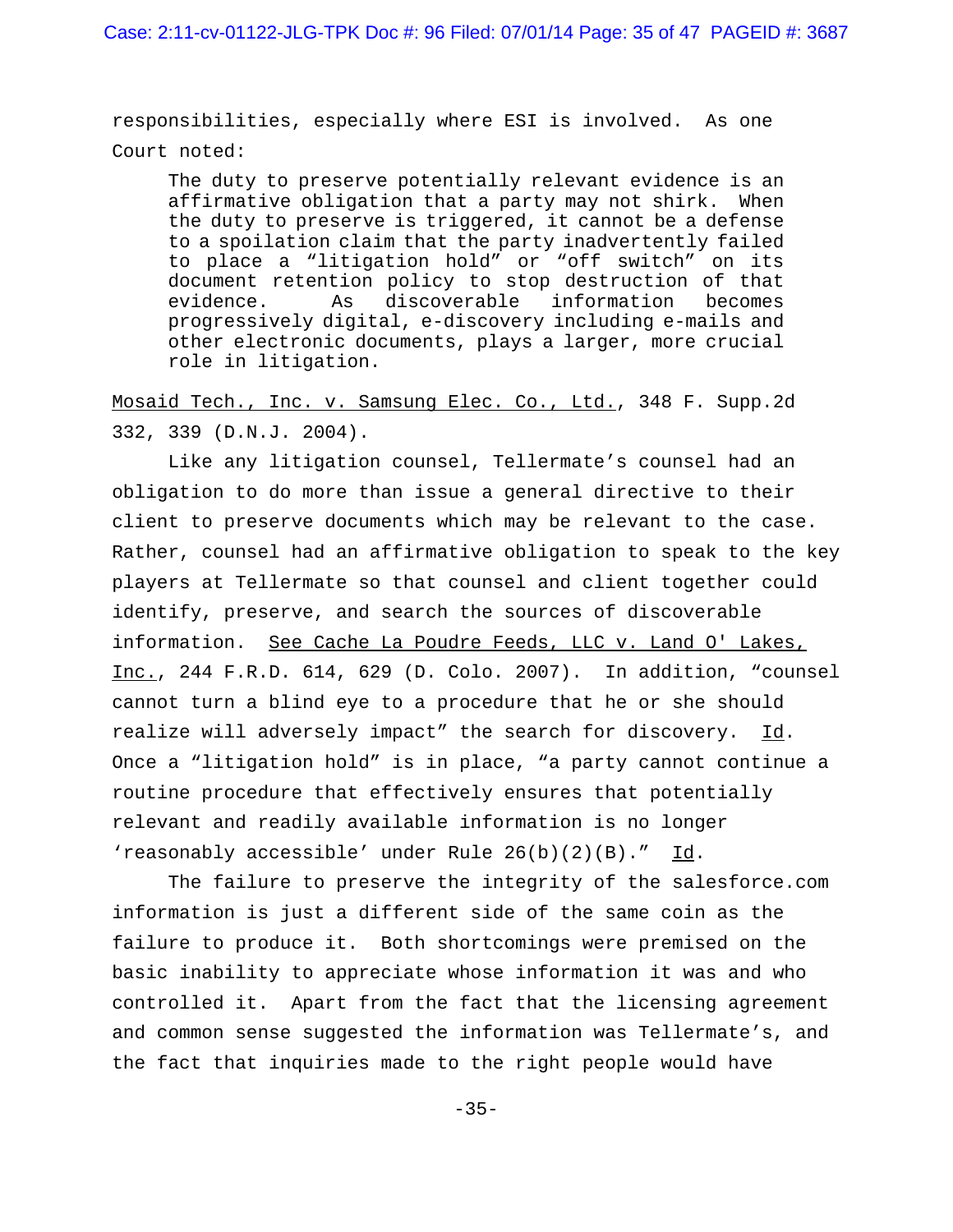confirmed that, counsel did seem to appreciate the fact that the information was constantly changing, and also the fact that Tellermate was not making any record of these changes or maintaining the integrity of the data. As to the first point, Ms. O'Neil said, in the February 15, 2013 letter quoted earlier, that "no one from Tellermate can speak to the validity or authenticity of ESI in the salesforce.com database and cannot verify its accuracy," see Doc. 33, Exhibit  $A - a$  real problem if, as it turned out, the information was actually Tellermate's and was subject to a preservation request. And as to the second, in its memorandum in opposition to the motion to compel, one of the few true statements made about the salesforce.com issue is that "Tellermate does not maintain, back up, or store the [salesforce.com] information." See Doc. 33, at 4. Even after the Court ruled that Tellermate had to produce the information, and after the production which took place on May 9, 2013, it does not appear that Tellermate took any steps to preserve the information which existed at that time; the first time it even asked salesforce.com for backup information was in January, 2014. The failure to make any effort to preserve this information subsequent to receiving the preservation letter, or to do so while the issue of its discoverability was being litigated, was, for the reasons cited above, both misguided and irrational. The failure to take steps to preserve it after the Court's order to produce it - especially when counsel had already conceded that the information was changing constantly and could not be verified (at least under Tellermate's approach to preservation, which was to do nothing itself and not to ask salesforce.com to do anything either) - is just baffling. January, 2014 was fairly late in the game to attempt to confirm the (mistaken) assumption that salesforce.com was doing the preservation work which was Tellermate's responsibility all along. Again, given that most of

-36-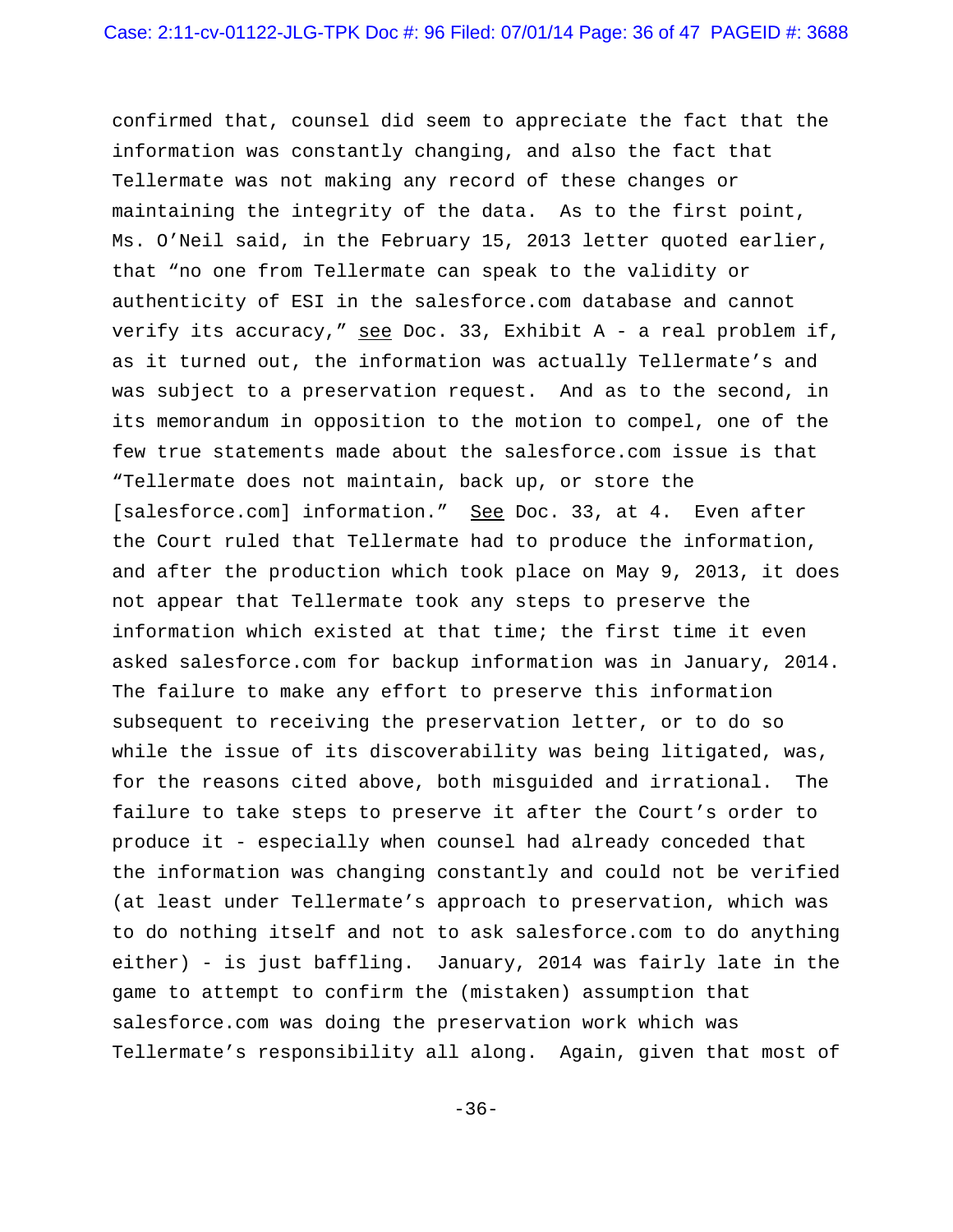this failure to preserve occurred after suit, and while counsel was embroiled in the discovery dispute, much of this responsibility must be shared by Tellermate and its attorneys.

# C. The Other Discovery Issues

It should not require much further discussion to see that sanctionable conduct has occurred here with respect to discovery concerning the Browns' claim that performance was a pretext for firing them based on their age. The other discovery issues in this case are, while significant in their own right, more helpful in determining the level of appropriate sanctions. That is because they are evidence that the salesforce.com situation was not a stand-alone occurrence, but part of what appears to have been a pattern of Tellermate's failure either to learn or communicate the truth about matters related to discovery, and its counsel's failure to make the reasonable inquiries required by Rule 26(g).

As noted above, Tellermate and its counsel also made false representations to opposing counsel and the Court concerning the existence of documents relating to the Frank Mecka matter. Indeed, at the hearing on the pending motions, Tellermate's counsel stated that she was unaware of the existence of the great majority of the Frank Mecka documents until almost a year after they were requested. Once again, it is not sufficient to send the discovery request to a client and passively accept whatever documents and information that client chooses to produce in response. See Cache La Poudre Feeds, 244 F.R.D. at 629. Moreover, as counsel admitted, Tellermate's untimely disclosure of the documents did not excuse the late response to the Browns' request for these documents Finally, if Tellermate intended to withhold these documents on privilege grounds, it had a duty to raise that claim on a timely basis. It failed to do so here both with respect to the Rule 408 privilege claim and, more

-37-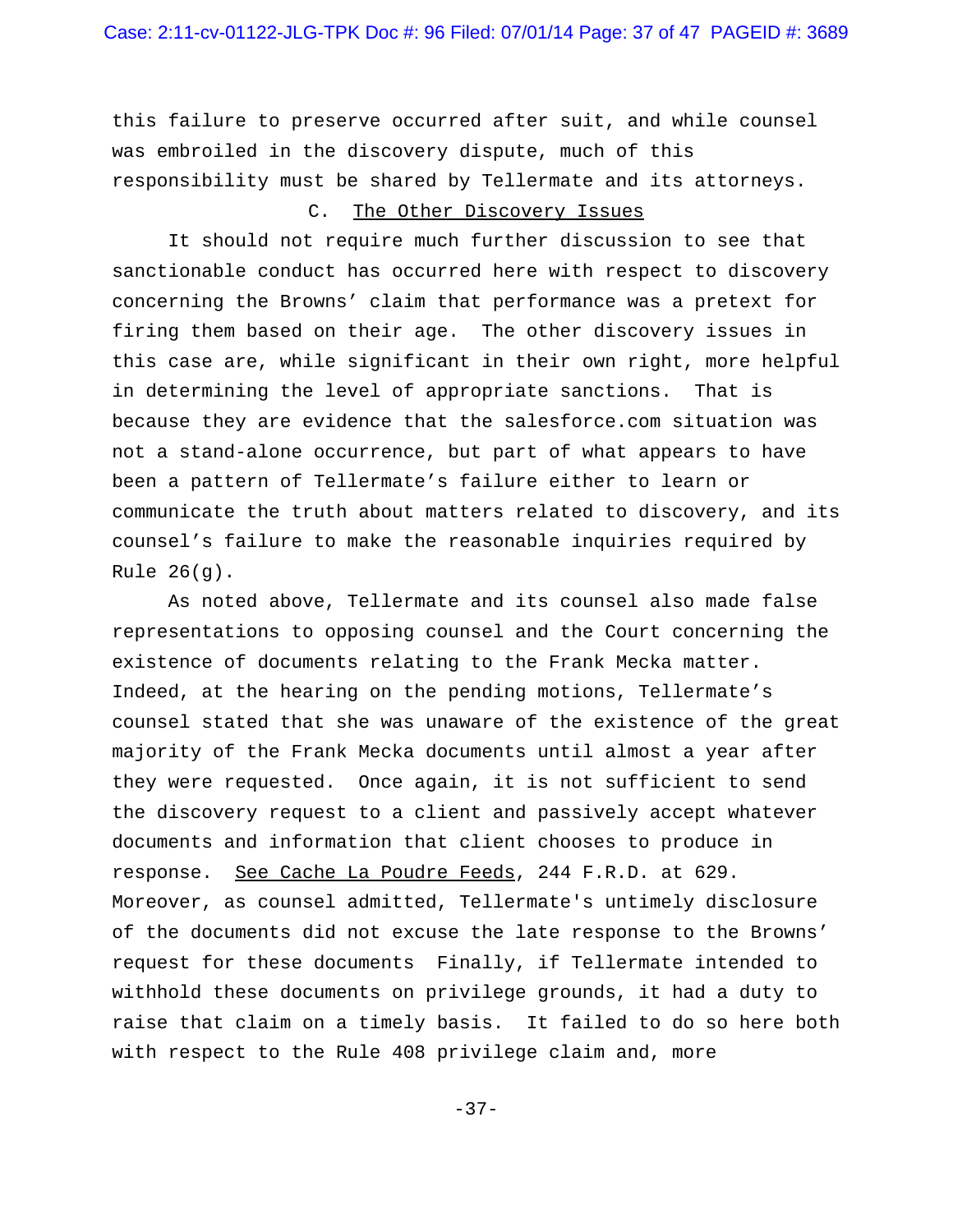egregiously, with respect to the attorney-client privilege claim. See, e.g., Pulsecard, Inc. v. Discover Card Servs., Inc., 168 F.R.D. 295, 302 (D. Kan. 1996) (finding that objections raised by defendants in response to plaintiff's motion to compel discovery were untimely, where defendants failed to raise such objections in response to plaintiff's initial requests for discovery). The actions of Tellermate and its counsel with respect to the Mecka documents again impaired the Browns' ability to pursue this discovery in a timely and cost-efficient manner.

Tellermate's overall approach to discovery is also demonstrated by how counsel handled the "Document Dump." By the time that Tellermate and its counsel provided the Browns with over 50,000 pages of information largely consisting of irrelevant and unresponsive documents, there was an understandable lack of trust between counsel. Had Tellermate's counsel simply answered, directly, how Tellermate conducted the search, there could have been a dialogue. But she did not, and she raised an improper objection as well as being less than straightforward about the search terms. As this Court has noted, "discussing how to go about searching for and producing ESI does not ordinarily or necessarily entail revealing confidential client communications." Ruiz-Bueno, 2013 WL 6055402, \*4. Consequently, the "Document Dump" is but another example of how Tellermate and its counsel eschewed transparency and cooperation in the discovery process.

The issue of the "Attorneys' Eyes Only" designation represents the final chapter in this saga. The protective order permitted this designation to be made only when counsel held a good faith belief that such material constituted or revealed a trade secret or other confidential research, development, or proprietary business information, and that such material was entitled to a higher level of protection than otherwise provided in the protective order. As the producing party, Tellermate had

-38-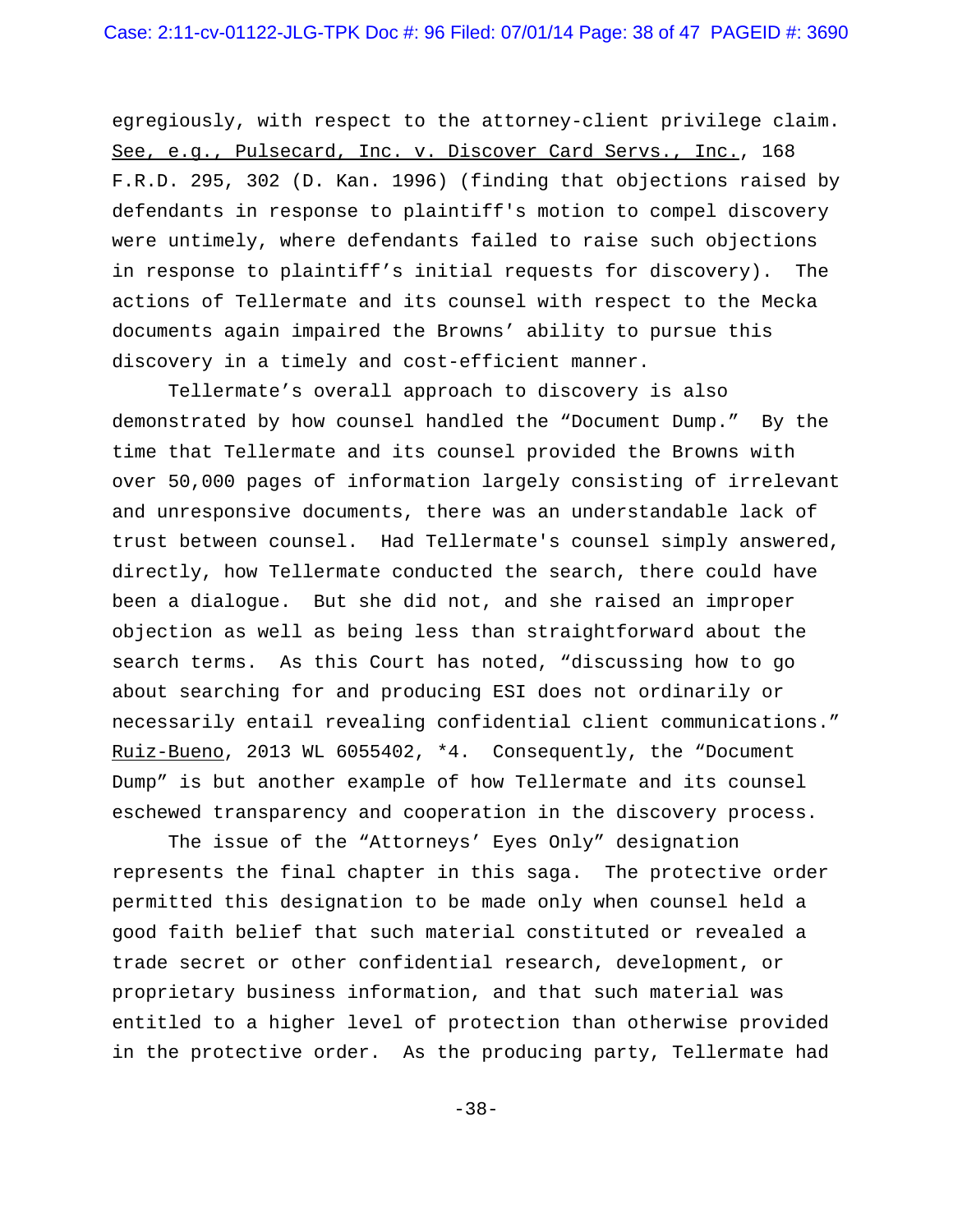the burden of demonstrating entitlement to the designation. See Proctor & Gamble Co. v. Nabisco Brands, Inc., 111 F.R.D. 326, 328 (D. Del. 1986). Although Tellermate and its counsel claim that the designation was warranted because the Browns are Tellermate's competitors, this unsupported argument does not satisfy their burden of demonstrating that the documents at issue were entitled to the higher level of protection. See THK Am., Inc. v. NSK Co., Ltd., 157 F.R.D. 637, 646 (N.D. Ill. 1993). The alleged burden imposed by a high volume production does not provide the producing party or its counsel free reign to choose a given designation and ignore the Court's order pertaining to that designation. See, e.g., Minter v. Wells Fargo Bank, N.A., 2010 WL 5418910, \*2 (D. Md. Dec. 23, 2010)(finding that "defendants act at their own peril in continued unexamined and quite apparent over-designation" of documents).

In fact, this Court has spoken quite recently on what must be shown in order to resist a request to remove an attorneys' eyes-only designation from documents produced during discovery. In Penn, LLC v. Prosper Business Development Corp., 2012 WL 5948363, \*4 (S.D. Ohio Nov. 28, 2012), the Court said:

An AEO designation is "the most restrictive possible protective order," as it confines dissemination of discovery materials only to the opposing party's attorneys and other consultants/experts specified in the agreement. See Waite, Schneider, Bayless & Chesley Co., LPA v. Davis, No. 1:11–cv–0851, 2012 U.S. Dist. LEXIS 117634, at \*14, 2012 WL 3600106 (S.D.Ohio Aug. 21, 2012). A party seeking this designation must describe the alleged harm it will suffer from any disclosure " 'with a particular and specific demonstration of fact, as distinguished from stereotyped and conclusory statements.' " Id. (quoting Nemir v. Mitsubishi Motors Corp., 381 F.3d 540, 550 (6th Cir.2004)). "In the business context, such a showing requires 'specific demonstrations of fact, supported where possible by affidavits and concrete examples.' "  $\underline{Id}$ . at \*14-15 (quoting Deford v. Schmid Prod. Co., 120 F.R.D. 648, 653 (D.Md. 1987)).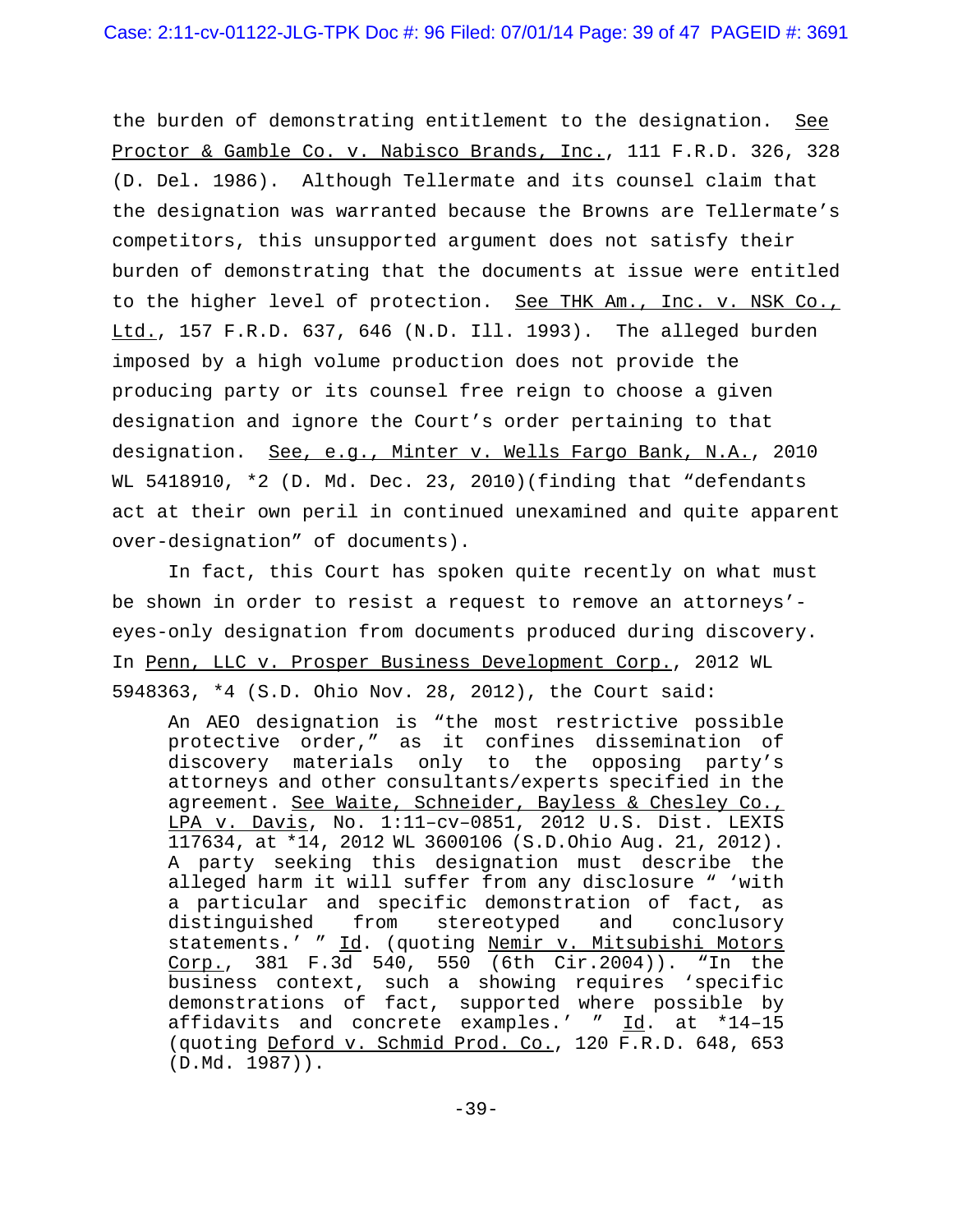There are two important take-aways from this language. The first is that the question of whether competitive harm would result from the disclosure of these types of documents to a competitor is a factual issue. Courts decide such issues on the basis of evidence. Under Local Civil Rule 7.2(e), that evidence must take the form of "affidavits, declarations pursuant to 28 U.S.C. §1746, deposition excerpts, admissions, verified interrogatory answers, and other documentary of electronic exhibits." Additionally, that evidence must "be attached to the memorandum [in opposition] or in an appendix thereto." Tellermate's opposing memorandum on this issue, however, is not accompanied by any evidence about the harm which might result from the Browns' viewing of any particular document which was designated as attorneys'-eyes-only.

The second is that the showing of harm must be particularized, and cannot simply rest on conclusory statements. Tellermate's entire argument as to harm, however, is conclusory. Apart from the general concept that disclosure of some types of sensitive information to a competitor may result in harm, it contains no particularized argument which is specific to Mr. Brown, the way in which he was competing with Tellermate, and how the disclosure of any one of the 50,000 pages marked as attorneys'-eyes-only would harm Tellermate's interests. In fact, Tellermate appears to take the position that unless Mr. Brown identified, preferably by Bates number, each document he wanted to be redesignated, it had no choice but to continue to claim that all of the documents were properly marked. The protective order (Doc. 39) which it cites for that proposition not only does not say that - it requires only that the opposing party make a

 $-40-$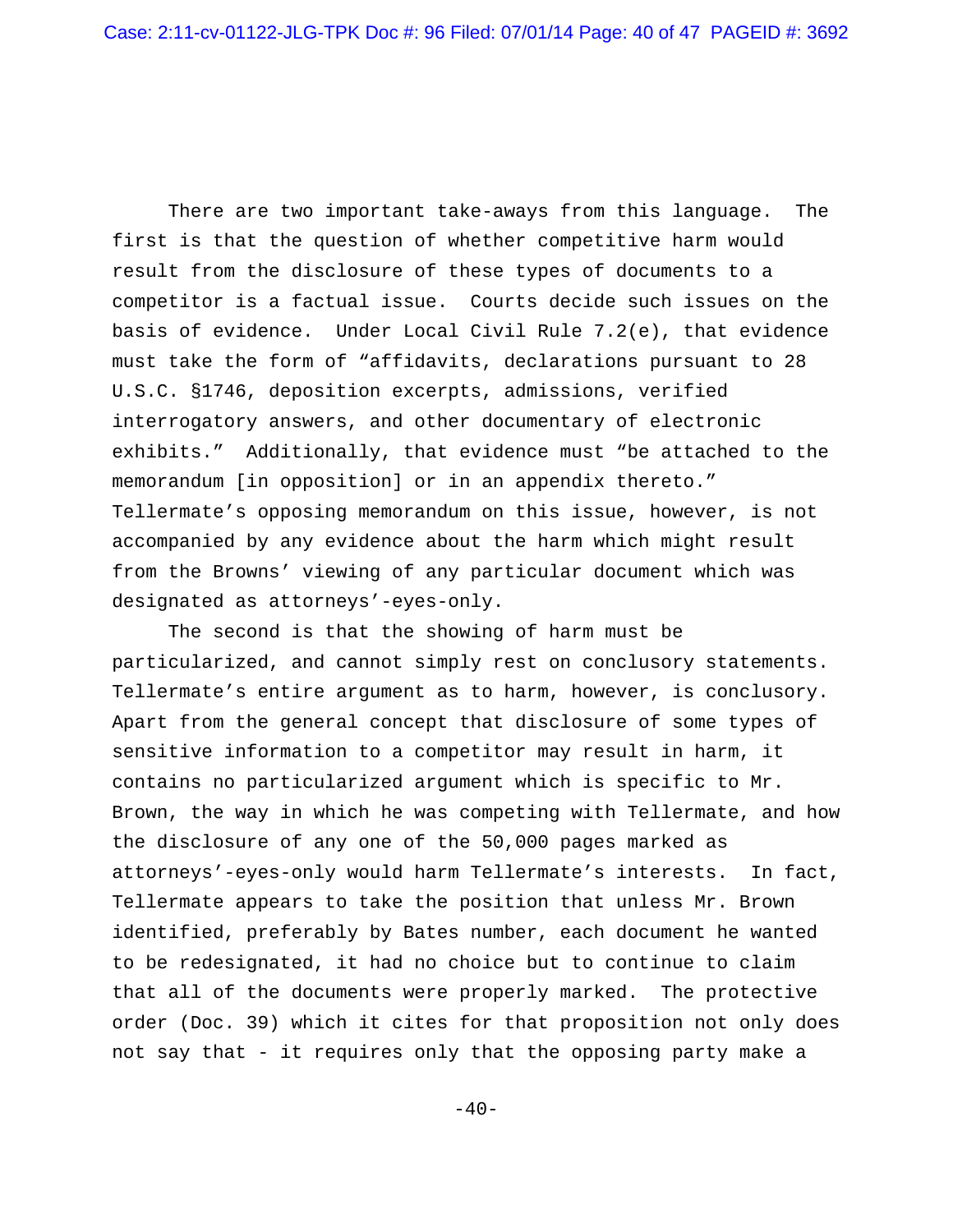written challenge to the designation of "any document or information,"  $\frac{1}{2}$  =  $\frac{1}{2}$  =  $\frac{1}{2}$  but the order is also, by law, is subject to the provisions of Fed.R.Civ.P. 26(c), which place the burden of proof of confidentiality on the designating party. See, e.g., Parkway Gallery Furniture, Inc. v. Kittinger/Pennsylvania House Grp., Inc., 121 F.R.D. 264, 268 (M.D. N.C. 1988) ("the burden of proving confidentiality never shifts from the party asserting that claim ..."). Despite the fact that Tellermate has never come close to meeting that burden, and did not even attempt, in its opposing memorandum, to make the necessary particularized showing of harm, it has, to this day, made no effort to redesignate a single page of the documents. Its continued obligation to adhere to its obligations in discovery did not disappear just because there was motions practice directed to the issue.

### V. The Appropriate Sanction

Sanctions in this case are available under Fed.R.Civ.P. 26(g)(3)(making a discovery certification in violation of Rule 26(g) without substantial justification); Rule 37(a)(3)(c)(B)(iv) (failure to permit inspection of documents); Rule 37(b)(2)(failing to comply with a court order to provide or permit discovery); 28 U.S.C. §1927 and the Court's inherent power to impose sanctions, see Jones v. Illinois Central R. Co., 617 F.3d 843, 854 (6th Cir. 2010); and the common law relating to spoliation of evidence. Tellermate's conduct, as documented in this Opinion and Order, cuts across these various sources of authority. While each addresses somewhat different behavior and reflects somewhat different concerns (although there are substantial areas of overlap), they have a common theme. Where a defendant is guilty of "gross negligence and lack of good faith in complying with plaintiff's discovery requests and the Court's discovery order[s]," sanctions are necessary. Bratka, 164 F.R.D. at 463. That describes this case.

-41-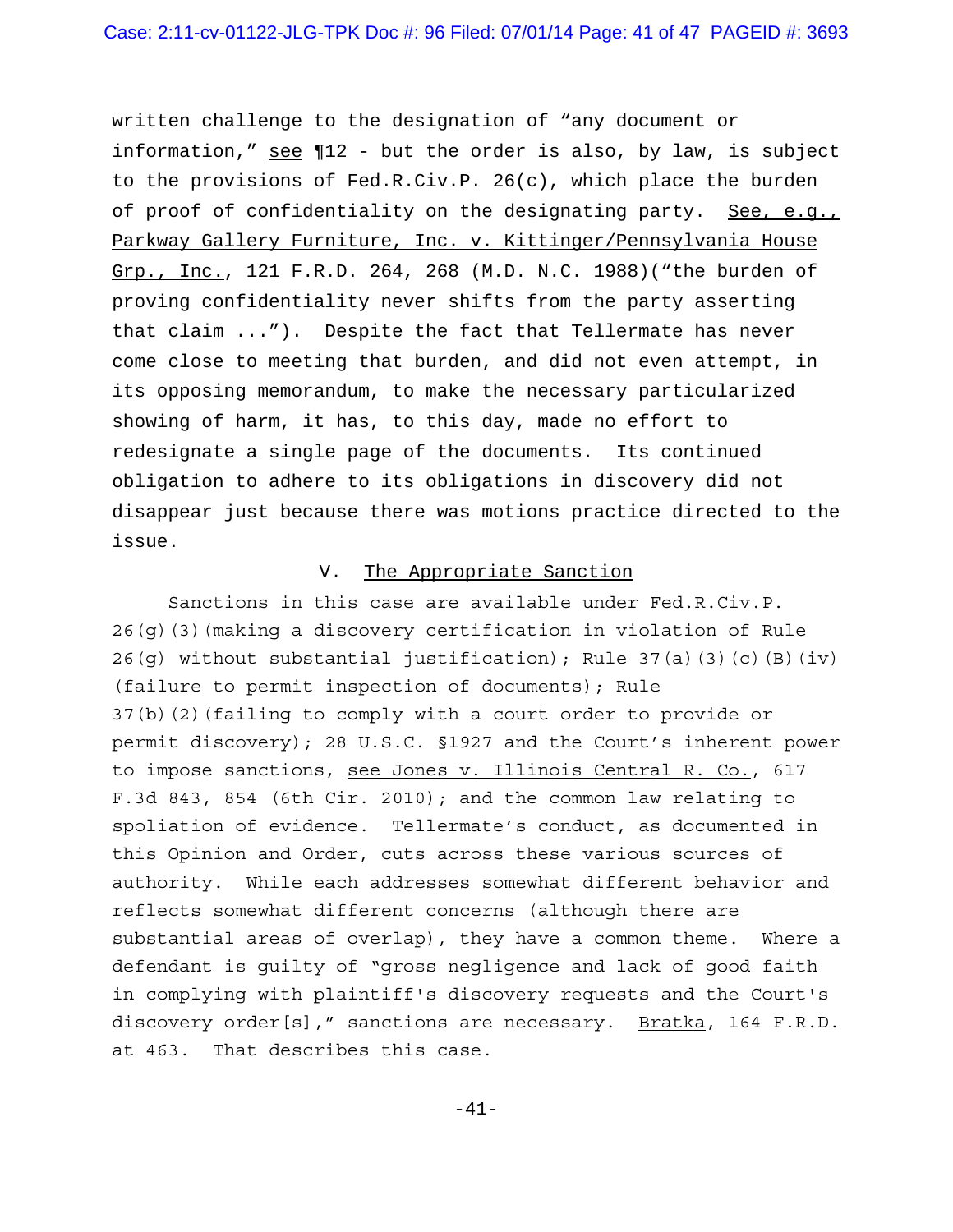Bratka is also instructive on the type of sanction which is appropriate. As Judge Graham noted, "[i]f litigants are to have any faith in the discovery process, they must know that parties cannot fail to produce highly relevant documents within their possession with impunity. Parties cannot be permitted to jeopardize the integrity of the discovery process by engaging in halfhearted and ineffective efforts to identify and produce relevant documents." Id. There, the Court imposed a default judgment on the issue of liability both in order to punish the defendant and deter other litigants from engaging in similar conduct, but also because the documents which were withheld were relevant to issues of fault and proximate cause. The Court also imposed attorneys' fees incurred in connection with the motion.

The Court is mindful that, in choosing the correct sanction, it must consider whether punishment short of entering a default as to liability, or some issue connected with liability, would be sufficient to address the magnitude of the misconduct involved. See, e.g., Bank One of Cleveland, N.A., v. Abbe, 916 F.2d 1067 (6th Cir. 1990). Extreme sanctions must also be premised upon a finding of willfulness, bad faith, or fault, and must take into account the extent of any prejudice to the adverse party, and whether the offending party had fair notice of the possibility of sanctions. See Regional Refuse Sys. Inc. v. Inland Reclamation Co., 842 F.2d 150, 153-55 (6th Cir. 1988).

Certainly, an award of attorneys' fees for all motions practice connected to the salesforce.com issue and the Mecka documents is appropriate. Had Tellermate and its counsel simply fulfilled their basic discovery obligations, neither of these matters would have come before the Court, or at least not in the posture they did. The Browns had to go to extraordinary lengths to obtain the documents, and, even after two rounds of motions practice, still do not have the majority of the Mecka documents despite what was clearly an untimely effort to assert the attorney-client privilege. They also do not have proper access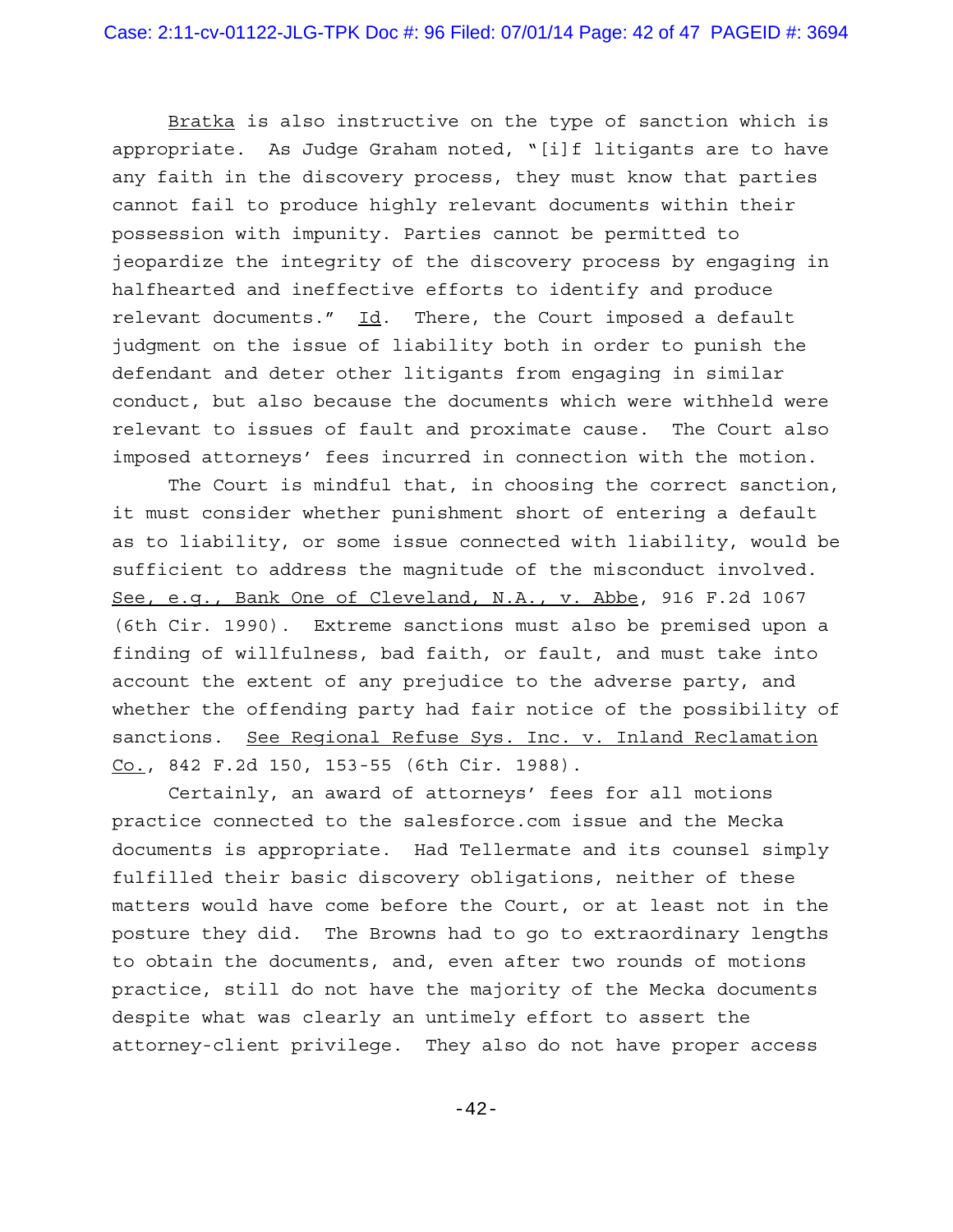to the attorneys'-eyes-only documents, despite the complete lack of evidence that a single one of these documents was properly so designated, and despite Tellermate's failure to recognize, in its opposing memorandum, that it had the burden to articulate and to prove, by competent evidence, its claim of harm which would result if any of the documents were viewed by the Browns. That, too, warrants fees under Rule 37(a)(5)(A), since the opposition, as filed, was not "substantially justified."

The Court can, of course, attempt to remedy some of the harm caused by Tellermate's actions by directing it to produce the balance of the Mecka documents and to remove the attorneys'-eyesonly designation from the 50,000 pages of documents which were categorized in that fashion. That would give the Browns some additional information, although very late in the process. If those were the only two issues here, that might be sufficient. But those are, in the overall context of this case, the less serious transgressions. The salesforce.com issue must drive the Court's choice of sanctions.

There are two distinct but related problems with trying to remedy Tellermate's failings concerning these documents. The first is the extremely serious nature of its, and counsel's, strenuous efforts to resist production of these documents and the strident posture taken with both opposing counsel and the Court. Perhaps the most distressing aspect of the way in which this was litigated is how firmly and repeatedly counsel represented Tellermate's inability to produce these documents coupled with the complete absence of Tellermate's compliance with its obligation to give counsel correct information, and counsel's complete abdication of the responsibilities so well described by this Court in Bratka. At the end of the day, both Tellermate's and its counsel's actions were simply inexcusable, and the Court has no difficulty finding that they were either grossly negligent or willful acts, taken in objective bad faith.

The second, related problem, is the failure to preserve the

-43-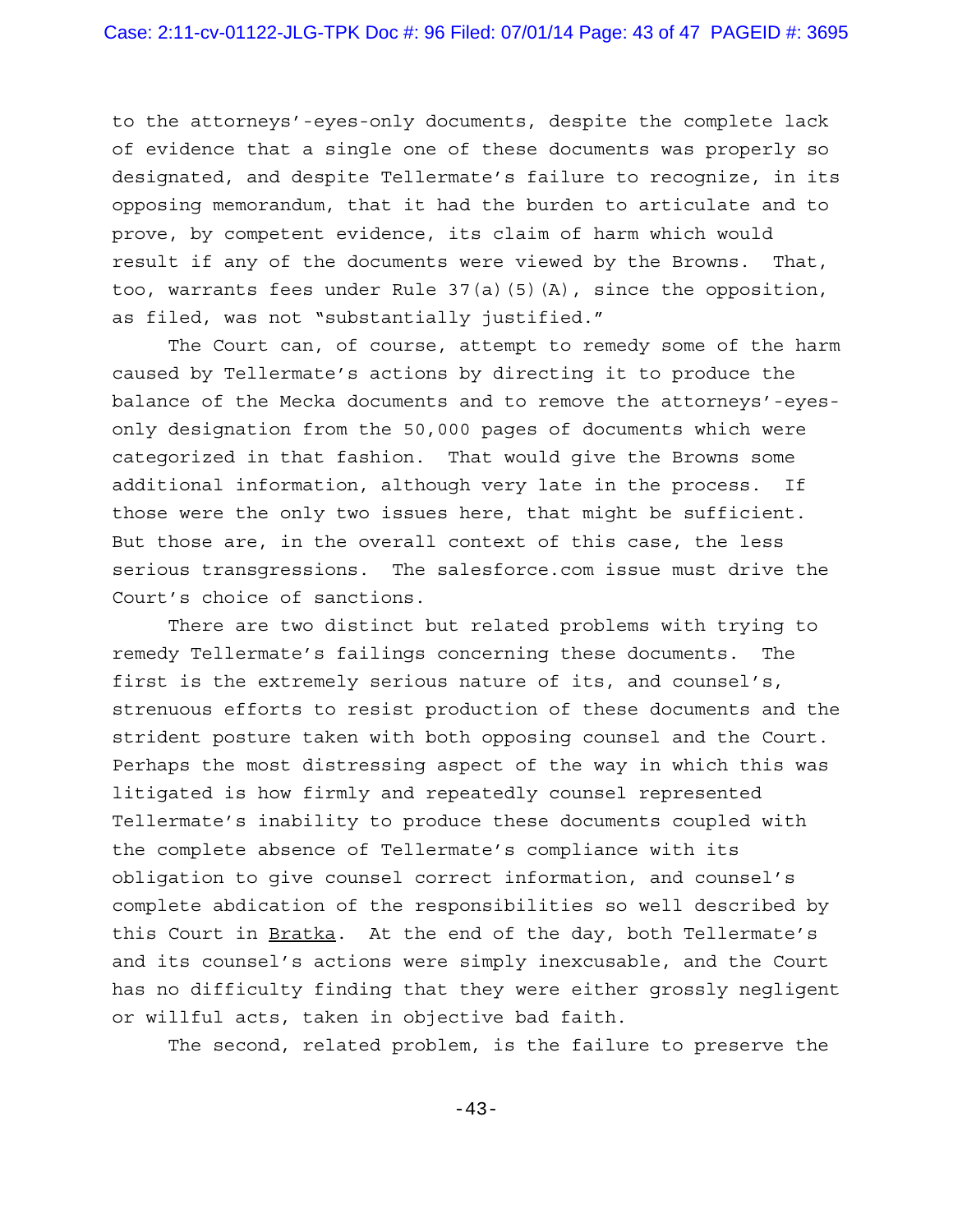evidence in a way that either the Browns or Tellermate can rely on it. By the time it was finally produced - and that production was made immensely more difficult by Tellermate's failure to disclose that it had changed the names on both accounts - almost two years had passed since Tellermate made its decision to terminate the Browns' employment. By the time Tellermate produced the information in more workable form, by doing a document export - something it had the capability to do at any time, and something it was responsible for knowing even if it was subjectively ignorant of that procedure - the information had been subject to alteration for almost two-and-a-half years. It was only then that Tellermate made the first effort not to preserve the information's integrity, but simply to find out whether someone else had been doing that. Again, it is hard to overstate the degree of negligence or willful misconduct involved here. The evidence shows that counsel was subjectively aware that the salesforce.com database was changing and had already changed by the time serious debate began about whether Tellermate could produce it, and, at the same time, that no one - not counsel, not Tellermate - was either attempting to preserve the database's integrity nor even asking whether that was being done.

These actions have produced this dilemma. The Browns need evidence to make out their claim that performance issues were a pretext for age discrimination. Because Tellermate professes not to have done formal performance evaluations of its representatives, the most comprehensive evidence of their performance (and the Browns' own performance) appears to be the salesforce.com information. But that information cannot be trusted, and even a forensic computer expert has no way to detect what changes, deletions, or additions were made to the database on an historical basis. Consequently, even a sanction like forcing Tellermate to pay for the entire cost of a comprehensive examination of the database and an extraction of all relevant performance-related information would do nothing to guarantee

-44-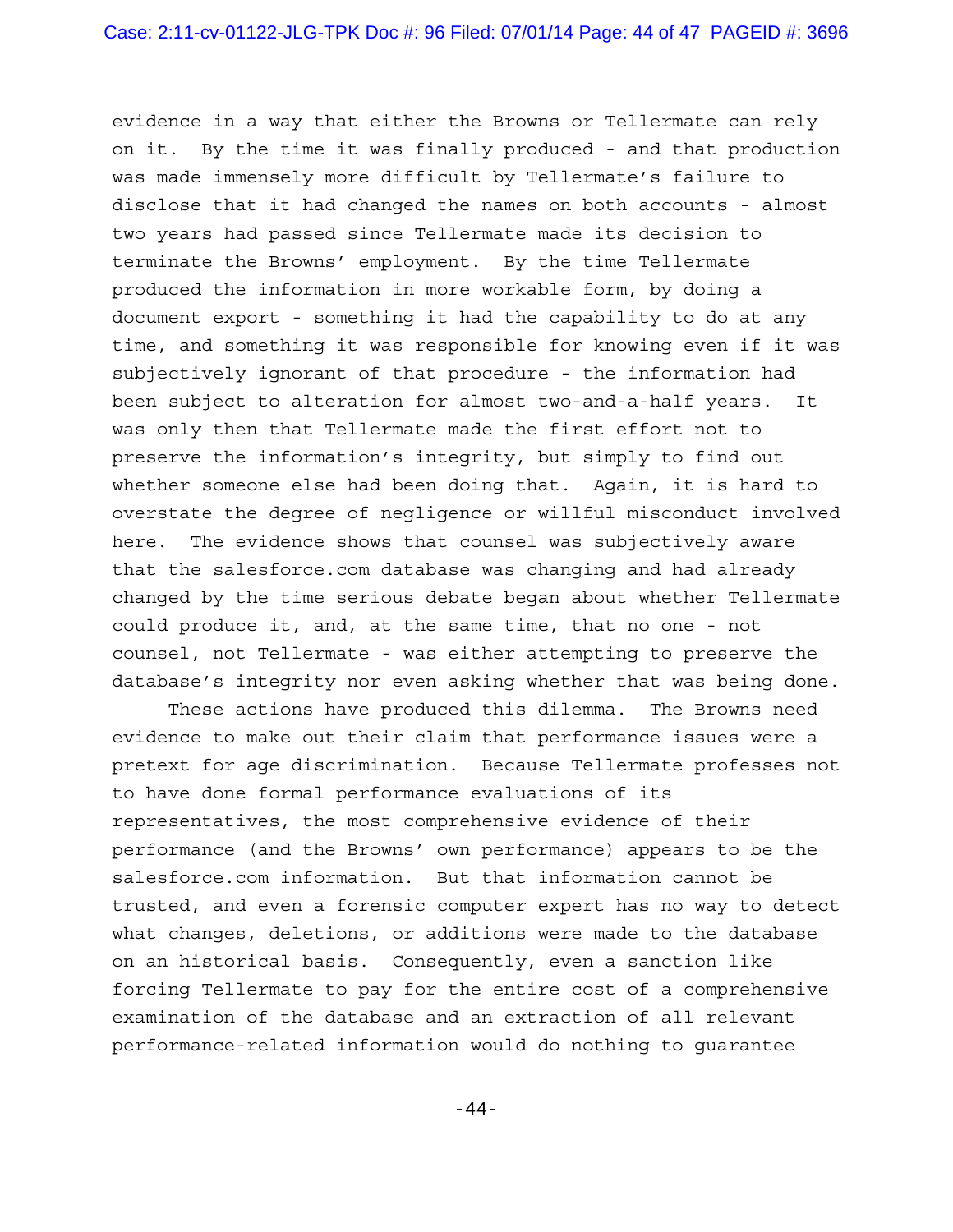that the information was reliable. And precluding Tellermate from contesting the accuracy of the information would not help, either, because any introduced inaccuracies in the database with their timing and content unknown and unknowable - might actually favor Tellermate.

The only realistic solution to this problem is to preclude Tellermate from using any evidence which would tend to show that the Browns were terminated for performance-related reasons. Tellermate has argued in its summary judgment motion (Doc. 52) that the Browns have no direct evidence of age discrimination and cannot establish a prima facie case under the McDonnell-Douglas framework. Those arguments would not be affected by the sanction imposed here. However, Tellermate would be precluded from relying on any performance-based criteria in support of its argument that it had a legitimate non-discriminatory reason for terminating the Browns' employment, since it has essentially prevented the Browns from learning how their performance compared to other sales representatives at the time. This sanction is commensurate with the harm caused by Tellermate's discovery failures, and is also warranted to deter other similarly-situated litigants from failing to make basic, reasonable inquiries into the truth of representations they make to the Court, and from failing to take precautions to prevent the spoliation of evidence. It serves the main purposes of Rule 37 sanctions, which are to prevent parties from benefitting from their own misconduct, preserving the integrity of the judicial process, and deterring both the present litigants, and other litigants, from engaging in similar behavior. See Jobe O. v. Pataki, 2007 WL 844707, \*4 (S.D.N.Y. March 15, 2007), citing Update Art, Inc. v. Modiin Publ'g, Ltd., 843 F.2d 67, 71 (2d Cir. 1988). It is also an appropriate response to the spoliation of evidence. See, e.g., Ogin v. Ahmed, 563 F.Supp.2d 539, 545 (M.D. Pa. 2008)(listing "suppression of evidence" as one sanction available for spoliation). Of course, it is also appropriate to award

 $-45-$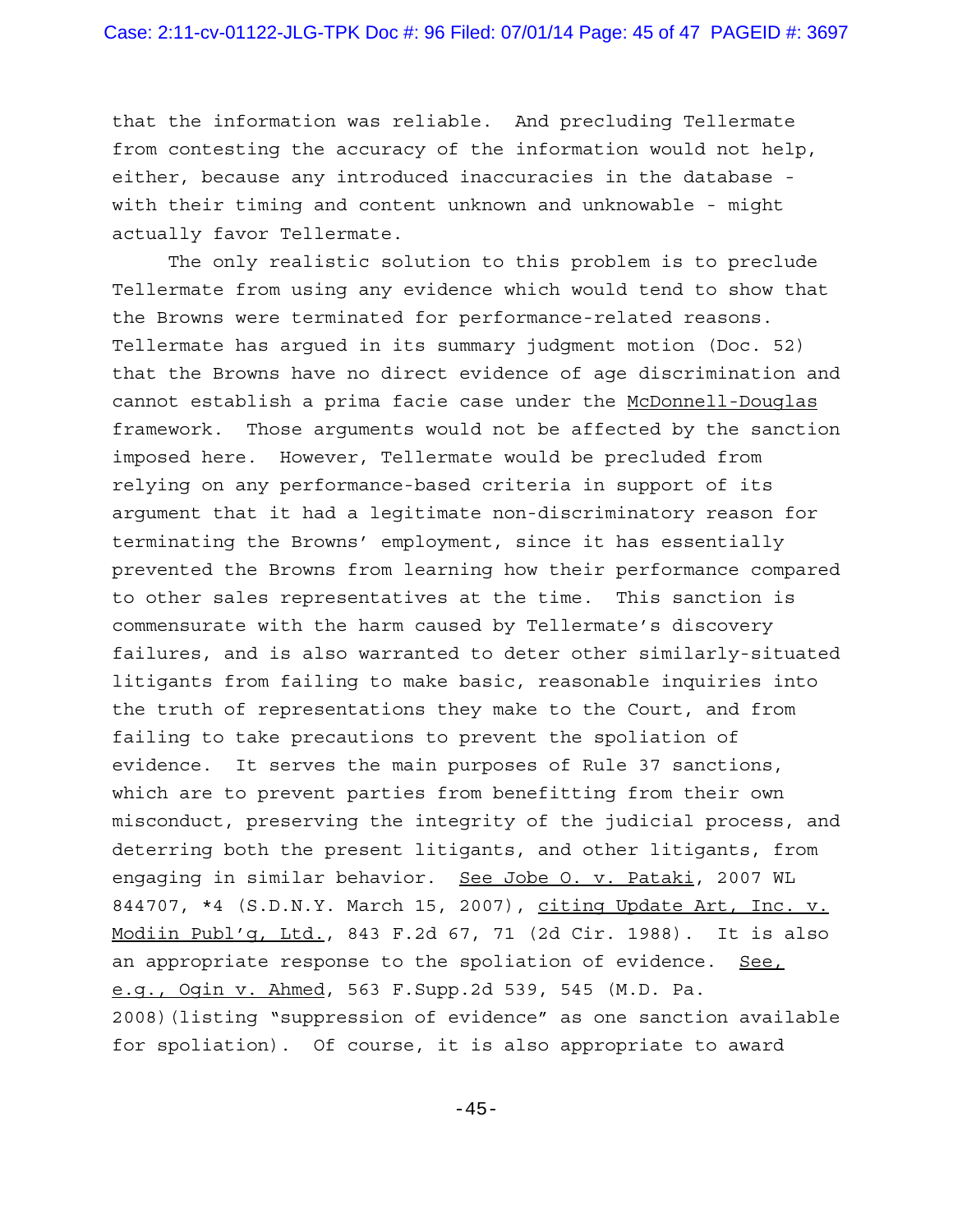attorneys' fees and costs which the Browns have incurred in connection with moving to compel discovery concerning the salesforce.com documents and the Mecka documents, and those fees and expenses incurred in filing and prosecuting the motion for sanctions and the motion relating to the attorneys-eyes-only documents. The Court will permit the Browns to file a properlysupported motion for costs and fees within thirty days.

### VI. Conclusion

For all of the reasons set forth above, the Court grants the motion for judgment and the motion to strike (Docs. 60 and 65) as follows. Tellermate shall not, in connection with either the pending summary judgment motion or at trial, be entitled to present or rely upon evidence that it terminated the Browns' employment for performance-related reasons. The documents produced by Tellermate in April, 2013 and designated as attorneys'-eyes-only may be used by the Browns without restriction, subject to Tellermate's ability to redesignate particular documents as confidential under the existing protective order, provided it does so within fourteen days and has a good faith basis for so designating each particular document. Tellermate shall produce the remaining Frank Mecka documents to the Browns within fourteen days. Finally, Tellermate and its counsel shall pay, jointly, the Browns' reasonable attorneys' fees and costs incurred in the filing and prosecution of those two motions as well as in the filing of any motions to compel discovery relating to the salesforce.com and Frank Mecka documents. The Browns shall file a properlysupported motion for such fees and costs within thirty days.

#### VII. Motion for Reconsideration

Any party may, within fourteen days after this Order is filed, file and serve on the opposing party a motion for reconsideration by a District Judge. 28 U.S.C. §636(b)(1)(A), Rule 72(a), Fed. R. Civ. P.; Eastern Division Order No. 14-01, pt.  $IV(C)(3)(a)$ . The motion must specifically designate the

-46-